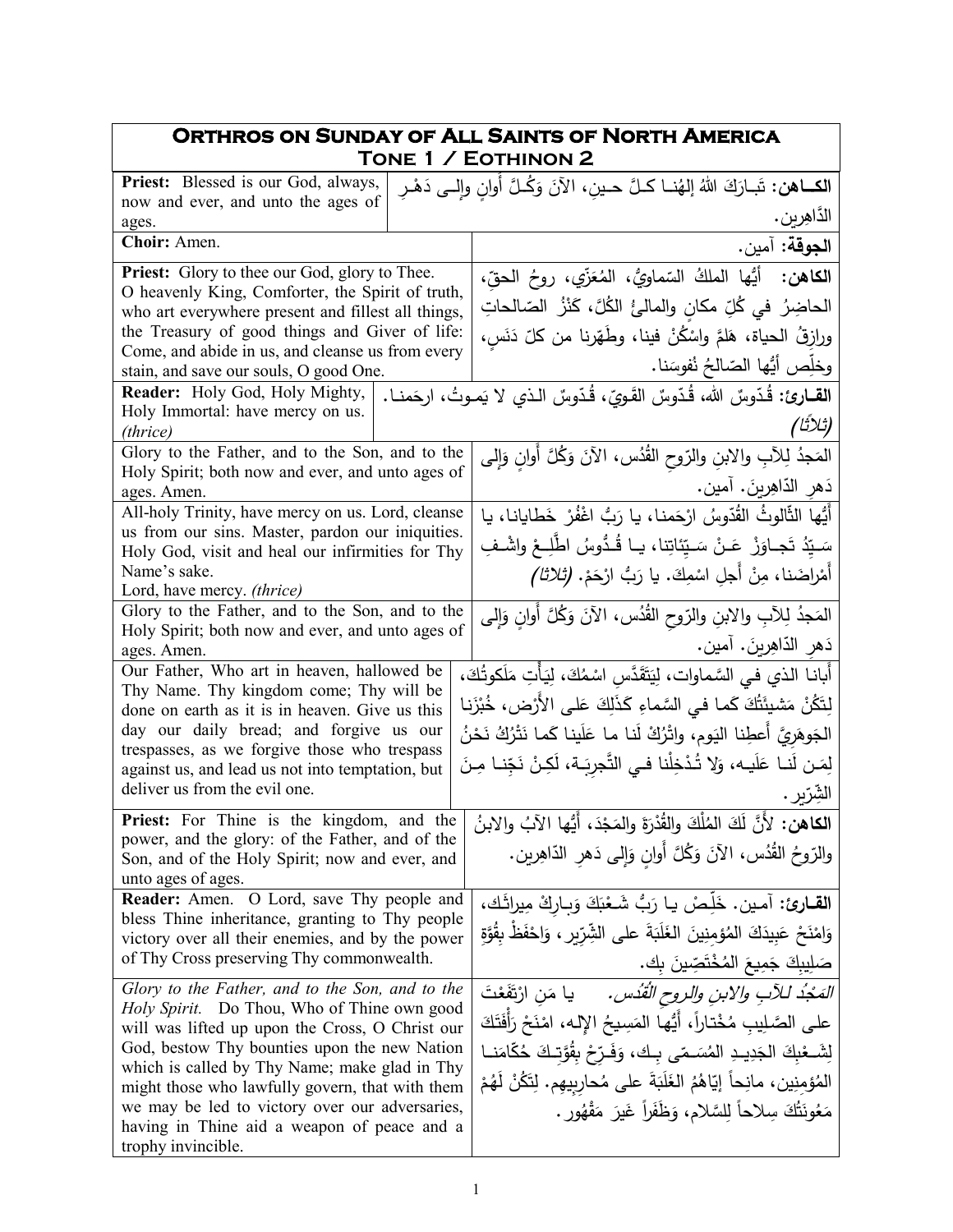| Both now and ever, and unto ages of ages.                                                                            | الآنَ وكلَّ أوانِ وإلى دهرِ الداهرينِ. آمين.       أيَّتُها الشَّفِيعَةُ                              |  |
|----------------------------------------------------------------------------------------------------------------------|-------------------------------------------------------------------------------------------------------|--|
| Amen. O Champion dread, who cannot be                                                                                |                                                                                                       |  |
| put to confusion, despise not our petitions,                                                                         | الرَّهِيبَـةُ غَيـرُ المَخْذُولِـةِ، يـا والِـدَةَ الإِلـهِ الكُلِّيَّـةَ التَّسْبِيحِ، لا            |  |
| O Good and All-praised Theotokos;<br>establish the way of the Orthodox; save                                         | تُعْرِضِي يا صالِحَةُ عَنْ تَوَسُّلاتِنا، بَلْ وَطِّدِي سِيرَةَ المُسْتَقِيمِي                        |  |
| those who have been called upon to govern                                                                            | الرَّأْيِ، وَخَلِّصِي الَّذِينَ أَمَرْتِ أَنْ يَتَمَلَّكُوا، وَامْنَحِيهِم الغَلَبَةَ مِنَ            |  |
| us, leading us to that victory which is from                                                                         | السَّماء ، بما أَنَّكِ وَلَدْتِ الإِلهَ، أَيَّتُها المُبارَكَةُ وَحْدَكِ.                             |  |
| heaven, for thou art she who gavest birth to                                                                         |                                                                                                       |  |
| God, and alone art blessed.                                                                                          |                                                                                                       |  |
|                                                                                                                      | <b>LITANY</b>                                                                                         |  |
| Priest: Have mercy on us, O God, according to                                                                        | الكـاهن: إِرْحَمْنـا يـا اللهُ بِعَظِـيم رَحْمَتِكَ، نَطْلُبُ إِلَيكَ                                 |  |
| Thy great goodness, we pray Thee, hear us and<br>have mercy.                                                         | فَاسْتَجِبْ وَارْحَمْ.                                                                                |  |
| Choir: Lord, have mercy. (thrice)                                                                                    | ا <b>لجوقة:</b> يا رَبُّ ارْحَم. <i>(ثلاثاً)</i>                                                      |  |
|                                                                                                                      |                                                                                                       |  |
| Priest: Again we pray for                                                                                            | ا <b>لكاهن:</b> وَأَيضاً نَطْلُبُ مِنْ أَجْلِ المَسِيحِيِّينَ الحَسَنِي العِبادَةِ الأَرثوذُكسِيِّين. |  |
| all pious and Orthodox<br>Christians.                                                                                |                                                                                                       |  |
| Choir: Lord, have mercy. (thrice)                                                                                    |                                                                                                       |  |
|                                                                                                                      | ا <b>لجوقة:</b> يا رَبُّ ارْحَم. <i>(ثلاثاً)</i>                                                      |  |
| Priest: Again we pray for our Father and<br>Metropolitan _______, our Bishop                                         | الكاهن: وَأَيضاً نَطْلُبُ مِنْ أَجْلِ أَبِينا ومِتْروبوليتِنا (فُلان)                                 |  |
| and all our brotherhood in Christ.                                                                                   | ورَئِيسِ كَهَنَتِنا (فُلان)، وَكُلِّ إِخْوَتِنا في المَسِيحِ.                                         |  |
| <b>Choir:</b> Lord, have mercy. <i>(thrice)</i>                                                                      | ا <b>لجوقة:</b> يا رَبُّ ارْحَم. <i>(ثلاثاً)</i>                                                      |  |
| Priest: For Thou art a merciful God, and lovest                                                                      | الكـاهن: لأَنَّكَ إِلـهٌ رَحِيمٌ وَمُحِبٌّ لِلْبَشَرِ ، وَلَـكَ نُرْسِلُ                              |  |
| mankind, and unto thee do we ascribe glory to                                                                        |                                                                                                       |  |
| the Father, and to the Son, and to the Holy Spirit:                                                                  | المَجْدَ أَيُّها الآبُ وَالابْنُ وَالرُّوحُ القُدُسِ، الآنَ وَكُلَّ أُوانٍ                            |  |
| now and ever, and unto ages of ages.                                                                                 | وَإِلَى دَهْرِ الدّاهِرِينِ.                                                                          |  |
| Choir: Amen. Bless, Father, in the Name of the                                                                       | ا <b>لجوقة</b> : آمين، بِاسْمِ الرَّبِّ باركْ يا أب.                                                  |  |
| Lord.<br><b>Priest:</b> Glory to the<br>Holy,                                                                        |                                                                                                       |  |
| Consubstantial, Life-giving<br>and                                                                                   | ا <b>لكـاهن:</b> المَجدُ لِلثَّالُوتِ القُدُّوسِ، المُتَساوي في الجَوْهَر ، المُحْيي،                 |  |
| غَيرِ المُنْقَسِم، كُلَّ حِين، الآنَ وَكُلَّ أَوانِ وَإِلى دَهْرِ الذّاهِرِين.<br>Undivided Trinity, always, now and |                                                                                                       |  |
| ever, and unto ages of ages.                                                                                         |                                                                                                       |  |
| Choir: Amen.                                                                                                         | ا <b>لجوقة</b> : آمين.                                                                                |  |
| Glory to God in the highest, and on earth                                                                            | المَجْدُ للهِ في العُلي، وَعَلى الأَرْضِ السَّلامُ، وَفي النَّاسِ                                     |  |
| peace, and good will toward men. (thrice)                                                                            | المَسَرّة. <i>(ثلاثاً)</i>                                                                            |  |
| O Lord, open Thou my lips, and my mouth                                                                              |                                                                                                       |  |
| shall show forth Thy praise. (twice)                                                                                 | يا رَبُّ افْتَحْ شَفَتَيَّ فَيُخْبِرَ فَمِي بِتَسْبِحَتِكَ.   (مَرَّتَيْنِ)                           |  |
|                                                                                                                      | <b>PSALM3</b>                                                                                         |  |
| O Lord, why are they multiplied that afflict me?                                                                     | يا رَبُّ لِماذا كَثُرَ  الَّذِينَ يُحْزِنُونَنِي؟ كَثيرونَ قاموا عَلَيّ.                              |  |
| Many rise up against me. Many say unto my                                                                            |                                                                                                       |  |
| soul: There is no salvation for him in his God.                                                                      | كَثيرونَ يَقولونَ لِنَفْسى لا خَلاصَ لَهُ بِإِلٰهِه. وأَنْتَ يا                                       |  |
| But Thou, O Lord, art my helper, my glory, and                                                                       | رَبُّ، ناصِرِي وَمَجْدِي وَرافِعُ رأسي. بِصَوْتِي إِلَى الرَّبِّ                                      |  |
| the lifter up of my head. I cried unto the Lord                                                                      | صَرَخْتُ، فَأَجابَنِى مِنْ جَبَلِ قُدْسِه. أنا رَقَدْتُ ونِمْتُ ثُمَّ                                 |  |
| with my voice, and He heard me out of His holy<br>mountain. I laid me down and slept; I awoke, for                   |                                                                                                       |  |
| the Lord will help me. I will not be afraid of ten                                                                   | قُمْتُ، لأَنَّ الرَّبَّ يَنصُرُني. فَلا أَخافُ مِن رِبْواتِ                                           |  |
| thousands of people that set themselves against                                                                      | الشَّعبِ المُحيطينَ بي، المُتوازرينَ عليّ. قُمْ يا رَبُّ،                                             |  |
| me round about. Arise, O Lord, save me, O my                                                                         | خَلِّصْنِي يا إِلْهِي، فَإِنَّكَ ضَرَبْتَ كُلَّ مَنْ يُعادِيني باطلاً،                                |  |
| God, for Thou hast smitten all who without cause                                                                     |                                                                                                       |  |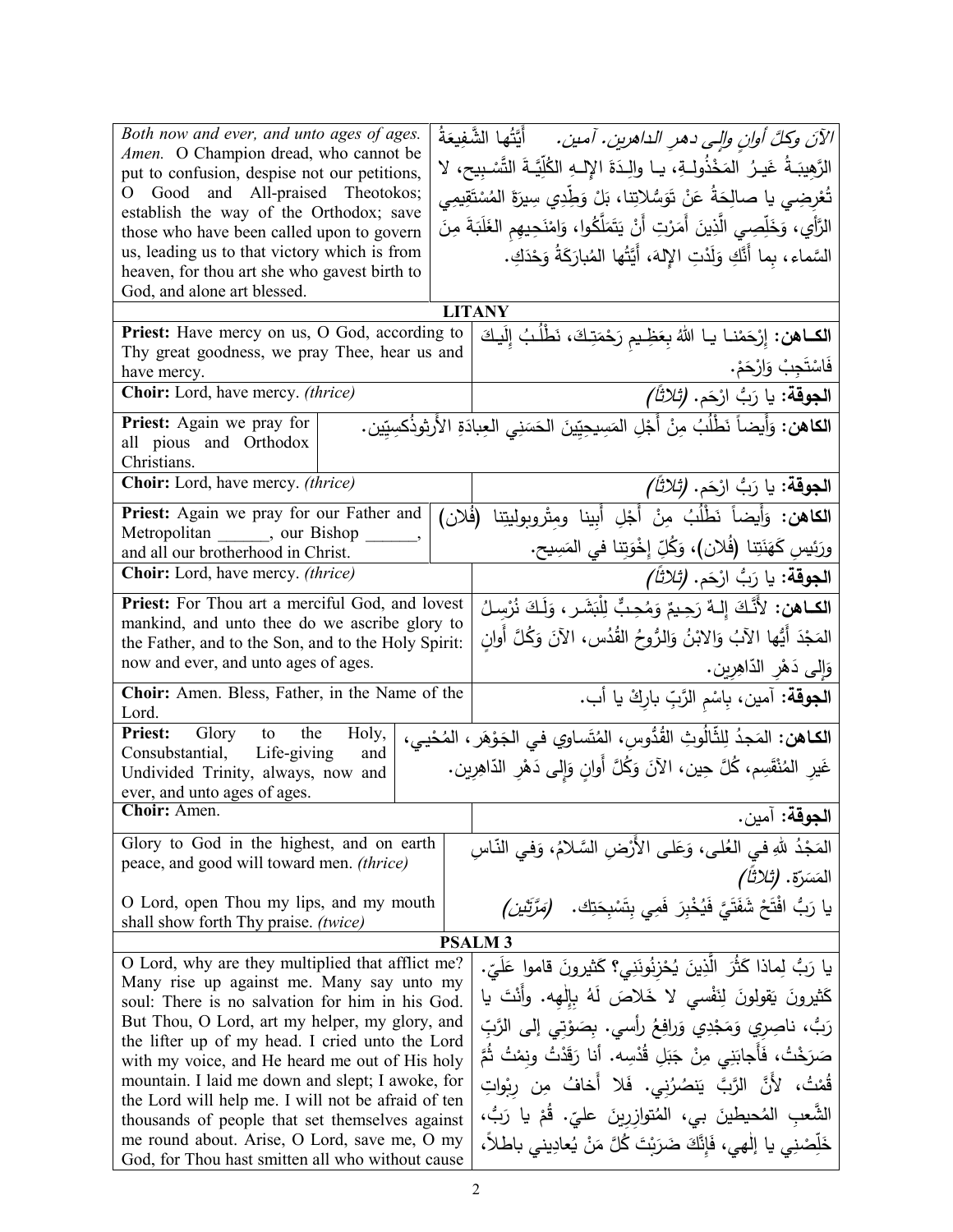| are mine enemies; the teeth of sinners hast Thou                                                        | وَسَحَقْتَ أَسْنانَ الخَطَأة. لِلرَّبِّ الخَلاصُ وعلى شَعبِك                  |  |
|---------------------------------------------------------------------------------------------------------|-------------------------------------------------------------------------------|--|
| broken. Salvation is of the Lord, and Thy                                                               | بَرَكَتُك.                                                                    |  |
| blessing is upon Thy people.                                                                            |                                                                               |  |
| I laid me down and slept; I awoke, for                                                                  | أَنا رَقَدْتُ وَنِمْتُ ثُمَّ قُمْتُ، لأَنَّ الرَّبَّ يَنْصُرُني.              |  |
| the Lord will help me.<br><b>PSALM 37</b>                                                               |                                                                               |  |
| O Lord, rebuke me not in Thine anger, nor chasten                                                       |                                                                               |  |
| me in Thy wrath. For Thine arrows are fastened in                                                       | يا رَبُّ، لا بِغَضَبِكَ تُوَبِّخْني، ولا بِرِجْزِكَ تُؤَدِّبْني.              |  |
| me, and Thou hast laid Thy hand heavily upon me.                                                        | فَإِنَّ سِهامَكَ قد نَشَبَتْ فِيَّ، وَمَكَّنْتَ عليَّ يدَك. لَيْسَ            |  |
| There is no healing in my flesh in the face of Thy                                                      | لِجَسَدِي شِفاءٌ مِنْ وَجْهِ غَضَبِكَ، وَلا سَلامَةٌ في                       |  |
| wrath; and there is no peace in my bones in the face                                                    |                                                                               |  |
| of my sins. For mine iniquities are risen higher than                                                   | عِظامي مِنْ وَجْهِ خَطايايِ. لأَنَّ أثامي قَدْ تَعالَتْ                       |  |
| my head; as a heavy burden have they pressed                                                            | فَوقَ رَأْسي، كَحِمْلِ ثَقيلِ قَدْ ثَقُلَتْ عَلَيَّ. قَدْ أَنْتَنَتْ          |  |
| heavily upon me. My bruises are become noisome                                                          |                                                                               |  |
| and corrupt in the face of my folly. I have been                                                        | وقاحَتْ جِراحاتي مِنْ قِبَلِ جَهالَتي. شَقِيتُ وَانْحَنَيْتُ                  |  |
| wretched and utterly bowed down until the end; all                                                      | إلى الغايَةِ، والنَّهارَ كُلَّهُ مَشَيْتُ عابِسًا. لأَنَّ مَتْنَيَّ قَدِ      |  |
| the day long I went with downcast face. For my                                                          | امْتَلاً مَهازِئَ ولِيسَ لِجَسَدِي شِفاءٍ. شَقِيتُ وَاتَّضَعْتُ               |  |
| loins are filled with mocking, and there is no healing                                                  |                                                                               |  |
| in my flesh. I am afflicted and humbled exceedingly,                                                    | جِدًّا، وَكُنْتُ أَئِنُّ مِنْ تَنَهُّدِ قَلْبِي. يا رَبُّ، إِنَّ بُغْيَتِي    |  |
| I have roared from the groaning of my heart. O<br>Lord, before Thee is all my desire, and my groaning   | كُلُّها أمامَكَ، وتَنَهُّدِي لَمْ يَخْفَ عنك. قَدِ اضْطَرَبَ                  |  |
| is not hid from Thee. My heart is troubled, my                                                          |                                                                               |  |
| strength hath failed me; and the light of mine eyes,                                                    | قَلْبِي وَفارَقَتْنِي قُوَّتِي، وَنُورُ عَيْنَيَّ أَيْضًا لَمْ يَبْقَ         |  |
| even this is not with me. My friends and my                                                             | مَعي. أَصْدِقائي وأَقْرِبائي دَنَوْا مِنِّي وَوَقَفُوا لَدَيَّ،               |  |
| neighbors drew nigh over against me and stood, and                                                      | وَجِنْسِي وَقَفَ مِنِّي بَعِيدًا. وَأَجْهَدَنِي الَّذِينَ يَطْلُبُونَ         |  |
| my nearest of kin stood afar off. And they that                                                         |                                                                               |  |
| sought after my soul used violence; and they that                                                       | نَفْسِي، وَالمُلْتَمِسُونَ لِيَ الشَّرَّ تَكَلَّمُوا بِالْباطِل،              |  |
| sought evils for me spake vain things, and craftiness                                                   | وَغُشُوشًا طُولَ النَّهارِ دَرَسُوا. أمّا أنا فَكَأْصَمَّ لا                  |  |
| all the day long did they meditate. But as for me,                                                      | يَسْمَعُ، وَكَأَخْرَسَ لا يَفْتَحُ فاه. وصِرْتُ كإنْسان لا                    |  |
| like a deaf man I heard them not, and was as a                                                          |                                                                               |  |
| speechless man that openeth not his mouth. And I<br>became as a man that heareth not, and that hath in  | يَسْمَعُ ولا في فَمِهِ تَبْكِيتٌ. لأَنِّي عَلَيْكَ، يا رَبُّ،                 |  |
| his mouth no reproofs. For in Thee have I hoped, O                                                      | تَوَكَّلتُ، أَنْتَ تَستَجِيبُ لي يا رَبِّي وإِلهي. لأَنِّي قُلتُ              |  |
| Lord; Thou wilt hearken unto me, O Lord my God.                                                         |                                                                               |  |
| For I said: Let never mine enemies rejoice over me;                                                     | لا يَشْمَتْ بي أعدائي، وعِنْدَما زَلَّتْ قَدَمايَ عَظَّمُوا                   |  |
| yea, when my feet were shaken, those men spake                                                          | عَلَيَّ الكَلام. لأَنِّي أَنا لِلضَّرْبِ مُسْتَعِدٍّ، وَوَجَعِي لَدَيَّ       |  |
| boastful words against me. For I am ready for                                                           | في كُلِّ حِين. لأَنِّي أَنا أَخْبِرُ بِإِثْمِي، وَأَهتَمَّ مِنْ أَجْلِ        |  |
| scourges, and my sorrow is continually before me.                                                       |                                                                               |  |
| For I will declare mine iniquity, and I will take heed                                                  | خَطِيئتي. أمّا أعدائي فَأَحياءُ، وَهُمْ أَشَدُّ مِنِّي، وقَدْ                 |  |
| concerning my sin. But mine enemies live and are                                                        | كَثُّرَ   الَّذِينَ   يُبْغِضونَنِي   ظُلُمًا،   الَّذِينَ   جازَوني   بَدَلَ |  |
| made stronger than I, and they that hated me                                                            | الْخَيْرِ شَرًّا، مَحَلُوا بِيْ لأَجْلِ ابْتِغائي الصَّلاحِ. فَلا             |  |
| unjustly are multiplied. They that render me evil for<br>good slandered me, because I pursued goodness. |                                                                               |  |
| Forsake me not, O Lord my God, depart not from                                                          | تُهْمِلْني يا رَبِّي وَإِلْهِي ولا تَتَبَاعَدْ عَنِّي. أَسْرِعْ إلى           |  |
| me. Be attentive unto my help, O Lord of my                                                             | مَعُونَتي يا رَبَّ خَلاصي.                                                    |  |
| salvation.                                                                                              | فَلا تُهْمِلْني يا رَبِّي وَإِلْهِي ولا تَتَباعَدْ عَنِّي. أَسْرِعْ           |  |
| Forsake me not, O Lord my God, depart not                                                               |                                                                               |  |
| from me. Be attentive unto my help, O Lord of my                                                        | إلى مَعُونَتي يا رَبَّ خَلاصي.                                                |  |
| salvation.                                                                                              |                                                                               |  |
| <b>PSALM 62</b>                                                                                         |                                                                               |  |
| O God, my God, unto Thee I rise early at dawn. My                                                       | يا أللهُ إلْهِي إِلَيْكَ أَبْتَكِرٍ.<br>عَطشَتْ اللكَ                         |  |
| soul hath thirsted for Thee; how often hath my flesh                                                    |                                                                               |  |

وَاشْتاقَ إِلَيكَ جَسَدي، في أَرضٍ بَرِّيَّةٍ وَغَيرِ مَسلُوكَةٍ

longed after Thee in a land barren and untrodden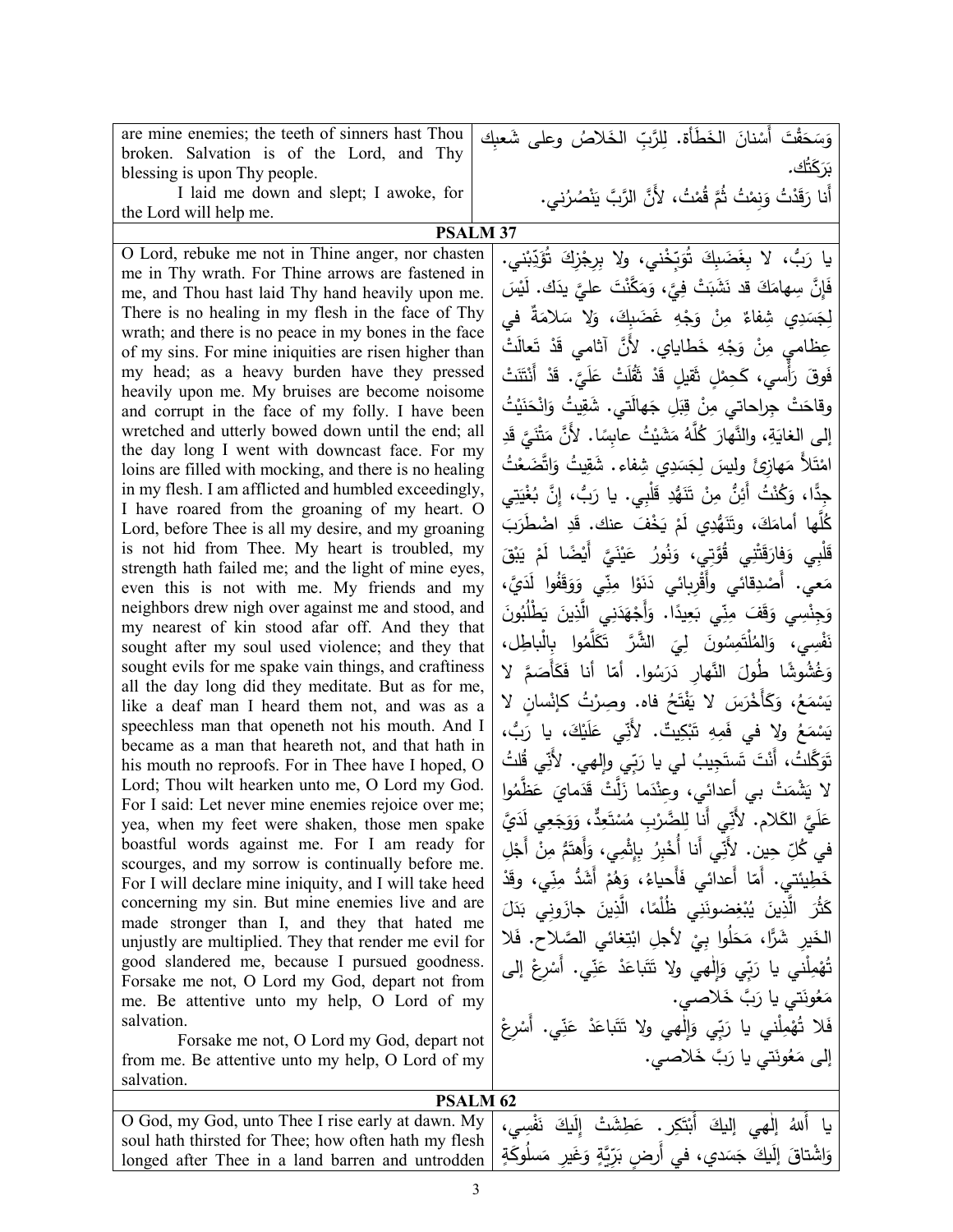| and unwatered. So in the sanctuary have I appeared<br>before Thee to see Thy power and Thy glory. For<br>Thy mercy is better than lives; my lips shall praise<br>Thee. So shall I bless Thee in my life, and in Thy<br>name will I lift up my hands. As with marrow and<br>fatness let my soul be filled, and with lips rejoicing<br>shall my mouth praise Thee. If I remembered Thee<br>on my bed, at the dawn I meditated on Thee. For<br>Thou art become my helper; in the shelter of Thy<br>wings will I rejoice. My soul hath cleaved after<br>Thee; Thy right hand hath been quick to help me.<br>But as for these, in vain have they sought after my<br>soul; they shall go into the nethermost parts of the<br>earth, they shall be surrendered unto the edge of the<br>sword; portions for foxes shall they be. But the king<br>shall be glad in God, everyone shall be praised that<br>sweareth by Him; for the mouth of them is stopped<br>that speak unjust things.<br>At the dawn I meditated on Thee. For Thou<br>art become my helper; in the shelter of Thy wings<br>will I rejoice. My soul hath cleaved after Thee; Thy<br>right hand hath been quick to help me.<br>Glory to the Father, and to the Son, and to the<br>Holy Spirit; both now and ever, and unto ages of<br>ages. Amen.<br>Alleluia, Alleluia, Alleluia. Glory to Thee, O<br>God. (THRICE) | وَعادِمَةِ الماء. هٰكذا ظَهَرْتُ لَكَ في القُدْسِ لأعايِنَ<br>قُوَّتَكَ وَمَجْدَكَ. لأَنَّ رَحْمَتَكَ أَفْضَلُ مِنَ الْحَياةِ،<br>وَشَفَتَيَّ شَبِّحانِكَ. هٰكذا أَباركُكَ في حَياتي وَبِاسْمِكَ<br>أَرْفَعُ يَدَيِّ، فَتَمتَلَّئُ نَفْسِي كَما مِنْ شَحْمٍ ودَسَمٍ،<br>وَبِشِفاهِ الإِبْتِهاجِ يُسَبِّحُكَ فَمي. إذا ذَكَرْتُكَ على<br>فِراشِي، هَذَذْتُ بِكَ في الأَسْحارِ ، لأَنَّكَ صِرْتَ لِي<br>عَونًا وَبِظِلِّ جَناحَيكَ أَسْتَتِرٍ . إِنَّصَقَتْ نَفْسِي بِكَ،<br>وَإِيّايَ عَضَدَتْ يَمِينُك. أَمّا الَّذِينَ يَطْلُبُونَ نَفسي<br>باطِلاً، فَسَيَدْخُلونَ في أسافِلِ الأرض، وَيُدفَعُونَ إلى<br>أيدِي السُّيوفِ، وَيَكُونُونَ أَنْصِبَةً لِلْثَعالبِ. أمّا المَلِكُ<br>فيُسَرُّ بالله، وَيُمتَدَحُ كُلُّ مَنْ يَحْلِفُ بِهِ، لأَنَّهُ قَدْ<br>سُدَّتْ أَفْواهُ الْمُتَكَلِّمِينَ بِالظَّلْمِ.<br>هَذَذْتُ بِكَ في الأَسْحارِ لأَنَّكَ صِرْتَ لِى عَوْنًا،<br>وَبِظِلِّ جَناحَيكَ أَستَتِر . اِلْتَصَقَتْ نَفْسِي بِكَ، وَإِيّايَ<br>عَضَدَتْ يَمِينُك.<br>المَجْدُ للِأَبِ وَالِأَبِنِ وَالرُّوحِ الْقُدُسِ، الآنَ وَكُلَّ أُوانِ،<br>ُوَالِّي دَهْرِ الذَّاهِرِينَ، آمين.<br>هَلِلوبِيا، هَلِلوبِيا، هَلِلوبِيا، المَجْدُ لَكَ يا الله.(ثلاثاً)<br>يا رَبُّ ارْحَم.  (ثلاثاً) |
|------------------------------------------------------------------------------------------------------------------------------------------------------------------------------------------------------------------------------------------------------------------------------------------------------------------------------------------------------------------------------------------------------------------------------------------------------------------------------------------------------------------------------------------------------------------------------------------------------------------------------------------------------------------------------------------------------------------------------------------------------------------------------------------------------------------------------------------------------------------------------------------------------------------------------------------------------------------------------------------------------------------------------------------------------------------------------------------------------------------------------------------------------------------------------------------------------------------------------------------------------------------------------------------------------------------------------------------------------------------------------|-------------------------------------------------------------------------------------------------------------------------------------------------------------------------------------------------------------------------------------------------------------------------------------------------------------------------------------------------------------------------------------------------------------------------------------------------------------------------------------------------------------------------------------------------------------------------------------------------------------------------------------------------------------------------------------------------------------------------------------------------------------------------------------------------------------------------------------------------------------------------------------------------------------------------------------------------------------------------------------------------------------------------------------------------------------------------------------------------------------------------------------------------------------------------------------------|
| Lord, have mercy. (THRICE)<br>Glory to the Father, and to the Son, and to the<br>Holy Spirit.                                                                                                                                                                                                                                                                                                                                                                                                                                                                                                                                                                                                                                                                                                                                                                                                                                                                                                                                                                                                                                                                                                                                                                                                                                                                                | المَجُد للِآبِ والابنِ والتروح القُدُس.                                                                                                                                                                                                                                                                                                                                                                                                                                                                                                                                                                                                                                                                                                                                                                                                                                                                                                                                                                                                                                                                                                                                                   |
| <b>PSALM 87</b>                                                                                                                                                                                                                                                                                                                                                                                                                                                                                                                                                                                                                                                                                                                                                                                                                                                                                                                                                                                                                                                                                                                                                                                                                                                                                                                                                              |                                                                                                                                                                                                                                                                                                                                                                                                                                                                                                                                                                                                                                                                                                                                                                                                                                                                                                                                                                                                                                                                                                                                                                                           |
| Both now and ever, and unto ages of ages. Amen.                                                                                                                                                                                                                                                                                                                                                                                                                                                                                                                                                                                                                                                                                                                                                                                                                                                                                                                                                                                                                                                                                                                                                                                                                                                                                                                              | الآنَ وكلَّ أوانِ، وإلى دَهْرِ الدَّاهرينِ، آمين.                                                                                                                                                                                                                                                                                                                                                                                                                                                                                                                                                                                                                                                                                                                                                                                                                                                                                                                                                                                                                                                                                                                                         |
| O Lord God of my salvation, by day have I cried and                                                                                                                                                                                                                                                                                                                                                                                                                                                                                                                                                                                                                                                                                                                                                                                                                                                                                                                                                                                                                                                                                                                                                                                                                                                                                                                          | يا رَبُّ إلٰهَ خلاصي، في النَّهارِ صَرَخْتُ وفي اللَّيلِ                                                                                                                                                                                                                                                                                                                                                                                                                                                                                                                                                                                                                                                                                                                                                                                                                                                                                                                                                                                                                                                                                                                                  |
| by night before Thee. Let my prayer come before<br>Thee, bow down Thine ear unto my supplication, for                                                                                                                                                                                                                                                                                                                                                                                                                                                                                                                                                                                                                                                                                                                                                                                                                                                                                                                                                                                                                                                                                                                                                                                                                                                                        | أمامَك، فَلْتَدْخُلْ قُدّامَكَ صَلاتي، أَمِلْ أُذُنَكَ إلى                                                                                                                                                                                                                                                                                                                                                                                                                                                                                                                                                                                                                                                                                                                                                                                                                                                                                                                                                                                                                                                                                                                                |
| filled with evils is my soul, and my life unto Hades                                                                                                                                                                                                                                                                                                                                                                                                                                                                                                                                                                                                                                                                                                                                                                                                                                                                                                                                                                                                                                                                                                                                                                                                                                                                                                                         |                                                                                                                                                                                                                                                                                                                                                                                                                                                                                                                                                                                                                                                                                                                                                                                                                                                                                                                                                                                                                                                                                                                                                                                           |
| hath drawn nigh. I am counted with them that go                                                                                                                                                                                                                                                                                                                                                                                                                                                                                                                                                                                                                                                                                                                                                                                                                                                                                                                                                                                                                                                                                                                                                                                                                                                                                                                              | طَٰلِبَتِي، فَقَدِ امْتَلَأَتْ مِنَ الشَّرُورِ نَفْسَى، وَدَنَتْ مِنَ                                                                                                                                                                                                                                                                                                                                                                                                                                                                                                                                                                                                                                                                                                                                                                                                                                                                                                                                                                                                                                                                                                                     |
| down into the pit; I am become as a man without                                                                                                                                                                                                                                                                                                                                                                                                                                                                                                                                                                                                                                                                                                                                                                                                                                                                                                                                                                                                                                                                                                                                                                                                                                                                                                                              | الْجَحيم حَياتي. حُسِبْتُ مَعَ الْمُنْحَدِرِينَ في الْجُبِّ،                                                                                                                                                                                                                                                                                                                                                                                                                                                                                                                                                                                                                                                                                                                                                                                                                                                                                                                                                                                                                                                                                                                              |
| help, free among the dead, like the bodies of the slain                                                                                                                                                                                                                                                                                                                                                                                                                                                                                                                                                                                                                                                                                                                                                                                                                                                                                                                                                                                                                                                                                                                                                                                                                                                                                                                      | صِرْتُ مِثْلَ إِنْسانٍ لَيْسَ لَهُ مُعِينٌ، مَطْرُوحًا بَينَ                                                                                                                                                                                                                                                                                                                                                                                                                                                                                                                                                                                                                                                                                                                                                                                                                                                                                                                                                                                                                                                                                                                              |
| that sleep in the grave, whom Thou rememberest no<br>more, and they are cut off from Thy hand. They laid                                                                                                                                                                                                                                                                                                                                                                                                                                                                                                                                                                                                                                                                                                                                                                                                                                                                                                                                                                                                                                                                                                                                                                                                                                                                     |                                                                                                                                                                                                                                                                                                                                                                                                                                                                                                                                                                                                                                                                                                                                                                                                                                                                                                                                                                                                                                                                                                                                                                                           |
| me in the lowest pit, in darkness and in the shadow of                                                                                                                                                                                                                                                                                                                                                                                                                                                                                                                                                                                                                                                                                                                                                                                                                                                                                                                                                                                                                                                                                                                                                                                                                                                                                                                       | الأَمْواتِ مثلَ القَتلى الرّاقدِينَ في القُبُورِ ، الَّذِينَ لا                                                                                                                                                                                                                                                                                                                                                                                                                                                                                                                                                                                                                                                                                                                                                                                                                                                                                                                                                                                                                                                                                                                           |
| death. Against me is Thine anger made strong, and all                                                                                                                                                                                                                                                                                                                                                                                                                                                                                                                                                                                                                                                                                                                                                                                                                                                                                                                                                                                                                                                                                                                                                                                                                                                                                                                        | تَذْكُرُهُمْ أَيضًا، وَهُمْ مِنْ يَدِكَ مُقْصَون. جَعَلُوني في                                                                                                                                                                                                                                                                                                                                                                                                                                                                                                                                                                                                                                                                                                                                                                                                                                                                                                                                                                                                                                                                                                                            |
| Thy billows hast Thou brought upon me. Thou hast                                                                                                                                                                                                                                                                                                                                                                                                                                                                                                                                                                                                                                                                                                                                                                                                                                                                                                                                                                                                                                                                                                                                                                                                                                                                                                                             | جُبّ أَسْفَلِ السّافِلِينِ، في ظُلُماتِ المَوْتِ وَظِلالِه.                                                                                                                                                                                                                                                                                                                                                                                                                                                                                                                                                                                                                                                                                                                                                                                                                                                                                                                                                                                                                                                                                                                               |
| removed my friends afar from me; they have made                                                                                                                                                                                                                                                                                                                                                                                                                                                                                                                                                                                                                                                                                                                                                                                                                                                                                                                                                                                                                                                                                                                                                                                                                                                                                                                              | عَلَيَّ اسْتَقَرَّ غَضَبُكَ، وَجَمِيعُ أَهْوالِكَ أَجَزْتَها عَلَىّ.                                                                                                                                                                                                                                                                                                                                                                                                                                                                                                                                                                                                                                                                                                                                                                                                                                                                                                                                                                                                                                                                                                                      |
| me an abomination unto themselves. I have been<br>delivered up, and have not come forth; mine eyes are                                                                                                                                                                                                                                                                                                                                                                                                                                                                                                                                                                                                                                                                                                                                                                                                                                                                                                                                                                                                                                                                                                                                                                                                                                                                       |                                                                                                                                                                                                                                                                                                                                                                                                                                                                                                                                                                                                                                                                                                                                                                                                                                                                                                                                                                                                                                                                                                                                                                                           |
| grown weak from poverty. I have cried unto Thee, O                                                                                                                                                                                                                                                                                                                                                                                                                                                                                                                                                                                                                                                                                                                                                                                                                                                                                                                                                                                                                                                                                                                                                                                                                                                                                                                           | أَبْعَدْتَ عَنِّي مَعارِفِي، جَعَلُونِي لَهُمْ رَجاسَةً. قَدْ                                                                                                                                                                                                                                                                                                                                                                                                                                                                                                                                                                                                                                                                                                                                                                                                                                                                                                                                                                                                                                                                                                                             |
| Lord, the whole day long; I have stretched out my                                                                                                                                                                                                                                                                                                                                                                                                                                                                                                                                                                                                                                                                                                                                                                                                                                                                                                                                                                                                                                                                                                                                                                                                                                                                                                                            | أَسلِمْتُ وَما خَرَجْتُ، وَعَيناىَ ضَعُفَتا مِنَ المَسكَنةِ.                                                                                                                                                                                                                                                                                                                                                                                                                                                                                                                                                                                                                                                                                                                                                                                                                                                                                                                                                                                                                                                                                                                              |
| hands unto Thee. Nay, for the dead wilt Thou work                                                                                                                                                                                                                                                                                                                                                                                                                                                                                                                                                                                                                                                                                                                                                                                                                                                                                                                                                                                                                                                                                                                                                                                                                                                                                                                            | صَرَخْتُ إليكَ، يا رَبُّ، النَّهارَ كُلّهُ وإليكَ بَسَطْتُ                                                                                                                                                                                                                                                                                                                                                                                                                                                                                                                                                                                                                                                                                                                                                                                                                                                                                                                                                                                                                                                                                                                                |
| wonders? Or shall physicians raise them up that they<br>may give thanks unto Thee? Nay, shall any in the                                                                                                                                                                                                                                                                                                                                                                                                                                                                                                                                                                                                                                                                                                                                                                                                                                                                                                                                                                                                                                                                                                                                                                                                                                                                     | يَدَيِّ. أَلَعَلَّكَ لِلأَمواتِ تَصنَعُ العَجائِبَ؟ أم الأَطِبّاءُ                                                                                                                                                                                                                                                                                                                                                                                                                                                                                                                                                                                                                                                                                                                                                                                                                                                                                                                                                                                                                                                                                                                        |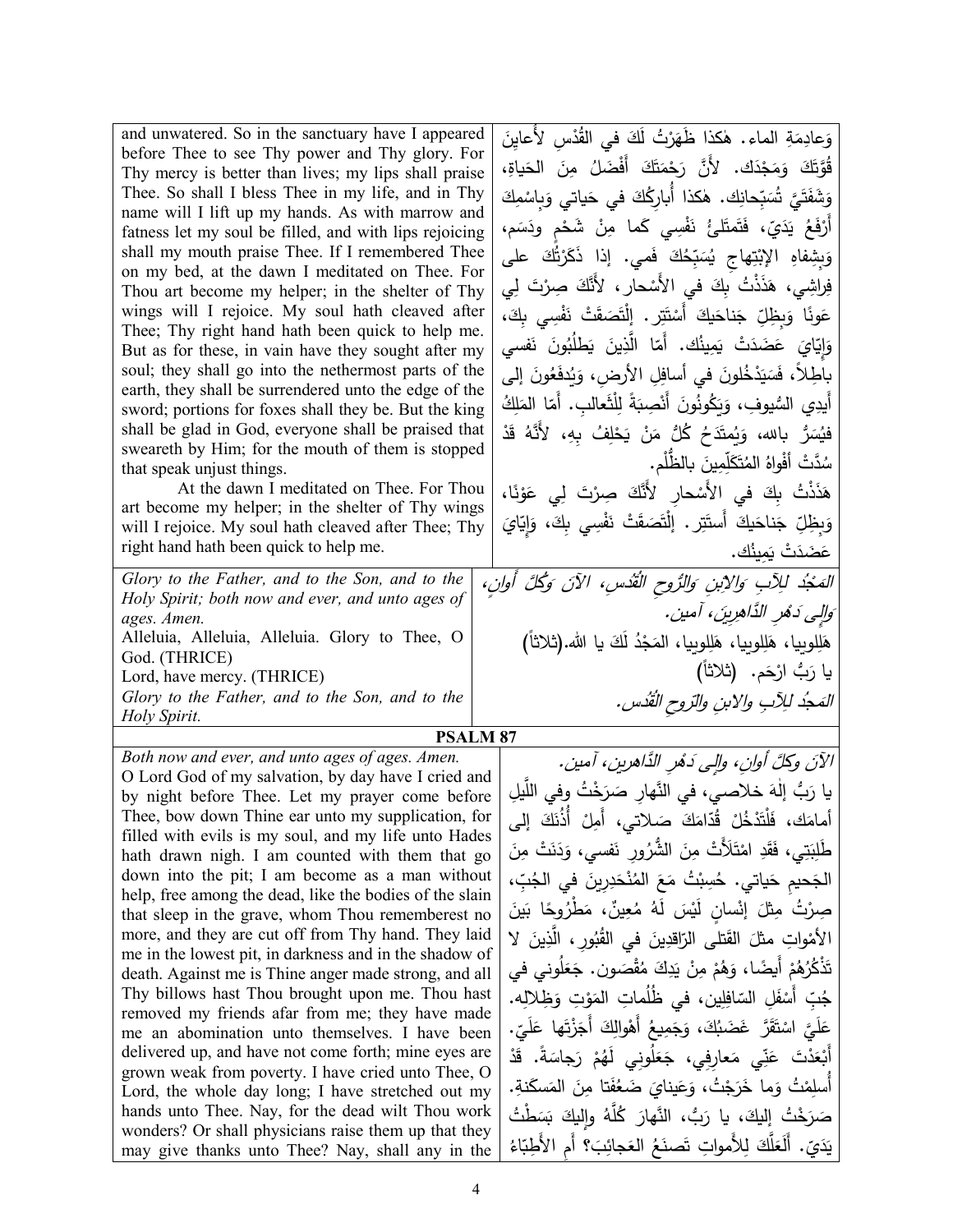grave tell of Thy mercy, and of Thy truth in that destruction? Nay, shall Thy wonders be known in that darkness, and Thy righteousness in that land that is forgotten? But as for me, unto Thee, O Lord, have I cried; and in the morning shall my prayer come before Thee. Wherefore, O Lord, dost Thou cast off my soul and turnest Thy face away from me? A poor man am I, and in troubles from my youth; yea, having been exalted, I was humbled and brought to distress. Thy furies have passed upon me, and Thy terrors have sorely troubled me. They came round about me like water, all the day long they compassed me about together. Thou hast removed afar from me friend and neighbor, and mine acquaintances because of my misery.

 O Lord God of my salvation, by day have I cried and by night before Thee. Let my prayer come before Thee, bow down Thine ear unto my supplication.

**PSALM 102**

Bless the Lord, O my soul, and all that is within me bless His holy name. Bless the Lord, O my soul, and forget not all that He hath done for thee, Who is gracious unto all thine iniquities, Who healeth all thine infirmities, Who redeemeth thy life from corruption, Who crowneth thee with mercy and compassion, Who fulfilleth thy desire with good things; thy youth shall be renewed as the eagle's. The Lord performeth deeds of mercy, and executeth judgment for all them that are wronged. He hath made His ways known unto Moses, unto the sons of Israel the things that He hath willed. Compassionate and merciful is the Lord, longsuffering and plenteous in mercy; not unto the end will He be angered; neither unto eternity will He be wroth. Not according to our iniquities hath He dealt with us, neither according to our sins hath He rewarded us. For according to the height of heaven from the earth, the Lord hath made His mercy to prevail over them that fear Him. As far as the east is from the west, so far hath He removed our iniquities from us. Like as a father hath compassion upon his sons, so hath the Lord had compassion upon them that fear Him; for He knoweth whereof we are made, He hath remembered that we are dust. As for man, his days are as the grass; as a flower of the field, so shall he blossom forth. For when the wind is passed over it, then it shall be gone, and no longer will it know the place thereof. But the mercy of the Lord is from eternity, even unto eternity, upon them that fear Him. And His righteousness is upon sons of sons, upon them that keep His testament and remember His commandments to do

يُقِيمُونَهُمْ، فَيَعترِفُونَ لَك؟ هَلْ يُحَدِّثُ أَحَدٌ في القبرِ بِرَحِمَتِكَ، وفي الهلاكِ بحقِّكَ؟ هل تُعرَفُ في َ الظُّلمَةِ عَجائِبُكَ، وَعَدْلُكَ في أَرضٍ مَنْسِيَّة؟ وأنا ْ َ لاتي. ِ ص َداة َ في الغ ُك ُغ ل َب َت َ ْخ ُت ف َ ر َ ُّب، ص ،َ �ا ر ْك إل� <u>:</u> لِماذا، يا رَبُّ، تُقْصِي نَفْسي وَتَصْرِفُ وَجْهَكَ<br>-ُ ُنذ ِ م ٌ َّ أنا، وفي الشقاء ِیر َق ِي؟ ف ّ ن َ ع َ ش�ابي، وحین َ ارْتَفَعْتُ اتَّضَعْتُ وَتَحَيَّرْت. عَلَيَّ جازَ رِجْزُكَ،<br>مسلسلة .<br>ا وَمُفْزِعاتُك أَزْعَجَتْنِي. أحاطَتْ بي كالماءِ، والنَّهارَ<br>' ُ كُلَّهُ اكْتَنفَتْنِي مَعًا. أَبْعَدْتَ عَنِّي الصَّدِيقَ وَالقَرِيبَ وَمَعارِفِي مِنَ الشَّقاء.<br>ـ يا رَبُّ إِلٰهَ خَلاصي، في النَّهارِ صَرَخْتُ<br>ءً ْ وفي اللَّيلِ أمامَك، فَلْتَدْخُلْ قُدّامَكَ صَلاتي، أُمِلْ<br>وُ أُذُنَكَ إِلَى طَٰلِبَتِي.

بارِكي يا نَفسي الرَّبَّ، وَيا جَمِيعَ ما في داخِلي اسْمَهُ<br>مُم القُّدُوس. بارِكي يا نَفسي الرَّبَّ، ولا تَنسَيْ جَمِيعَ<br>مصنة مُكافَأتِه. الَّذِي يَغفِرُ جَمِيعَ آثامِك، الَّذي يَشْفي جَميعَ<br>مَ أَمْراضِكِ، الَّذي يُنَجِّي مِنَ الفَسادِ حياتَكِ، الَّذي يُكَلِّلُكِ بالرَّحمَةِ وَالرَّأْفة، الَّذي يُشْبِعُ بالخَيْراتِ شَهَواتِكِ،<br>ِ فَيَتَجَدَّدُ كَالنَّسرِ شَبابُكِ. الرَّبُ صانِعُ الرَّجَماتِ<br>. َ .<br>ا والقَضاءِ لِجَميعِ المَظْلومين. عَرَّفَ مُوسى طُرُقَهُ، رَحِيمٌ وَرَؤُوفٌ، طَوِيلُ وَبَنِي إِسْرائيلَ مَشِيئاتِه. الرَّبُّ رَدِ<br>-َ َ الأَناةِ وَكَثِيرُ الرَّحْمَة، لَيْسَ إلى الإِنْقِضاءِ يَسْخَطُ، ولا إلى الدَّهرِ يَحْقِد. لا على حَسْبِ أثامِنَا صَنَعَ مَعَنا،<br>أ ولا على حَسْبِ خَطايانا جَازانا. لأَنَّهُ بِمِقْدارِ ارْتِفاعِ .<br>ا السَّماءِ عَنِ الأرض، قَوَّى الرَّبُّ رَحْمَتَهُ على الَّذِينَ<br>سَّمْسِ عَنِ الأرض، قَوَّى الرَّبُّ رَحْمَتَهُ على الَّذِينَ ِ َ ْشِرِق م ِ الم ْد ُع ْ ِدار � ِق ِم � َ ،ُ و َه ُون َّق ت ّ ی ا َ ن َ َ ع َد ْع ْ ِرِب أَ� َغ َ الم ن سَيِّئاتِنا. كَما يَتَرَأَّفُ الأَبُ بِالبَنِينَ، يَتَرَأَّفُ الرَّبُّ َ بِخائفيه، لأَنَّهُ عَرَفَ جَبْلُتَنا وَذَكَرَ أَنَّنا تُرابٌ نَحْنُ.<br>. .<br>. الإِنْسانُ كَالعُشْبِ أَيّامُهُ وَكَزَهرِ الْحَقْلِ كَذَلَكَ يُزْهِرِ ،<br>\* لأَنَّهُ إذا هَبَّتْ فيهِ الرِّيحُ ليسَ يَثْبُتُ ولا يُعرَفُ أيضًا مَوضِعُه. أمّا رَحمَةُ الرَّبِّ فَهِيَ مُنذُ الدَّهْرِ، وإلى<br>" <u>ا</u> الدَّهرِ على الَّذِينَ يَتَّقُونَهُ، وَعَدْلُهُ على أَبْناءِ البَنِينَ الحافِظِينَ عَهْدَهُ وَالذَّاكِرِينَ وَصاياهُ لِيَصْنَعُوها. الرَّبُّ<br>الْجَمَعِينَ عَهْدَهُ وَالذَّاكِرِينَ هَيَّأَ عَرْشَهُ في السَّماءِ، وَمَملَكَتُهُ تَسُودُ على الجَميع.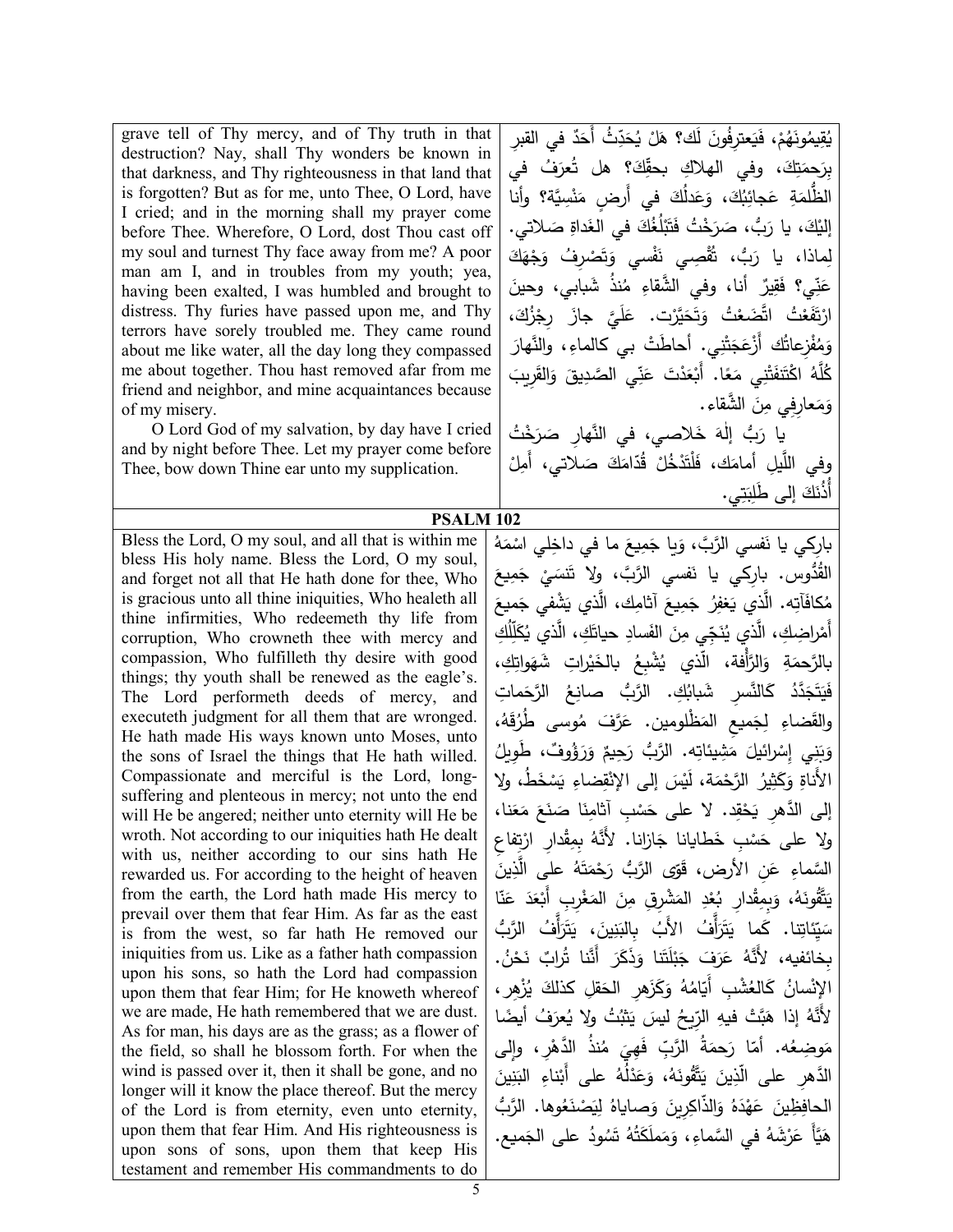| them. The Lord in heaven hath prepared His throne,<br>and His kingdom ruleth over all. Bless the Lord, all<br>ye His angels, mighty in strength, that perform His<br>word, to hear the voice of His words. Bless the<br>Lord, all ye His hosts, His ministers that do His<br>will. Bless the Lord, all ye His works, in every<br>place of His dominion. Bless the Lord, O my soul.<br>In every place of His dominion, bless the Lord,<br>O my soul.<br>O Lord, hear my prayer, give ear unto my<br>supplication in Thy truth; hearken unto me in<br>Thy righteousness. And enter not into judgment<br>with Thy servant, for in Thy sight shall no man<br>living be justified. For the enemy hath persecuted<br>my soul; he hath humbled my life down to the<br>earth. He hath sat me in darkness as those that<br>have been long dead, and my spirit within me is<br>become despondent; within me my heart is<br>troubled. I remembered days of old, I meditated<br>on all Thy works, I pondered on the creations of<br>Thy hands. I stretched forth my hands unto Thee;<br>my soul thirsteth after Thee like a waterless land.<br>Quickly hear me, O Lord; my spirit hath fainted<br>away. Turn not Thy face away from me, lest I be<br>like unto them that go down into the pit. Cause<br>me to hear Thy mercy in the morning; for in Thee<br>have I put my hope. Cause me to know, O Lord,<br>the way wherein I should walk; for unto Thee<br>have I lifted up my soul. Rescue me from mine<br>enemies, O Lord; unto Thee have I fled for<br>refuge. Teach me to do Thy will, for Thou art my<br>God. Thy good Spirit shall lead me in the land of<br>uprightness; for Thy name's sake, O Lord, shalt<br>Thou quicken me. In Thy righteousness shalt<br>Thou bring my soul out of affliction, and in Thy | بارِكُوا الرَّبَّ يا جَمِيعَ مَلائِكَتِهِ، المُقتَدِرِينَ بِقُوَّةٍ،<br>العامِلِينَ بِكَلِمَتِهِ عِنْدَ سَماعٍ صَوْتِ كَلامِهِ. بارِكوا<br>الرَّبَّ  يا  جَمِيعَ  قُوّاتِهِ،  يا  خُدّامَهُ  العامِلينَ   إرادَتَهُ.<br>بارِكُوا الرَّبَّ يا جَمِيعَ أَعمالِهِ، في كُلّ مَوضِعٍ سِيادَتِه.<br>باركي يا نَفْسى الرَّبَّ.<br>في كُلِّ مَوضِعٍ سِيادَتِه. بارِكي يا نفسي الرَّبّ.<br><b>PSALM 142</b><br>يا رَبُّ استَمِعْ صَلاتي، وَأَنْصِتْ بِحَقِّكَ إِلَى طِلْبَتِي.<br>إِستَجِبْ لي بِعَدلِكَ، ولا تَدخُلْ في المُحاكَمَةِ مَعَ عَبدِك،<br>فإِنَّه لَنْ يَتَزَكَّى أَمامَكَ أَيُّ حَيِّ. لأَنَّ العَدُوَّ قَدِ اضْطَهَدَ<br>نفسي، وَأَذَلَّ إلى الأرض حَياتي، وَأَجلَسَنِي في<br>الظُلُماتِ مِثْلَ المَوْتي مُنْذُ الدَّهْرِ ، فَضَجِرَتْ رُوحي<br>واضْطْرَبَ قَلْبِي في داخِلي. تَذَكَّرتُ الأَيّامَ القَدِيمة.<br>هَذَذْتُ في كُلِّ أَعمالِكَ، وَتَأَمَّلْتُ في صَنائِع يَدَيْك.<br>بَسَطْتُ يَدَيَّ إليكَ وَنَفْسِي لكَ كَأَرْضِ لا تُمطَّر . أَسْرِعْ<br>فَاسْتَجِبْ لِي يا رَبُّ، فَقَدْ فَنِيَتْ رُوحي. لا تَصْرفْ<br>وَجْهَكَ عَنِّي، فَأَشابِهَ الهابِطِينَ في الْجُبِّ. إِجْعَلني في<br>الغَداةِ مُسْتَمِعًا رَحْمَتَكَ، فإنِّي عَلَيكَ تَوَكَّلْتُ. عَرِّفْني يا<br>رَبُّ الطَّرِيقَ الَّذي أَسلُكُ فيهِ، فَإِنِّي إِليكَ رَفَعْتُ نَفسي.<br>أَنْقِذْني من أعدائي يا رَبُّ، فَإِنِّي قد لَجَأْتُ إلَيْك. عَلِّمْنى<br>أَنْ أَعمَلَ مَرْضاتَكَ، لأَنَّكَ أنتَ إلهي. رُوحُكَ الصّالِحُ<br>يَهْدِيني في أرض مُسْتَقِيمة. مِنْ أَجْلِ اسْمِكَ، يا رَبُّ،<br>تُحْيِيني. بِعَدلِكَ تُخرِجُ مِنَ الْحُزنِ نَفسي، وَبِرَحمَتِكَ<br>تَستَأْصِلُ أَعدائي، وَتُهلِكُ جَمِيعَ الَّذِينَ يُحزِنُونَ نفسي |
|-------------------------------------------------------------------------------------------------------------------------------------------------------------------------------------------------------------------------------------------------------------------------------------------------------------------------------------------------------------------------------------------------------------------------------------------------------------------------------------------------------------------------------------------------------------------------------------------------------------------------------------------------------------------------------------------------------------------------------------------------------------------------------------------------------------------------------------------------------------------------------------------------------------------------------------------------------------------------------------------------------------------------------------------------------------------------------------------------------------------------------------------------------------------------------------------------------------------------------------------------------------------------------------------------------------------------------------------------------------------------------------------------------------------------------------------------------------------------------------------------------------------------------------------------------------------------------------------------------------------------------------------------------------------------------------------------------------------------------------------------------------------------------------------------------------|---------------------------------------------------------------------------------------------------------------------------------------------------------------------------------------------------------------------------------------------------------------------------------------------------------------------------------------------------------------------------------------------------------------------------------------------------------------------------------------------------------------------------------------------------------------------------------------------------------------------------------------------------------------------------------------------------------------------------------------------------------------------------------------------------------------------------------------------------------------------------------------------------------------------------------------------------------------------------------------------------------------------------------------------------------------------------------------------------------------------------------------------------------------------------------------------------------------------------------------------------------------------------------------------------------------------------------------------------------------------------------------------------------------------------------------------------------------------------------------------------------------------------------------------------------------------------------------------------------|
| mercy shalt Thou utterly destroy mine enemies.<br>And Thou shalt cut off all them that afflict my<br>soul, for I am Thy servant.                                                                                                                                                                                                                                                                                                                                                                                                                                                                                                                                                                                                                                                                                                                                                                                                                                                                                                                                                                                                                                                                                                                                                                                                                                                                                                                                                                                                                                                                                                                                                                                                                                                                            | لأنَّى أنا عبدُك.                                                                                                                                                                                                                                                                                                                                                                                                                                                                                                                                                                                                                                                                                                                                                                                                                                                                                                                                                                                                                                                                                                                                                                                                                                                                                                                                                                                                                                                                                                                                                                                       |
| O Lord, give ear unto my supplication and enter<br>not into judgment with Thy servant. (TWICE)<br>Thy good Spirit shall lead me in the land of<br>uprightness.                                                                                                                                                                                                                                                                                                                                                                                                                                                                                                                                                                                                                                                                                                                                                                                                                                                                                                                                                                                                                                                                                                                                                                                                                                                                                                                                                                                                                                                                                                                                                                                                                                              | إستجبْ لي بِعَدْلِكَ، ولا تدخلْ في الْمُحاكَمَةِ مَعَ عبدِكَ.<br>(مرّتَين)<br>روحُكَ الصالِحُ يَهْديني في أَرْضِ مُسْتَقيمةٍ.                                                                                                                                                                                                                                                                                                                                                                                                                                                                                                                                                                                                                                                                                                                                                                                                                                                                                                                                                                                                                                                                                                                                                                                                                                                                                                                                                                                                                                                                           |
| Glory to the Father, and to the Son, and to the<br>Holy Spirit; both now and ever, and unto ages of<br>ages. Amen.<br>Alleluia, Alleluia, Alleluia. Glory to Thee, O<br>God. (THRICE)                                                                                                                                                                                                                                                                                                                                                                                                                                                                                                                                                                                                                                                                                                                                                                                                                                                                                                                                                                                                                                                                                                                                                                                                                                                                                                                                                                                                                                                                                                                                                                                                                       | المَجْدُ لِلِآبِ والِابنِ والتروحِ الْقُدُسِ، الآنَ وَكُلَّ أُوانٍ وَإِلِي<br>دَهرِ الدّاهِرِينَ، آمين.<br>هَلِلوبِيا، هَلِلوبِيا، هَلِلوبِيا، المَجدُ لَكَ يا الله.(ثلاثاً)                                                                                                                                                                                                                                                                                                                                                                                                                                                                                                                                                                                                                                                                                                                                                                                                                                                                                                                                                                                                                                                                                                                                                                                                                                                                                                                                                                                                                            |
| O our God and our Hope, glory to Thee!                                                                                                                                                                                                                                                                                                                                                                                                                                                                                                                                                                                                                                                                                                                                                                                                                                                                                                                                                                                                                                                                                                                                                                                                                                                                                                                                                                                                                                                                                                                                                                                                                                                                                                                                                                      | يا إِلْهَنا وَرَجاءَنا الْمَجِدُ لَكَ.                                                                                                                                                                                                                                                                                                                                                                                                                                                                                                                                                                                                                                                                                                                                                                                                                                                                                                                                                                                                                                                                                                                                                                                                                                                                                                                                                                                                                                                                                                                                                                  |
| <b>Priest:</b> In peace, let us pray to the Lord.                                                                                                                                                                                                                                                                                                                                                                                                                                                                                                                                                                                                                                                                                                                                                                                                                                                                                                                                                                                                                                                                                                                                                                                                                                                                                                                                                                                                                                                                                                                                                                                                                                                                                                                                                           | THE GREAT LITANY                                                                                                                                                                                                                                                                                                                                                                                                                                                                                                                                                                                                                                                                                                                                                                                                                                                                                                                                                                                                                                                                                                                                                                                                                                                                                                                                                                                                                                                                                                                                                                                        |
|                                                                                                                                                                                                                                                                                                                                                                                                                                                                                                                                                                                                                                                                                                                                                                                                                                                                                                                                                                                                                                                                                                                                                                                                                                                                                                                                                                                                                                                                                                                                                                                                                                                                                                                                                                                                             | ا <b>لكاهن:</b> بِسَلام إلى الرَّبِّ نَطْلُب.                                                                                                                                                                                                                                                                                                                                                                                                                                                                                                                                                                                                                                                                                                                                                                                                                                                                                                                                                                                                                                                                                                                                                                                                                                                                                                                                                                                                                                                                                                                                                           |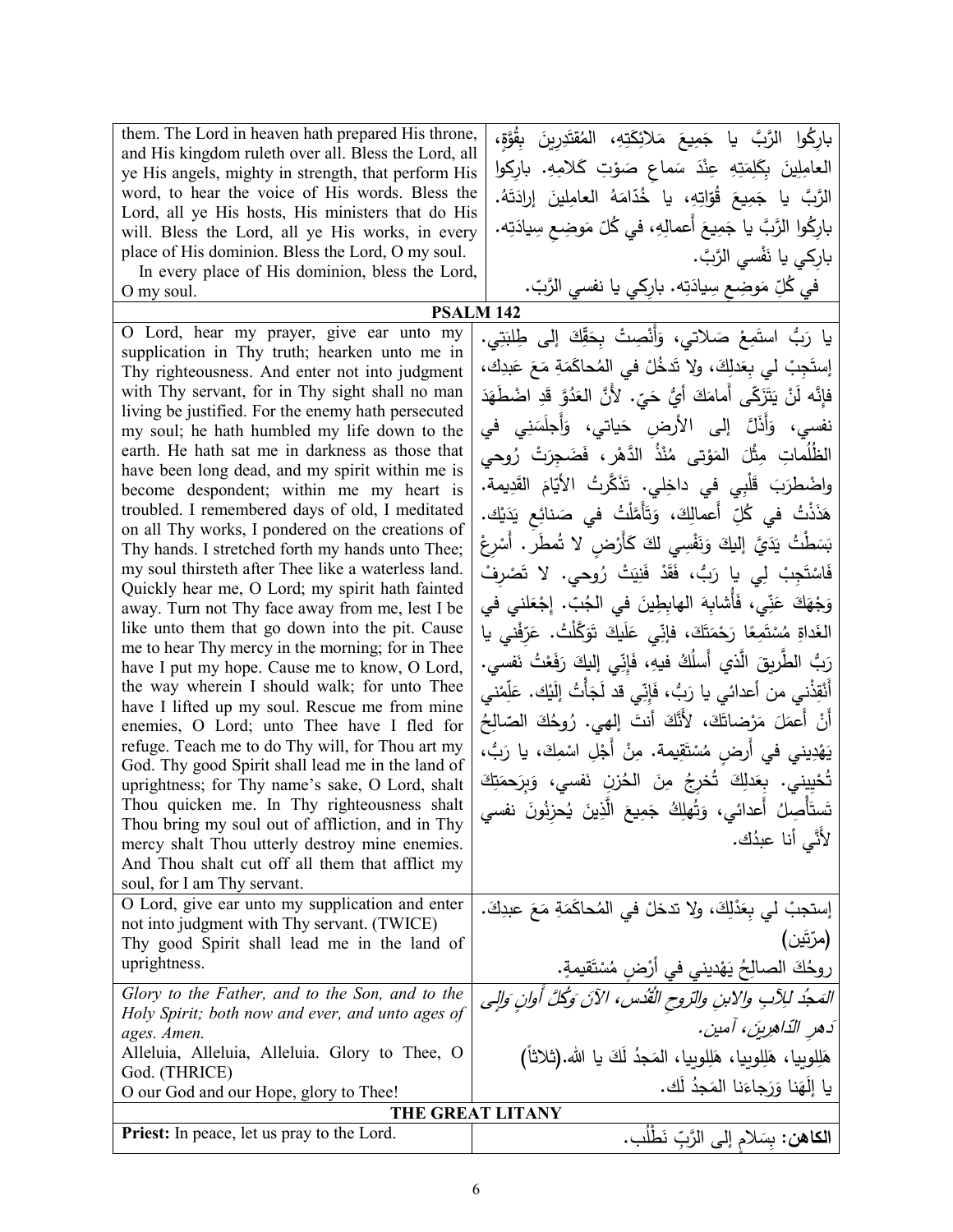| Choir: Lord, have mercy.                                                                              | ا <b>لجوقة:</b> يا رَبُّ ارْحَم.                                                            |
|-------------------------------------------------------------------------------------------------------|---------------------------------------------------------------------------------------------|
| <b>Priest:</b> For the peace from above and the                                                       | الكاهن: مِنْ أَجْلِ السَّلام الَّذِي مِنَ العَٰلَى وَخَـلاصِ                                |
| salvation of our souls, let us pray to the Lord.                                                      | نُفُوسِنا، إِلى الرَّبِّ نَطْلُب.                                                           |
| Choir: Lord, have mercy.                                                                              | ا <b>لجوقة:</b> يا رَبُّ ارْحَم.                                                            |
| Priest: For the peace of the whole world, the                                                         | <b>الكاهن:</b> مِنْ أَجْلِ سَلام كُلِّ العالَم، وَحُسْنِ شَاتِ كَنائِسِ                     |
| good estate of the holy churches of God, and the<br>union of all, let us pray to the Lord.            | اللهِ المُقَدَّسة، وَاتِّحادِ الجَمِيعِ، إِلى الرَّبِّ نَطِّلُبٍ.                           |
| <b>Choir:</b> Lord, have mercy.                                                                       | ا <b>لجوقة</b> : يا رَبُّ ارْحَم.                                                           |
| Priest: For this holy House and those who with                                                        | <b>الكـاهن:</b> مِنْ أَجْلِ هذا البَيتِ المُقَدَّس، وَالَّذِينَ يَدْخُلُونَ                 |
| faith, reverence, and fear of God enter therein, let<br>us pray to the Lord.                          | إِلَيهِ بِإِيْمانٍ وَوَرَعٍ وَخَوْفِ الله، إِلى الرَّبِّ نَطْلُبٍ.                          |
| <b>Choir:</b> Lord, have mercy.                                                                       | ا <b>لجوقة:</b> يا رَبُّ ارْحَم.                                                            |
| Priest: For our father and Metropolitan N.,                                                           | <b>الكاهن:</b> مِنْ أَجْلِ أبينا ومِثْروبوليتنا (فلان) ورَئيسِ كَهَنَتِنا                   |
| (and for our Bishop N.), the honorable<br>presbytery, the deaconate in Christ, all the                | (فُلان)، والكَهَنَـةِ الْمُكَرَّمينَ، والشَمامِسة، خُدّامِ المَسيحِ،                        |
| clergy and the people, let us pray to the Lord.                                                       | وجَميعِ الإكْليروسِ والشَّعْبِ، إلى الرَّبِّ نَطْلُبٍ.                                      |
| <b>Choir:</b> Lord, have mercy.                                                                       | ا <b>لجوقة:</b> يا رَبُّ ارْحَم.                                                            |
| Priest: For Metropolitan PAUL and Archbishop                                                          | ا <b>لكـاهن:</b> مِنْ أجلِ المِثْروِبوليت بولُسَ والمطران يوحنـا                            |
| JOHN and their quick release from captivity and<br>safe return, let us pray to the Lord.              | وفَكِّ أَسْرِهما وعَوْدَتِهما سالِمَيْنِ، إلىي الرَّبِّ نَطْلُبٍ.                           |
| <b>Choir:</b> Lord, have mercy.                                                                       | ا <b>لجوقة:</b> يا رَبُّ ارْحَم.                                                            |
| Priest: For our country, its President, civil                                                         | ا <b>لكـاهن:</b> مِنْ أَجْلِ حُكّام هَذا البَلَدِ، ومُؤازَرَتِهِمْ فـى كُلِّ                |
| authorities, and Armed Forces, let us pray to the<br>Lord.                                            | عَمَلِ صالِحٍ، إلى الرَّبِّ نَطْلُبٍ.                                                       |
| Choir: Lord, have mercy.                                                                              | ا <b>لجوقة:</b> يا رَبُّ ارْحَم.                                                            |
| Priest: For this city and every city and                                                              | ا <b>لكـاهن:</b> مِنْ أَجْلِ هذِهِ المَدِينَة، وَجَمِيعِ المُدُنِ وَالقُرى،                 |
| countryside and the faithful, who dwell therein;<br>let us pray to the Lord.                          | وَالِمُؤْمِنِينَ السّاكِنِينَ فِيها، إِلَى الرَّبِّ نَطْلُب.                                |
| <b>Choir:</b> Lord, have mercy.                                                                       | ا <b>لجوقة:</b> يا رَبُّ ارْحَم.                                                            |
| <b>Priest:</b> For healthful seasons, abundance of the                                                | ا <b>لكـــاهن:</b> مِـنْ أَجْـلِ اعْتِـدالِ الأَهْوِيَـةِ، وَخِصْـب ثِمــار                 |
| fruits of the earth, and peaceful times, let us pray<br>to the Lord.                                  | الأَرْض وَأَوْقَاتٍ سَلامِيَّةٍ، إِلَى الرَّبِّ نَطْلَبٍ.                                   |
| <b>Choir:</b> Lord, have mercy.                                                                       | ا <b>لجوقة:</b> يا رَبُّ ارْحَم.                                                            |
| <b>Priest:</b> For travelers by sea, by land, and                                                     | ا <b>لكاهن:</b> مِنْ أَجْلِ الْمُسافِرِينَ فِي البَحْرِ  وَالبَرِّ  وَالجَوِّ ، وَالمَرْضـى |
| by air, the sick, the suffering, the captive,<br>and for their salvation, let us pray to the          | والمُتألِّمِين وَالأَسْرِي، وَخَلاصِهِمْ، إلى الرَّبِّ نَطْلُبٍ.                            |
| Lord.                                                                                                 |                                                                                             |
| Lord, have mercy.<br><b>Choir:</b>                                                                    | ا <b>لجوقة:</b> يا رَبُّ ارْحَم.                                                            |
| Priest: For our deliverance from all tribulation,<br>wrath, danger, and necessity, let us pray to the | ا <b>لكاهن:</b> مِنْ أَجْلِ نَجاتِنا مِنْ كُلِّ ضِيقٍ وَغَضَبٍ وَخَطْر                      |
| Lord.                                                                                                 | وَشِدَّةٍ إِلى الرَّبِّ نَطْلُب.                                                            |
| Lord, have mercy.<br><b>Choir:</b>                                                                    | ا <b>لجوقة:</b> يا رَبُّ ارْحَم.                                                            |
| Priest: Help us; save us; have mercy on us, and<br>keep us, O God, by Thy grace.                      | ا <b>لكاهن:</b> أَعْضُدْ وَخَلِّصْ وارْحَمْ واحفَظْنا يا اللهُ بِنِعْمَتِكَ.                |
| Lord, have mercy.<br><b>Choir:</b>                                                                    | ا <b>لجوقة:</b> يا رَبُّ ارْحَم.                                                            |
|                                                                                                       | 7                                                                                           |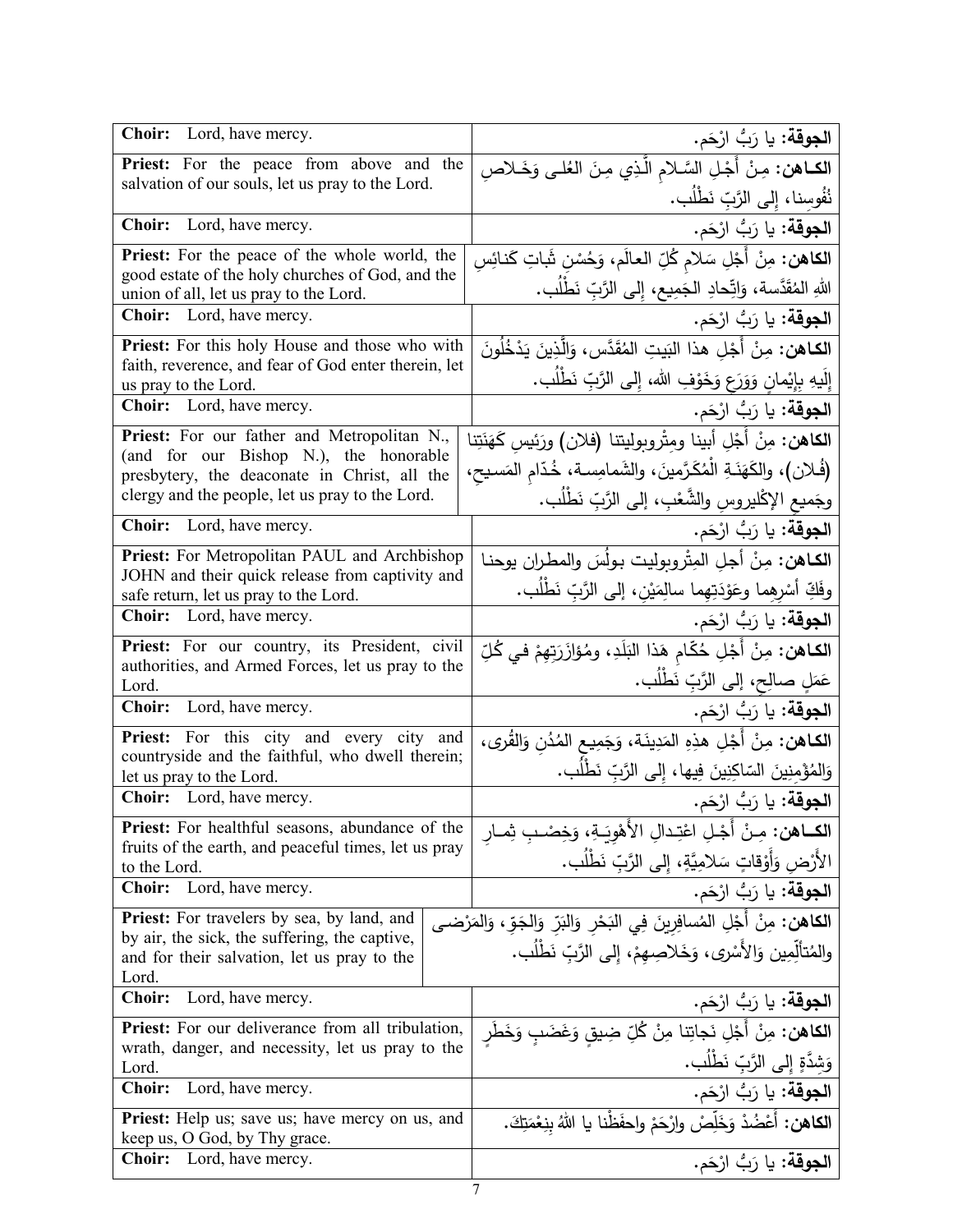| Priest: Calling to remembrance our all-                                                     | الكــاهن: بَعْـدَ ذِكْرِنــا الكُلِّيَّـةَ القَداسَـةِ الطَّـاهِرَةَ الفائِقَــةَ البَرَكــاتِ                     |
|---------------------------------------------------------------------------------------------|--------------------------------------------------------------------------------------------------------------------|
| holy, immaculate, most blessed and                                                          | المَجِيدة، سَيِّدَتَنا والِدَةَ الإِلـهِ الدّائِمَـةَ البَتُولِيَّـةِ مَـرْيَمَ، مَـعَ جَمِيـع                     |
| glorious Lady the Theotokos and ever-                                                       |                                                                                                                    |
| Virgin Mary, with all the Saints, let us                                                    | القِدِّيسِين، لِنُوْدِعْ أَنْفُسَنا وَبَعْضُنا بَعْضاً وَكُلَّ حَياتِنا لِلْمَسِيحِ الإِله.                        |
| commend ourselves and each other, and<br>all our life unto Christ our God.                  |                                                                                                                    |
| Choir: To Thee, O Lord.                                                                     |                                                                                                                    |
|                                                                                             | ا <b>لجوقة:</b> لَكَ يا رَبّ.                                                                                      |
| Priest: For unto Thee are due all glory,                                                    | ا <b>لكاهن:</b> لأَنَّهُ يَنْبَغِي لَكَ كُلُّ تَمْجِيدٍ وَإِكْرامِ وَسُجُودِ، أَيُّها الآبُ                        |
| honor, and worship to the Father and to                                                     | وَالِابْنُ وَالرُّوحُ القُدُس، الآنَ وَكُلَّ أَوانٍ وَإِلَى دَهْرِ الدّاهِرِين.                                    |
| the Son and to the Holy Spirit, now and                                                     |                                                                                                                    |
| ever, and unto ages of ages.                                                                |                                                                                                                    |
| Choir: Amen.                                                                                | ا <b>لجوقة:</b> آمين.                                                                                              |
|                                                                                             | "GOD IS THE LORD" IN TONE ONE                                                                                      |
| Chanter: God is the Lord and hath appeared                                                  | المعُرَقِّل: اللهُ الرَّبُّ ظَهَرَ لنا، مُبارَكٌ الآتي باسْم الرَّبِّ. (                                           |
| unto us. Blessed is He that cometh in the Name                                              |                                                                                                                    |
| of the Lord. (Repeat after verses)                                                          | تَعاْدُ بَعْدَ الإسْتيخونات)                                                                                       |
| 1. O give thanks unto the Lord, and call upon                                               | 1– إعْتَرفوا لِلْرَّبِّ وادْعوا باسْمِهِ القُدّوس.                                                                 |
| His holy Name.                                                                              |                                                                                                                    |
| 2. All nations compassed me about, but in the                                               | 2– كلُّ الأمَم أحاطوا بي وباسْم الرَّبِّ قَهَرْتُهُم.                                                              |
| Name of the Lord will I destroy them.                                                       |                                                                                                                    |
| 3. This is the Lord's doing; it is marvelous in                                             | 3– مِنْ قِبَلِ الرَّبِّ كَانَتْ هَذَه وَهِيَ عَجِيبةٌ فِي أَعْيُنِنَا.                                             |
| our eyes.                                                                                   |                                                                                                                    |
|                                                                                             | RESURRECTIONAL APOLYTIKION IN TONE ONE                                                                             |
| While the stone was sealed by the Jews, and                                                 | إِنَ الْحَجَرَ لَمَّا خُتِمَ مِنَ اليَهودِ، وجَسَدَكَ الطَّاهِرَ حُفِظَ                                            |
| the soldiers were guarding Thy most pure                                                    | مِنَ الجُنْدِ، قُمْتَ في اليَوْمِ الثَّالِثِ أَيُّها المُخَلِّصُ، مانِحاً                                          |
| body, Thou didst arise on the third day, O<br>Savior, granting life to the world. For which |                                                                                                                    |
| cause the heavenly powers cried aloud unto                                                  | العـالَمَ الحَيـاة. لِـذلِكَ قُـوَّاتُ السَّـماوات، هَتَفُـوا إليـكَ يـا                                           |
| Thee, O giver of life. Glory to Thy                                                         | واهِـبَ الحَيــاة: المَجْـدُ لِقِيامَتِـكَ أَيُّهــا المَســيح، المَجْـدُ                                          |
| Resurrection, O Christ, glory to Thy kingdom,                                               | لِمُلْكِكَ، المَجْدُ لِتَدْبِيرِكَ، يا مُحِبَّ البَشَرِ وَحْدَك.                                                   |
| glory to Thy providence, O Thou Who alone                                                   |                                                                                                                    |
| art the lover of mankind.                                                                   |                                                                                                                    |
|                                                                                             | NORTH AMERICAN SAINTS APOLYTIKION IN TONE ONE                                                                      |
|                                                                                             | الْمَعْبُدُ للآبِ، وإلابنِ، والرُّوحِ الْقُدْسِ. فقدم البيك،يا آبانا   Glory to the Father, and to the Son, and to |
| the Holy Spirit. We offer unto Thee, our                                                    |                                                                                                                    |
| Father in Heaven, the first fruits of sanctity                                              | الذي في السماء، أولى ثمار   القداسة التي زرعت في هذه                                                               |
| sown in this new land: the blessed elder                                                    | الأرض الجديدة :  الشيخ هيرمان المكرّم الذي  من                                                                     |
| Herman of Alaska, the holy martyrs                                                          | آلاسكا، والشهداء المقدسين جوفينالي وبيتر الأليوتي؛                                                                 |
| Juvenaly and Peter the Aleut; the holy                                                      |                                                                                                                    |
| hierarchs: Metropolitan Innocent, Patriarch                                                 | الكهنة المقدسين: متروبوليت إنوسنت، البطريرك تيخون،                                                                 |
| Tikhon,<br>Archbishop John,<br><b>Bishops</b>                                               | المطران يوحنا، الأساقفة نيكولاي ورفائيل، الكهنة                                                                    |
| Nicholai and Raphael, the righteous priests<br>Yakov and Alexis and all Thy saints,         |                                                                                                                    |
| known and unknown, who have shone                                                           | الصالحين ياكوف والكسيس وجميع قديسيك، المعروفين                                                                     |
| forth in America. Fill Thy Church with                                                      | وغير المعروفين، الذين أشرقوا في أمريكا. املأ كنيستك                                                                |
| Heavenly joy, grant peace to our land and                                                   | بالفرح السماوي، وامنح السلام الأرضنا وكنيستك المقدسة،                                                              |
| to Thy holy Church, and sanctify all those                                                  |                                                                                                                    |
| who<br>worship Thee; through the                                                            | وقدّس كل أولئك الذين يسجدون لك , بشفاعة والدة الاله                                                                |
| intercessions of the Theotokos and of all                                                   | وجميع القديسين ، ايها الاله الرحيم.                                                                                |
| Thy saints, O most merciful One.                                                            |                                                                                                                    |
| RESURRECTIONAL THEOTOKION IN TONE ONE                                                       |                                                                                                                    |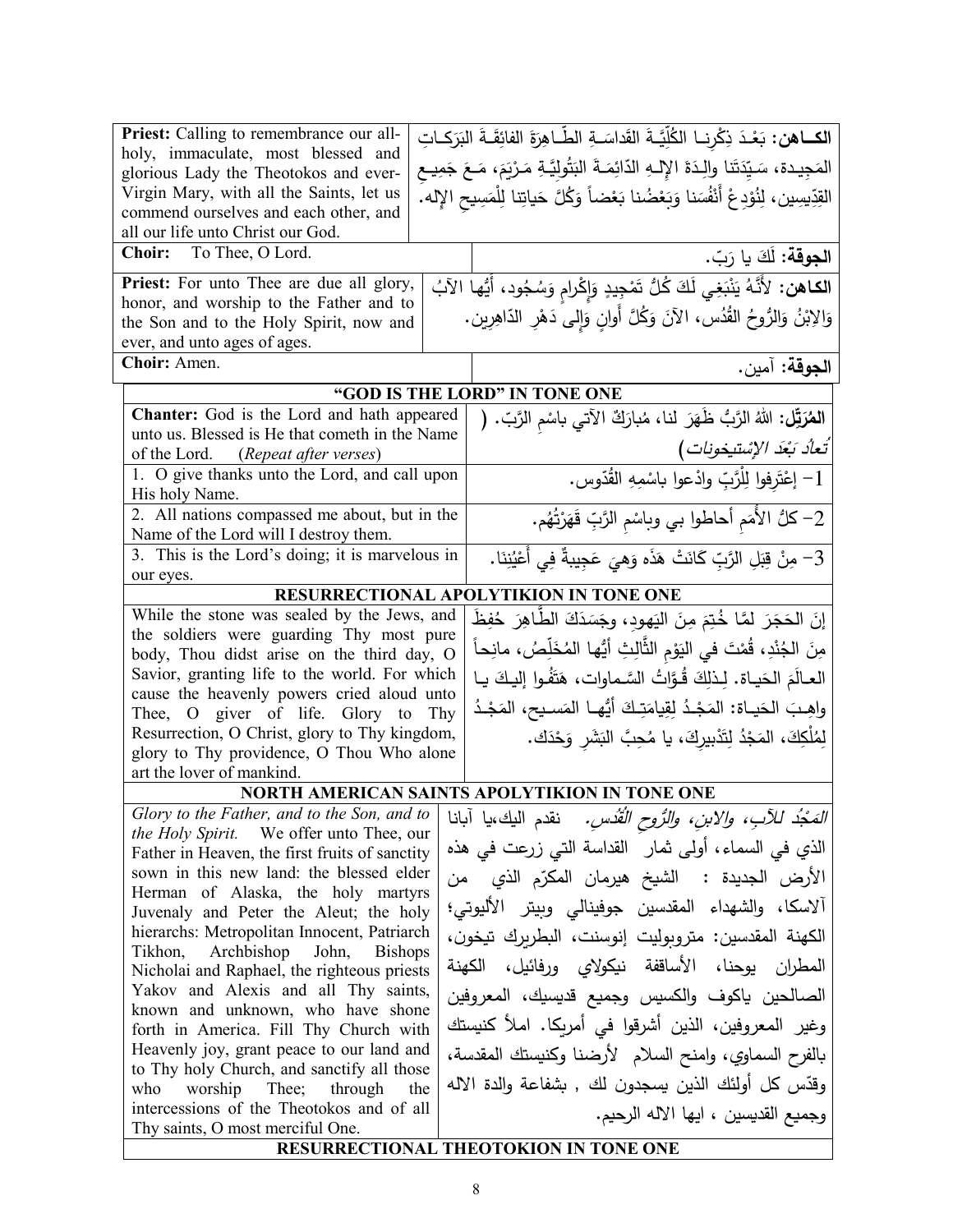*Both now and ever, and unto ages of ages. Amen.* As Gabriel cried aloud unto thee, "Hail, O Virgin," with that cry did the Lord of all become incarnate in thee, O holy ark, as spake the righteous David; and Thou wast revealed as more spacious than the heavens, in that thou bore thy Creator. Wherefore, glory to Him Who abode in thee; glory to Him Who came from thee; glory to Him, Who through thy birth-giving hath set us free.

الآنَ وكُكِّ أوانٍ والٍ*ّى دَهْرِ* الداهرِينَ، آمين. إنَّ جِبرائيـلَ لَمّـا تَفَوَّهَ نَحـوَكِ أَيَّتُهـا العَـذراءُ بِالسَّـلامِ، فَمَـعَ<br>مسلمات الله الصَّـوتِ تَجَسَّدَ سَيِّدُ الكُلِّ فيكِ، أَيَّتُها السَّفينَةُ المُقَدَّسَةُ<br>ِ بِ <del>قيل</del>ِّ) اينها السعينة الم<br>م كَما قالَ داوودُ الصِّدّيقِ، وَظَهَرتِ أَرحَبَ مِنَ السَّماواتِ<br>حَمَّا قَالَ حامِلَةً خالِقَكِ. فالمَجْدُ لِلَّذي حَلَّ فيكِ، المَجْدُ لِلَّذي أَتى<br>-مِنكِ، المَجْدُ لِلَّذي أَعتَقَنا بِوِلِادَتِهِ مِنكِ.<br>-

**THE LITTLE LITANY** Priest: Again and again, in peace, let us pray to the Lord. **Choir:** Lord, have mercy. **Priest:** Help us; save us; have mercy on us; and keep us, O God, by Thy grace. **Choir:** Lord, have mercy. Priest: Calling to remembrance our all-holy, immaculate, most-blessed and glorious Lady the Theotokos and ever-virgin Mary, with all the saints: let us commend ourselves and each other, and all our life unto Christ our God. **Choir:** To Thee, O Lord. **Priest:** For Thine is the might, and Thine is the kingdom, and the power and the glory: of the Father, and of the Son, and of the Holy Spirit; now and ever, and unto ages of ages. **Choir:** Amen. **الكاهن:** أيْضاً وأيْضاً بِسَلامٍ إلى الرَّبِّ نَطْلُب.<br>-ا**لجوق**: يا ربُّ ارْحَمْ.<br>مُسْمَدُ **الكاهن:** أعْضُدْ، وَخَلِّصْ، وارْحَمْ، واحفَظْنا يا اللهُ بِن<mark>ِعْ</mark>مَتِك<mark>َ.</mark> ا**لجوق**: يا ربُّ ارْحَمْ. **الكاهن: بع**دَ ذِكْرِنا الكُلِّيَّةَ القَداسَةِ، الطاهِرَةَ،<br>. الفائِقَةَ البَرَكاتِ المَجيدة، سيِّدَتَنا والِدَةَ الإِلهِ الدائِمَةَ البَتولِيَّةِ مَرْيَمَ مَعَ جميعِ القدِّيسين،<br>. .<br>ا لِنُوْدِعْ أَنْفُسَنا وبَعْضُنا بَعْضاً وَكُلَّ حَياتِنا ْ لِلْمَسيحِ الإِله. ا**لجوق**: لكَ يا ربّ. **الكاهن:**لأنَّ لكَ العِزَّةَ ولكَ المُلْكَ والقُوَّةَ والمَجْدَ<br>م أَيُّها الآبُ والإبنُ والروحُ القُدُسُ، الآنَ وكَّلَّ<br>ُ أوانٍ وإِل<sub>ّٰ</sub>ى دَهْرِ الدَّاهِرين. <u>ٔ</u> **الجوق**: آمین. **FIRST TONE RESURRECTIONAL KATHISMATA** (Plain Reading) **First Kathisma** The soldiers who kept watch over Thy grave, O Savior, became as dead from the shining of the appearing angel who told the good tidings of the Resurrection to the women. Thee, therefore, do we glorify, O Remover of corruption, and to Thee do we bow, O Thou Who didst rise from the grave, O Thou, our only Lord. بُنْدَ الحافِظِي قَبْرَكَ قَدْ صاروا أيُّهـا المُخَلِّصُ، إنَّ الجُّ<br>-كـالأمْواتِ مِنْ بَرْقِ المَـلاكِ الظَّـاهِرِ ، الْمُبَشِّرِ النِّسْوَةَ<br>. ىبب*ىر* سىسو بالقِيامَة. فإيّاكَ نُمَجِّدُ أيُّها المُزيلُ الفَسادِ، ولَكَ نَجْثو<br>أ أَيُّها النَّاهِضُ مِنَ القَبْرِ ، يا إل<sub>َّ</sub>هَنا وحدَكَ.<br>-ْ *Glory to the Father, and to the Son, and to the Holy Spirit.* Thou was nailed upon the cross willingly, O merciful One; and Thou wast placed in a grave like one who is dead, O Giver of Life, trampling the pride of death, O mighty One; for because of Thee the gatekeepers of Hades did tremble; and Thou didst raise the dead with Thee from eternity; for Thou alone art the Lover of mankind. المَجُد للآبِ، والإبنِ، والرُوحِ الْقُدسِ. قَدْ سُمِّرْتَ على ِ ٍ ـت َمائ ٍ ـر � َب ْ َت فـي ق ِضـع ُ َ و ؤوف، و ُ َ ً �ـا ر ْعـا َّ الص ِ ـلیب َ طو .<br>. ِت ُّ أی َــو َ الم َ ِ ع َّ ــزة ِتــك َو ْ َت ِ �م ق َ َ ــح َس َ�ــاة. ف �ــا م هــا ُ ِعطــي الح ْ ْ القَوِيُّ، لأنَّ مِنْكَ ارْتَعَدَ بَوّابـو الجَحيمِ، وأقَمْتَ مَعَكَ<br>. .<br>ا المَوْتـى مُنْذُ الدَّهْرِ ، بِما أنَّكَ وحدَكَ مُحِبُّ النَشَر . <u>ٰ</u>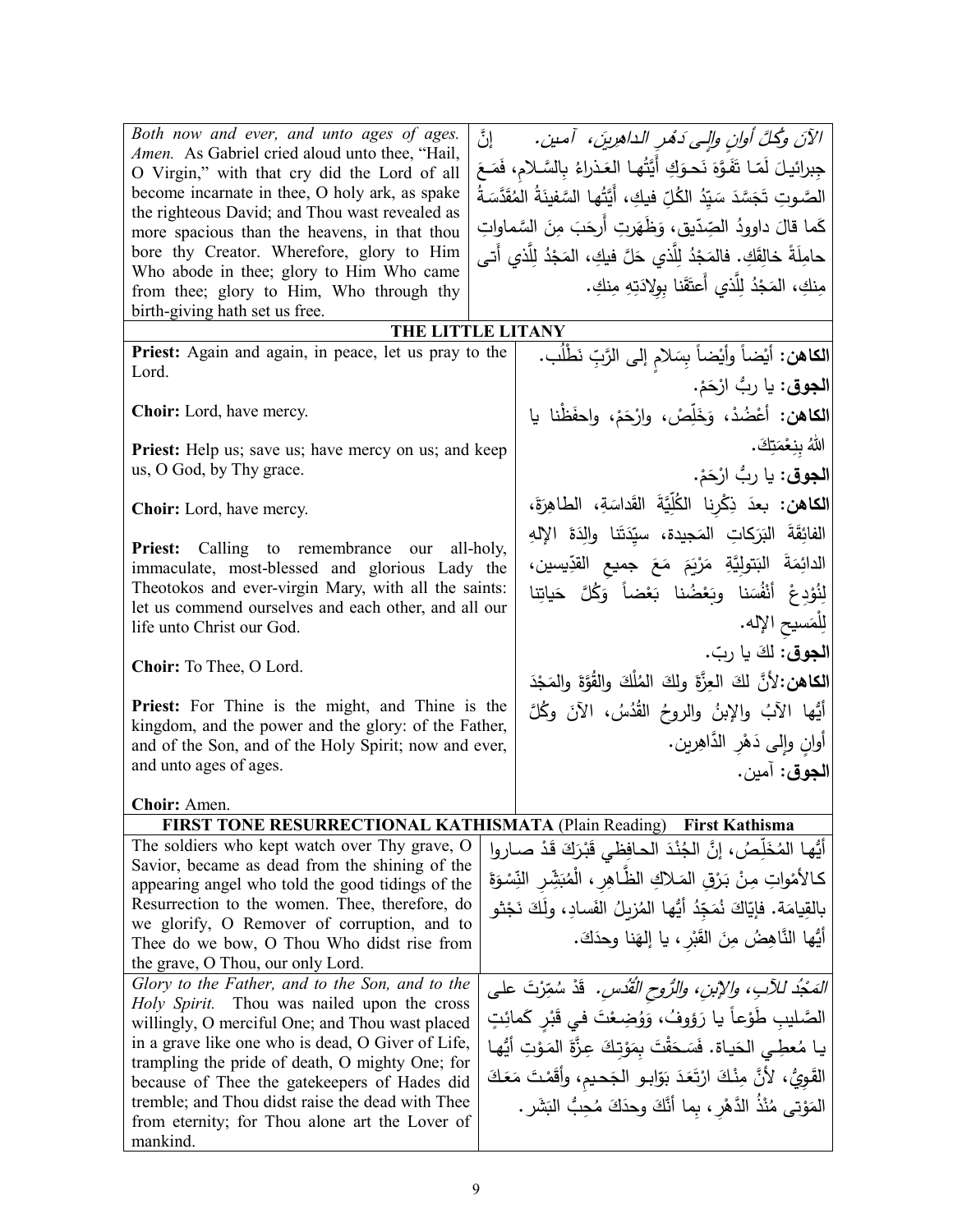| Both now and ever, and unto ages of ages.                                                                  | الآنَ وكلَّ أوانِ وإلى دَمُرِ الداهرِينِ، آمين.   قَدْ عَرَفْناكِ           |
|------------------------------------------------------------------------------------------------------------|-----------------------------------------------------------------------------|
| Amen. We have all known thee as Theotokos,                                                                 | أَمّاً لِلإِلْـهِ، وبَعْدَ الـوِلادَةِ ظَهَرْتِ عَذْراءَ بالحقيقةِ. إنَّنـا |
| and after giving birth thou didst appear truly                                                             |                                                                             |
| virgin. We who eagerly seek refuge in thy<br>goodness, have thus known thee; for we                        | نَحْنُ الخَطَأَةُ اللاجِئينَ بِشَوْقِ إلى صَلاحِكِ، قَدْ حَوَيْناكِ         |
| sinners have taken thee as intercessor, and in                                                             | شَفيعَةً واقْتَنَيْناكِ في التَّجارِبِ خَلاصاً، يا مُنَزَّهَةً عَنْ         |
| temptations have possessed thee as<br>our                                                                  | كُلِّ العُيوبِ وَحْدَكِ.                                                    |
| salvation, O thou who alone art blameless.                                                                 |                                                                             |
|                                                                                                            | <b>Second Kathisma</b> (Plain Reading)                                      |
| Verily the women did proceed to the grave early,                                                           | إِنَّ النِّسْوَةَ وافَـيْنَ القَبْـرَ مُبْتَكِـراتٍ، فَـرَأَيْنَ مَنْظَـراً |
| where they beheld an angelic scene, and did tremble.<br>And when the grave shone forth with life they were | مَلائِكيًّــا، فارْتَعَــدْنَ. وإِذْ أَشْــرَقَ القَبْــرُ حَيـــاةً،       |
| struck with astonishment. Wherefore, they returned                                                         | انْدَهَشْنَ مِنَ العَجَبِ. لأَجْلِ هَذا حاضَرْنَ إلى                        |
| to the disciples and did preach the Resurrection,                                                          |                                                                             |
| saying, Verily, Christ hath invaded Hades; for He                                                          | التَّلاميذِ، وَبَشَّرْنَ بِالقِيامَةِ قائَلاتٍ: إنَّ المَسيحَ قَدْ          |
| alone is the powerful and mighty One; and He raised<br>with Him all those who were corrupt, and with the   | سَبِي الجَحيمَ لأنَّهُ القَوِيُّ العَزِيزُ وحْدَهُ، وأقامَ مَعَهُ           |
| power of His Cross He removed the fear of                                                                  | جميعَ البالينَ، وحَلَّ خَوْفَ الدَّيْنونَةِ بِقُوَّةٍ صَليبِهِ.             |
| condemnation.                                                                                              |                                                                             |
| Glory to the Father, and to the Son, and to the                                                            | المَجْدُ للآبِ، والإبنِ، والروحِ الْقُدُسِ. ۖ قَدْ سُمِّرْتَ على            |
| Holy Spirit. Thou wast verily nailed upon the                                                              |                                                                             |
| Cross, O Life of all; and wast numbered among                                                              | الصَّليبِ يا حَياةَ الكُلِّ، وحُسِبْتَ مَعَ الأَمْواتِ أَيُّها الرَّبُّ     |
| the dead, O deathless Lord. Thou didst rise                                                                | الفاقِـدُ المَـوْت، وَقُمْـتَ بَعْـدَ ثَلاثَـةِ أَيَّـام يــا مُخَلِّـصُ،   |
| after three days, O Savior, and didst raise<br>Adam from corruption. Wherefore, the                        | وأَنَهَضْتَ آدَمَ مِنَ الفَسادِ. لذلِكَ هَتَفَتِ الْقُوَّاتُ السَّماويَّةُ  |
| heavenly powers shouted to Thee, O giver of                                                                |                                                                             |
| life; Glory to Thy passion, O Christ, Glory to                                                             | إليكَ يـا مُعطـى الحَيـاةِ: المَجْدُ لآلامِكَ أَيُّهـا المَسـيحُ،           |
| Thy resurrection, Glory to Thy condescension,                                                              | المَجْدُ لِقِيامَتِكَ، المَجْدُ لِتَنازُلِكَ يا مُحِبَّ البَشَرِ وحدَكَ.    |
| O Thou alone the Lover of mankind.                                                                         |                                                                             |
| Both now and ever, and unto ages of ages.                                                                  | الآنَ وكُلَّ أُوانِ وإلى دَهْرِ الدَاهِرِينِ، آمينِ. ۖ يا مَرْيَمُ          |
| Amen. O Mary, the reverend abode of the                                                                    | المَسْكَنُ المُوَقَّرُ للسَّيِّدِ، أَنْهِضينا نَحْنُ السَّاقِطينَ في عُمْق  |
| Lord, lift us who have fallen in the abyss of                                                              |                                                                             |
| evil despair, trespasses and sorrows; for                                                                  | اليَأْسِ الرَّديءِ والزَّلاَّتِ والأَحْزانِ، لأَنَّكِ قَدْ صِرْتِ خَلاصاً   |
| thou didst give salvation to sinners. Thou<br>art a helper and a strong intercessor, and                   | لِلْخُطاةِ، ومُعينَةً، وشَفيعَةً قَويَّةً، وتُخلِّصينَ عبيدَكِ.             |
| dost save thy servants.                                                                                    |                                                                             |
|                                                                                                            | Third Kathisma for North American Saints (Plain Reading)                    |
| Illumined by the brilliant rays of the Saints,                                                             | مستتيرين بنـور أشـعة القديسـين المضـيئة، نـحـن الـذين                       |
| we are bathed in the warmth of their light, as                                                             |                                                                             |
| if entering into a fair paradise. And                                                                      | استدفأنا بنورهم كما لو أننا دخلنا الى الفردوس . ناظربن                      |
| beholding their valor in wonder, let us strive<br>to imitate their virtues, calling out to the             | الى قيمـتهم العجيبة،سـاعيين بجهـد لتقليـد فضـائلهم،                         |
| Savior: Through their prayers, O God, make                                                                 | وصارخيين إلى المخلص : بصلواتهم ايها الآله اجعلنا                            |
| us partakers of Thy Kingdom.                                                                               | شركاء في ملكوتك.                                                            |
|                                                                                                            |                                                                             |
| Glory to the Father, and to the Son, and to                                                                |                                                                             |
| the Holy Spirit: The faithful of North                                                                     | المجد للأب، وإلى الابن، والروح القدس : يا رب, ان                            |
| America join in the commemoration of Thy<br>Saints, O Lord. The heavens rejoice and all                    | المؤمنين فـي أمريكـا الشـمالية يشـاركون  فـي الاحتفـال                      |
| of our land is glad. Through the prayers of                                                                | بذكرى قديسيك. فتفرح السماوات و تبتهج الأرض                                  |
| Thy Saints, grant our souls Great Mercy.                                                                   | كلهـا . فبصــلوات قديسـيك ، امــنح نفوسـنا الرحمــة                         |
| Both now and ever, and unto ages of ages.                                                                  | العظمى.                                                                     |
|                                                                                                            |                                                                             |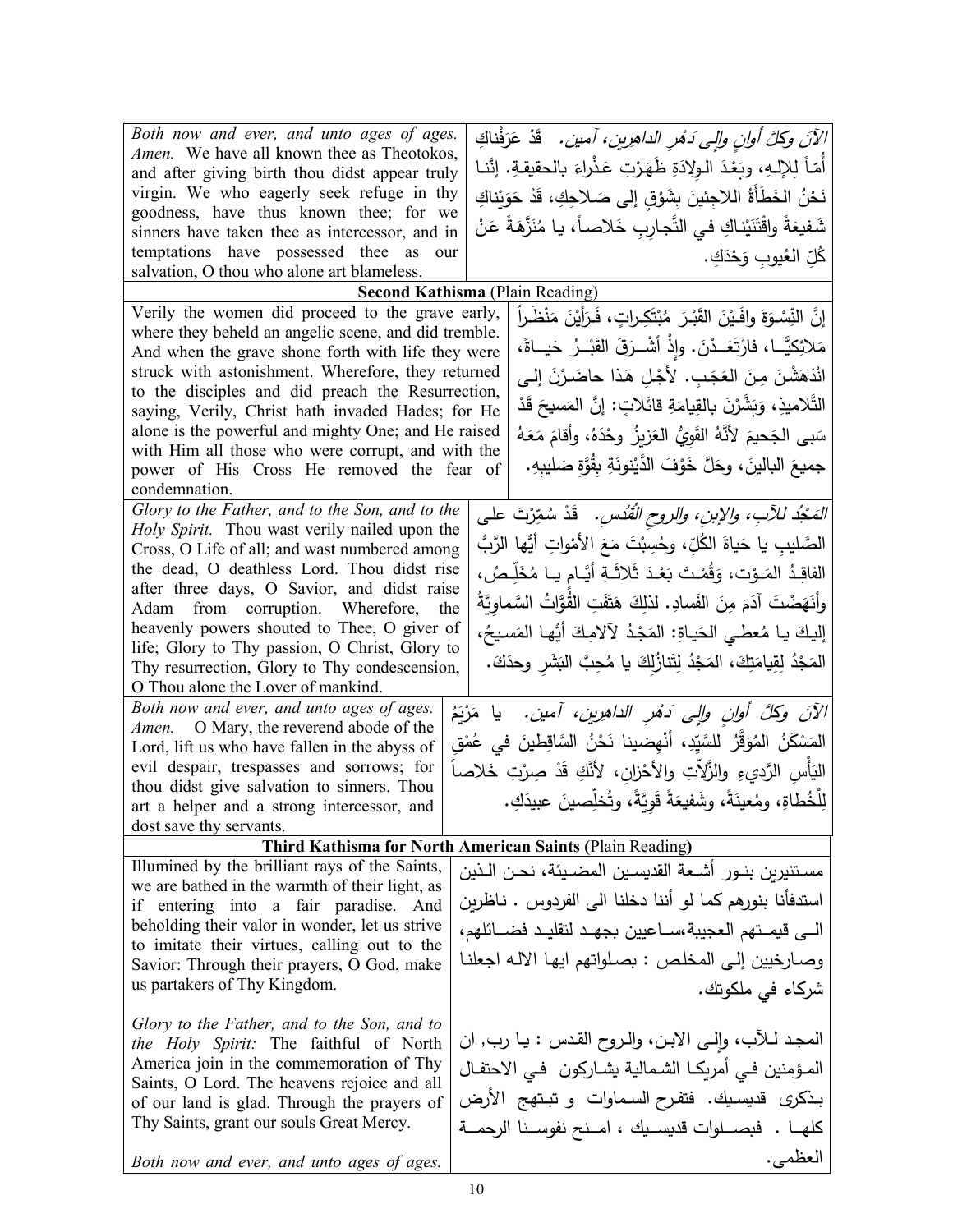| Amen. Look down from on high, O all-                                                                   |  | الآن وكل اوان، والـي دهر الداهرين. أمـين    انظر من                          |
|--------------------------------------------------------------------------------------------------------|--|------------------------------------------------------------------------------|
| merciful Master, and attend to our                                                                     |  |                                                                              |
| infirmities. Visit us who have been corrupted                                                          |  | الأعلى ، وتفقد أمراضنا , نحن الذين أفسدتنا  الخطيئة،                         |
| by sinfulness, and through the prayers of the                                                          |  | أيهــا الالــه الــرحيم ،  و بصــلوات والــدة الالــه، وجميــع               |
| Theotokos, and all the Saints of North                                                                 |  | قديسين  أمريكا الشمالية، امنح نفوسنا الرحمة العظمى.                          |
| America, grant our souls Great Mercy.                                                                  |  |                                                                              |
|                                                                                                        |  | EVLOGETARIA (BENEDICTIONS) IN TONE FIVE                                      |
| Blessed art Thou, O Lord; teach me Thy statutes.                                                       |  | َ <i>مُبازِكٌ أَنتَ يا ربُّ عَلَّفِنى حُقوقَك.</i> جمْعُ المَلائكةِ          |
| The company of the Angels was amazed when<br>they beheld Thee numbered among the dead. Yet             |  | انْذَهَلَ مُتَحَيّراً، عِنْدَ مُشاهَدَتِهِمْ إِيّاكَ مَحْسوباً بينَ          |
| Thyself, O Savior, destroyed the power of death,                                                       |  |                                                                              |
| with Thee raising up Adam and releasing all men                                                        |  | الأمــواتِ أَيُّهــا المُخَلِّـص، وداحِضــاً قُــوَّةَ المَــوتِ،            |
| from Hell.                                                                                             |  | ومُنْهِضاً آدَمَ مَعَكَ، ومُعْتِقاً إيّانا مِنَ الجَحيم كافةً.               |
| Blessed art Thou, O Lord; teach me Thy statutes.                                                       |  | مُ <i>بارَكٌ أنتَ يا ربُّ عَلَّفِنى حُقوقَك.</i> المَلاكُ اللامِعُ           |
| Wherefore, O Women Disciples, do ye mingle                                                             |  |                                                                              |
| sweet-smelling spices with your tears of pity? The                                                     |  | عِنْدَ القَبْرِ تَفَوَّهَ نَحْوَ حامِلاتِ الطَّيبِ قـائِلاً: لِمَ            |
| radiant Angel within the sepulcher cried unto the                                                      |  | تَمْزُجْنَ الطَّيوبَ بالدُّموعِ، بِتَرَبٍّ يا تِلْميذات؟ أنظَرْنَ            |
| Myrrh-bearing Women: behold the grave, and                                                             |  | اللَّحْدَ وافْرَحْنَ، لأَنَّ المُخَلِّصَ قَدْ قامَ مِنَ القَبْرِ .           |
| understand, for the Savior is risen from the tomb.<br>Blessed art Thou, O Lord; teach me Thy statutes. |  |                                                                              |
| Very early in the morning, did the Myrrh-bearing                                                       |  | ُ <i>مْبارَكٌ أَنتَ يا ربُّ عَلَّفِني خُقوقَك.</i> إنَّ حامِلاتِ             |
| Women run lamenting unto Thy tomb. But an                                                              |  | الطِّيبِ سَحَراً جِداً، سارَعْنَ إلى قَبْرِكَ نائِحاتٍ. إلاّ                 |
| Angel came toward them, saying: The time for                                                           |  | أَنَّ الْمَلاكَ وقَفَ بِهِنَّ، وقالَ لَهُنَّ: زمانُ النَّوْحِ قَدْ           |
| lamentation is passed; weep not, but announce                                                          |  |                                                                              |
| unto the Apostles the Resurrection.                                                                    |  | كَفَّ وبَطَّلَ فَلا تَبْكينَ، بلْ بَشِّرْنَ الرُّسُلَ بِالقِيامَة.           |
| Blessed art Thou, O Lord; teach me Thy                                                                 |  | ُ <i>مْبارَكٌ أَنتَ يا ربُّ عَلَّفِنى حُقوقَك.</i> إنَّ النِّسْوَةَ حامِلاتِ |
| statutes. The Myrrh-bearing Women                                                                      |  | الطِّيبِ، وافَـيْنَ بــالحَنوطِ إلــي قَبْـركَ أَيُّهــا المُخَلِّـص.        |
| mourned, as bearing spices they drew near<br>Thy tomb, O Savior. But the Angel spake                   |  |                                                                              |
| unto them, saying: Why number ye the living                                                            |  | فَسَمِعْنَ مَلاكاً مُتَنَغِّماً نَحْوَهنَّ قائلاً: لِمَ تَحْسِبْنَ الحَيَّ   |
| among the dead? In that He is God He is                                                                |  | مَعَ المَوْتي؟ فَبِما أَنَّهُ إِلهٌ، قَدْ قامَ مِنَ القَبْرِ ناهِضاً.        |
| risen from the grave.                                                                                  |  |                                                                              |
| Glory to the Father, and to the Son, and to                                                            |  | الصَجْد للآبِ، والابنِ، والرّوح الْقُدُسِ.   نَسْجُدُ لِلآبِ،                |
| the Holy Spirit. We adore the Father, as also                                                          |  |                                                                              |
| His Son, and the Holy Spirit, the Holy                                                                 |  | ولابْنِهِ، ولِروح قُدْسِهِ، ثالوثاً قدُّوساً في جَوْهرِ واحِدٍ،              |
| Trinity in one Essence, crying with the                                                                |  | ِ هاتِفينَ مَعَ السّارافيم: قُدّوسٌ، قُدّوسٌ، قُدّوسٌ أنتَ يا رَبّ.          |
| Seraphim: Holy, holy, holy art Thou, O                                                                 |  |                                                                              |
| Lord.<br>Both now and ever, and unto ages of ages.                                                     |  |                                                                              |
| In that thou didst bear the Giver of<br>Amen.                                                          |  | أَيَّتُها<br>الآنَ وكُلِّ أُوانٍ وإِلَى دَهْرِ الداهِرِينَ، آمين.            |
| Life, O Virgin, thou didst redeem Adam from                                                            |  | العَذْراءُ، لَـقَدْ وَلَدْتِ مُعْطِـيَ الحَياة، وأَنْقَذْتِ آدَمَ مِـنَ      |
| sin, and didst give to Eve joy in place of                                                             |  | الخَطيئة، ومَنَحْتِ حَوّاءَ الفَرَحَ عِوَضَ الحُزْنِ، لَكِنَّ الإِلهَ        |
| sadness; and He who was incarnate of thee,                                                             |  |                                                                              |
| both God and man, hath restored to life those                                                          |  | والإِنْسانَ المُتَجَسِّدَ مِنْكِ، أَرْشَدَهُما إِلَى الْحَياةِ التي قَدْ     |
| who had fallen therefrom.                                                                              |  | تَهَوَّرا مِنْها.                                                            |
| Alleluia, Alleluia, Alleluia. Glory to Thee, O                                                         |  | هَلِلوبِيا، هَلِلوبِيا، هَلِلوبِيا المَجْدُ لَكَ يا الله. (ثلاثًا )          |
| God. <i>(3 times)</i> O our God and our Hope,                                                          |  |                                                                              |
| glory to Thee.                                                                                         |  | يا إلهَنا ورجاءَنا لكَ المَجْد.                                              |
| THE LITTLE LITANY                                                                                      |  |                                                                              |
| <b>Priest:</b> Again and again, in peace, let us                                                       |  | ا <b>لكاهن:</b> أَيْضاً وأَيْضاً بِسَلامِ إلى الرَّبِّ نَطْلَب.              |
| pray to the Lord.<br><b>Choir:</b> Lord, have mercy.                                                   |  | ا <b>لجوق</b> : يا ربُّ ارْحَمْ.                                             |
|                                                                                                        |  |                                                                              |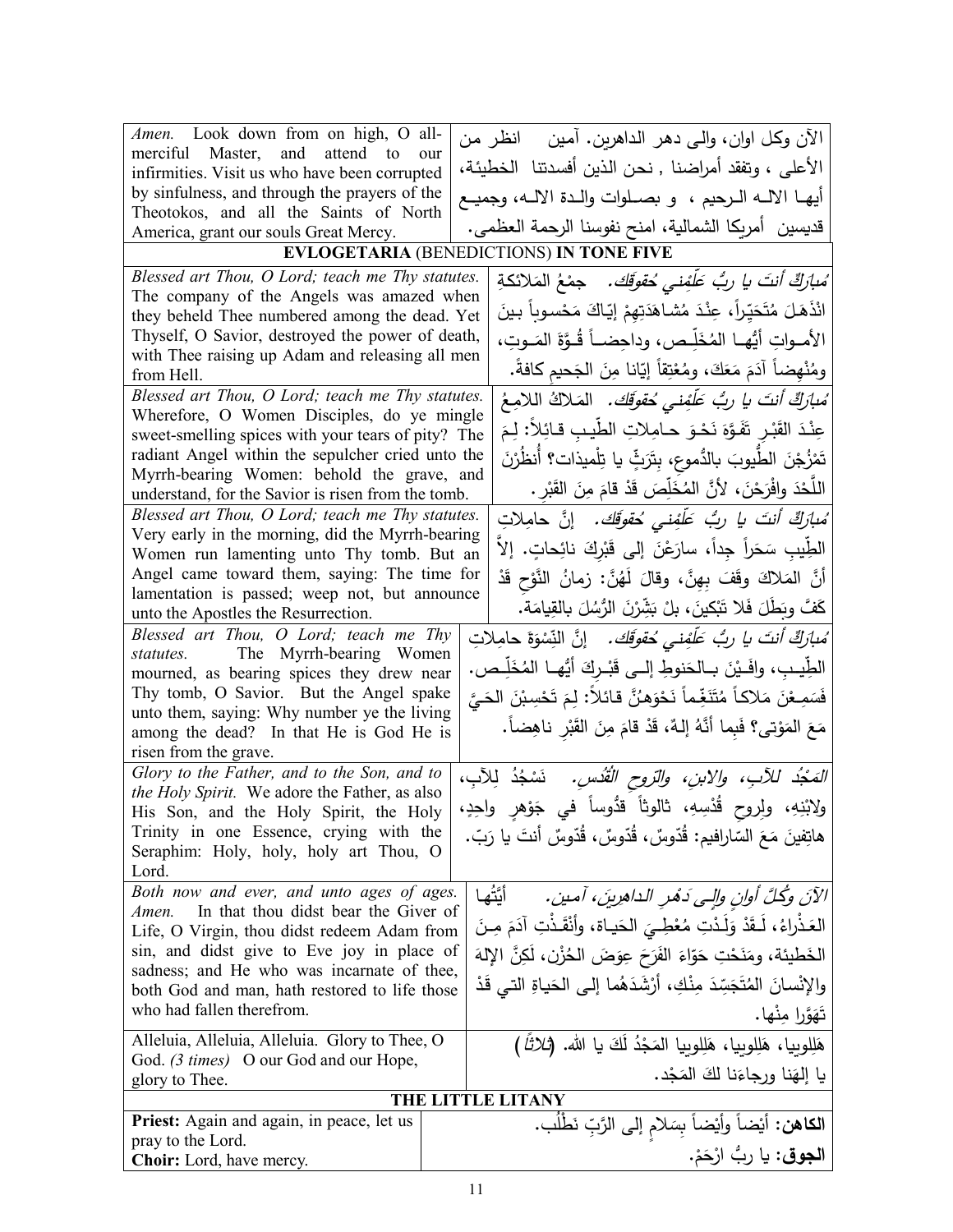| Priest: Help us; save us; have mercy on                                                  |  | ا <b>لكاهن:</b> أَعْضُدْ، وَخَلِّصْ، وارْحَمْ، واحفَظْنا يا اللهُ بِنِعْمَتِكَ.          |
|------------------------------------------------------------------------------------------|--|------------------------------------------------------------------------------------------|
| us; and keep us, O God, by Thy grace.<br>Choir: Lord, have mercy.                        |  | ا <b>لجوق</b> : يا ربُّ ارْحَمْ.                                                         |
| Priest: Calling to remembrance our all-                                                  |  | ا <b>لكاهن:</b> بعدَ ذِكْرِنا الكُلِّيَّةَ القَداسَةِ، الطاهِرَةَ، الفائِقَةَ البَرَكاتِ |
| holy, immaculate, most-blessed and                                                       |  |                                                                                          |
| glorious Lady the Theotokos and ever-                                                    |  | المَجيدة، سيِّدَتَنا والِدَةَ الإِلهِ الدائِمَةَ البَتوليَّةِ مَرْيَمَ مَعَ جميع         |
| virgin Mary, with all the saints: let us                                                 |  | القدِّيسين، لِنودِعْ أَنفُسَنا وبَعْضُنا بَعْضاً وَكُلَّ حَياتِنا للِّمَسيح              |
| commend ourselves and each other, and<br>all our life unto Christ our God.               |  | الإله.                                                                                   |
| Choir: To Thee, O Lord.                                                                  |  | ا <b>لجوق</b> : لكَ يا رب.                                                               |
| Priest: For blessed is Thy Name, and                                                     |  |                                                                                          |
| glorified is Thy kingdom: of the Father,                                                 |  | ا <b>لكاهن:</b> 'لأنَّ اسْمَكَ مُبارَكٌ ومُلْكَكَ مُمَجَّدٌ أَيُّها الآبُ والإبنُ        |
| and of the Son, and of the Holy Spirit;                                                  |  | والروحُ القُدُس، الآنَ وكلَّ أوانِ وإِلى دَهْرِ الدَّاهِرين.                             |
| now and ever, and unto ages of ages.<br>Choir: Amen.                                     |  | ا <b>لجوق</b> : آمين.                                                                    |
|                                                                                          |  | FIRST TONE RESURRECTIONAL HYPAKOE (Plain Reading)                                        |
| The repentance of the thief gained him paradise                                          |  | تَوْبَـةُ اللَّـِصّ قَدْ اخْتَلَسَتِ الفِرْدَوْسَ، ونَـوْحُ حـامِلاتِ                    |
| by stealth, and the sighing of the ointment-                                             |  |                                                                                          |
| bearing women proclaimed the glad tidings that                                           |  | الطِّيبِ بَشَّرَ بِالفَرَحِ بِأَنَّكَ قُمْتَ أَيُّها المَسيخُ الإلـهُ،                   |
| Thou wast risen, O Christ, and hadst bestowed                                            |  | مانِحاً العالَمَ الرَّحْمَةَ العُظْمى.                                                   |
| upon the world Thy Great Mercy.                                                          |  |                                                                                          |
|                                                                                          |  | FIRST TONE RESURRECTIONAL ANABATHMOI (PLAIN READING) First Antiphony                     |
| + O Lord, to Thee in my sorrows do I cry.<br>Hear Thou my cry of pain.                   |  | + أَيُّها الرَّبُّ، إليكَ أَهْتِفُ في حُزني، فاسْتَمِعْ تَوَجَّعي.                       |
| + Verily, the divine desire shall be without                                             |  | + إنَّ الشَّوْقَ الإلهِـيَّ يُصـيبُ أهْـلَ البَـراري بِـلا فُتـورٍ ،                     |
| delay upon the people of the wilderness; for                                             |  | لاعْتِزالِهِمْ عَنِ الْعالَمِ الباطِلِ.                                                  |
| that they have come out of the vain world.                                               |  |                                                                                          |
| + Glory to the Father, and to the Son, and to                                            |  | + المَجْدُ لِلِآبِ، والإبنِ، والرُّوحِ الْقُدُسِ، الآنَ وكُلَّ أُوانِ                    |
| the Holy Spirit: both now and ever, and unto<br>ages of ages. Amen. + Verily, glory and  |  | <i>و إلى دَهْرِ الداهِرِينَ، آمين.</i> +         إنَّ المَجْدَ والإِكْرامَ               |
| honor become the Holy Spirit, as they become                                             |  | يَليقان بالروح القُدُسِ، كما يَليقان بـالآبِ والابْن. لأجْلِ                             |
| the Father and the Son. Wherefore, do we                                                 |  | هذا نُسَبِّحُ الثَّالوثَ ذا العِزَّةِ الواحِدَةِ.                                        |
| praise the Triune, One in might.                                                         |  |                                                                                          |
|                                                                                          |  | <b>Second Antiphony</b>                                                                  |
| + O God, since Thou hast raised me to the hills                                          |  | + اللَّهُـمَّ إذا رَفَعْتَنــي إلــى جِبــالِ نَواميسِــكَ، فــأنِرْنـي                  |
| of Thy laws, shed brightly Thy light of virtue<br>upon me, that I may praise Thee.       |  | بالفَضائِلِ لامِعاً لِكَيْ أَسَبّحَك.                                                    |
| + O Word, hold me fast with Thy right hand;                                              |  | + أَيُّهــا الكَلِمَــةُ اضْــبُطْني بيَــدِكَ اليُمْنــي، واحْفَظْنــي                  |
| keep me and preserve me, lest the fire of sin                                            |  |                                                                                          |
| consume me.                                                                              |  | وصُنِّي لِئَلاً تُحْرِقُني نارُ  الخَطيئةِ.                                              |
| + Glory to the Father, and to the Son, and to                                            |  | + المَجْدُ للآبِ، والإبنِ، والروحِ الْقُدُسِ، الآنَ وكلَّ أُوانِ                         |
| the Holy Spirit: both now and ever, and unto<br>ages of ages. Amen. Verily, all creation |  | والى دهر الداهرين، آمين.                                                                 |
| together is regenerated by the Holy Spirit, and                                          |  | + إنَّ الخَليقَةَ نَتَجَدَّدُ كُلُّها بالروح القُدُسِ، وتَرْجِعُ إلى                     |
| returns to its former being: for He is co-                                               |  |                                                                                          |
| omnipotent with the Father and the Word.                                                 |  | كِيانِها الأوَّلِ، لأَنَّهُ مُساوٍ في الْقُدْرَةِ لِلآبِ والكَلِمةِ.                     |
|                                                                                          |  | <b>Third Antiphony</b>                                                                   |
| + My soul did rejoice with those who say: Let                                            |  | + قَدِ ابْتَهَجَتْ روحـي بالقـائِلينَ لـي لِنَسْـعَ إِلـي دِيـارِ                        |
| us go into the courts of the Lord. My heart was<br>exceedingly glad.                     |  | الرَّبِّ، وفَرِحَ قَلْبي جداً.                                                           |
| + Great fear shall be in the house of David,                                             |  | + خَـوْفٌ عَظـٰـيمٌ يَصــيرُ فــي بَيْـتِ داودَ، حَيْـثُ هُنــاكَ                        |
| where the seats shall be set, and all tribes and                                         |  |                                                                                          |
| tongues of the earth shall be judged.                                                    |  | تُؤضَعُ الكَراسي وتُحاكَمُ كُلُّ قَبائلِ الأَرْضِ وأَلسِنَتِها.                          |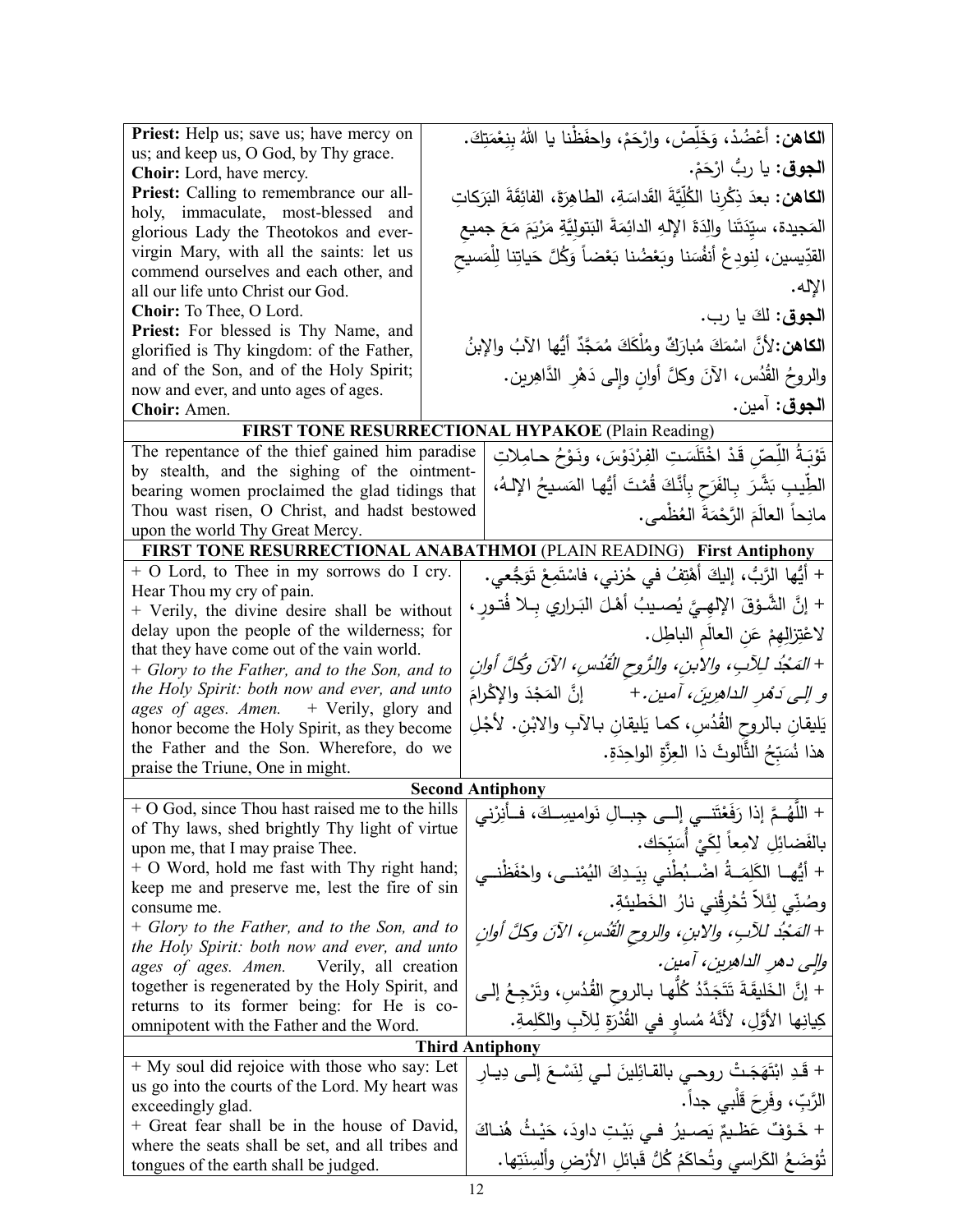| + Glory to the Father, and to the Son, and to                                                         |                                                                              |  |
|-------------------------------------------------------------------------------------------------------|------------------------------------------------------------------------------|--|
| the Holy Spirit: both now and ever, and unto                                                          | + المَجْدُ للآبِ، والآبنِ، والروح القُدْسِ، الآنَ وكلَّ أوانِ                |  |
| ages of ages. Amen. + Verily, it is meet to                                                           | <i>والِي دَهْرِ الداهرين، آمين.</i> +إنَّ نَقْديمَ المَجْدِ والعِزَّة        |  |
| offer glory, might and power to the Holy Spirit                                                       | والإكْرام والسُّجودِ واجِبٌ للرُّوحِ القُدُسِ كَما يَجِبُ لـلآبِ             |  |
| as to the Father and the Son; for the Trinity is<br>one in Substance, not in Person.                  | والإبن، لأنَّ الثَّالوثَ مُوَحَّدٌ في الطَّبيعةِ لا في الوُجوهِ.             |  |
|                                                                                                       | PROKEIMENON FOR THE RESURRECTION IN TONE ONE                                 |  |
| Now will I arise, saith the Lord; I will set                                                          |                                                                              |  |
| Myself for salvation; I will make no tarrying                                                         | الآنَ أقومُ يَقولُ الرَّبُّ، أَتَحَرَّى الْخَلاصَ وأَتَجَلَّى بِه.           |  |
| therein. (TWICE)                                                                                      | (مرتين)                                                                      |  |
| <b>Stichos:</b> The words of the Lord are pure words.                                                 | ئِ تَكْجَكُ: كَلاُم الرَّبِّ كلاُمْ نَقِيٍّ.                                 |  |
| Now will I arise, saith the Lord; I will set                                                          |                                                                              |  |
| Myself for salvation; I will make no tarrying                                                         | الآنَ أقومُ يَقولُ الرَّبُّ، أَتَحَرَّى الخَلاصَ وأتَجَلَّى به.              |  |
| therein.                                                                                              |                                                                              |  |
| Let us pray to the Lord.<br><b>Deacon:</b>                                                            | ا <b>لشماس:</b> إلى الرَّبّ نَطْلُب.                                         |  |
| Choir: Lord, have mercy.                                                                              | ا <b>لمرتل :</b> يا ربُ ارْحَم.                                              |  |
| Priest: For Holy art Thou, O our God, Who                                                             | ا <b>لكـاهن:</b> أَنَّكَ قُدّوسٌ أَنْتَ يـا إِلهَنـا، وفـي القِدّيسينَ       |  |
| restest in the Holy Ones, and unto Thee do we                                                         |                                                                              |  |
| ascribe glory: to the Father, and to the Son, and                                                     | تَسْتَقِرُّ وتَسْتَرِيحُ، ولَكَ نُرسِلُ المَجْدَ أَيُّها الآبُ، والابْنُ،    |  |
| to the Holy Spirit; now and ever, and unto ages<br>of ages.                                           | والرّوحُ القُدُس، الآنَ وكُلَّ أوانِ وإلى دَهْرِ الداهِرينِ.                 |  |
| Chanter: Amen. Let everything that hath breath                                                        | المُرَبِّل: آمين. كُـلُّ نَسَمَةٍ، فَلْتُسَبِّحِ الرَّبَّ. (مرتين)           |  |
| praise the Lord. ( <i>Twice</i> )                                                                     | سَبِّحوا اللهَ في قِدِّيسيهِ، سَبِّحوهُ في فَلَكِ قَوَّتِه.                  |  |
| Praise ye God in His saints; praise Him in the<br>firm foundation of His power.                       |                                                                              |  |
| Let everything that hath breath praise the Lord.                                                      | فَلْتُسَبِّحِ الرَّبَّ، كُـلُّ نَسَمَة.                                      |  |
| THE SECOND EOTHINON GOSPEL                                                                            |                                                                              |  |
|                                                                                                       |                                                                              |  |
| <b>Deacon:</b> And that we may be accounted worthy                                                    |                                                                              |  |
| to hear the Holy Gospel, let us pray unto the Lord                                                    | ا <b>لشماس:</b> مِنْ أَجْلِ أَنْ نَكونَ مُسْتَحِقِّينَ لِسَماعِ الإِنْجِيلِ  |  |
| our God.                                                                                              | المُقَدَّس، إلى الرَّبِّ إلهِنا نَطْلُب.                                     |  |
| <b>Choir:</b> Lord, have mercy. ( <i>Thrice</i> )                                                     | ا <b>لمرتل:</b> يا رَبُّ ارْحَمْ. <i>(ثلاثاً)</i>                            |  |
| <b>Deacon:</b> Wisdom! Attend! Let us hear the Holy                                                   | ا <b>لشماس:</b> الحِكْمَةُ، فَلْنَستَقِمْ ولْنَسْمَعِ الإِنْجيلَ المُقَدَّس، |  |
| Gospel.                                                                                               | ا <b>لكاهن:</b> السَّلامُ لِجَميعِكُم.                                       |  |
| Priest: Peace be to all.                                                                              | <b>المرتل:</b> ولروحـكَ.                                                     |  |
| <b>Choir:</b> And to thy spirit.                                                                      |                                                                              |  |
| Priest: The Reading from the Holy Gospel                                                              | ا <b>لكاهن: فَصْ</b> لٌ شَرِيفٌ مِنْ بِشارَةِ القِدِّيسِ <b>مَرْقَسِ</b>     |  |
| according to Saint Mark (16:1-8)                                                                      | الإنْجيليّ البَشيرِ والنِّلْميذِ الطَّاهِرِ .                                |  |
| Choir: Glory to Thee, O Lord, glory to Thee.                                                          | ا <b>لمرتِل:</b> المَجْدُ لَكَ يا رَبُّ المَجْدُ لَك.                        |  |
| Deacon: Let us attend!                                                                                | الشماس: لِنُصْغ!                                                             |  |
| When the Sabbath was past, Mary<br><b>Priest:</b>                                                     | ا <b>لكـاهن:</b> لَمّا انْقَضـى السَّبْتُ، اشْتَرَت مَربَمُ المَجدَلِيَّةُ   |  |
| Magdalene, and Mary the mother of James, and                                                          |                                                                              |  |
| Salome, bought spices, so that they might go and                                                      | وَمَـرِبَمُ أَمُّ يَعْقـوبَ وَسـالُومَةُ حَنوطًـا لِيَـأْتِينَ وَبَـدْهَنَّ  |  |
| anoint Jesus. And very early in the morning, on                                                       | يَسوع. * وَبَكَّرْنَ جِدًّا فـى أَوَّلِ الأَسْبوعِ وَأَتَيْنَ الْقَبرَ       |  |
| the first day of the week, they came to the tomb<br>at the rising of the sun. And they were saying to | وَقَدْ طَلَعَتِ الشَّمْسِ. * وَكُنَّ يَقُلْنَ فيما بَيْنَهُنَّ "مَنْ         |  |
| one another, "Who will roll away the stone for us                                                     | يُدَحرجُ لَنا الحَجَرَ  عَن بابِ القَبرِ ؟"  * فَتَطَلَّعْنَ فَرَأَيْنَ      |  |
| from the door of the tomb?" And looking up,                                                           | الحَجَرَ قَد دُحْرِجَ لأَنَّهُ كـانَ عَظيمًـا جِدًّا. * فَلَمّـا             |  |
| they saw that the stone was rolled back $-$ it was<br>very large. And entering the tomb, they saw a   | دَخَلْنَ القَبْرَ رَأَيْنَ شابًّا جالِسًا عَنِ النِمينِ فَانْذَهَلنَ. *      |  |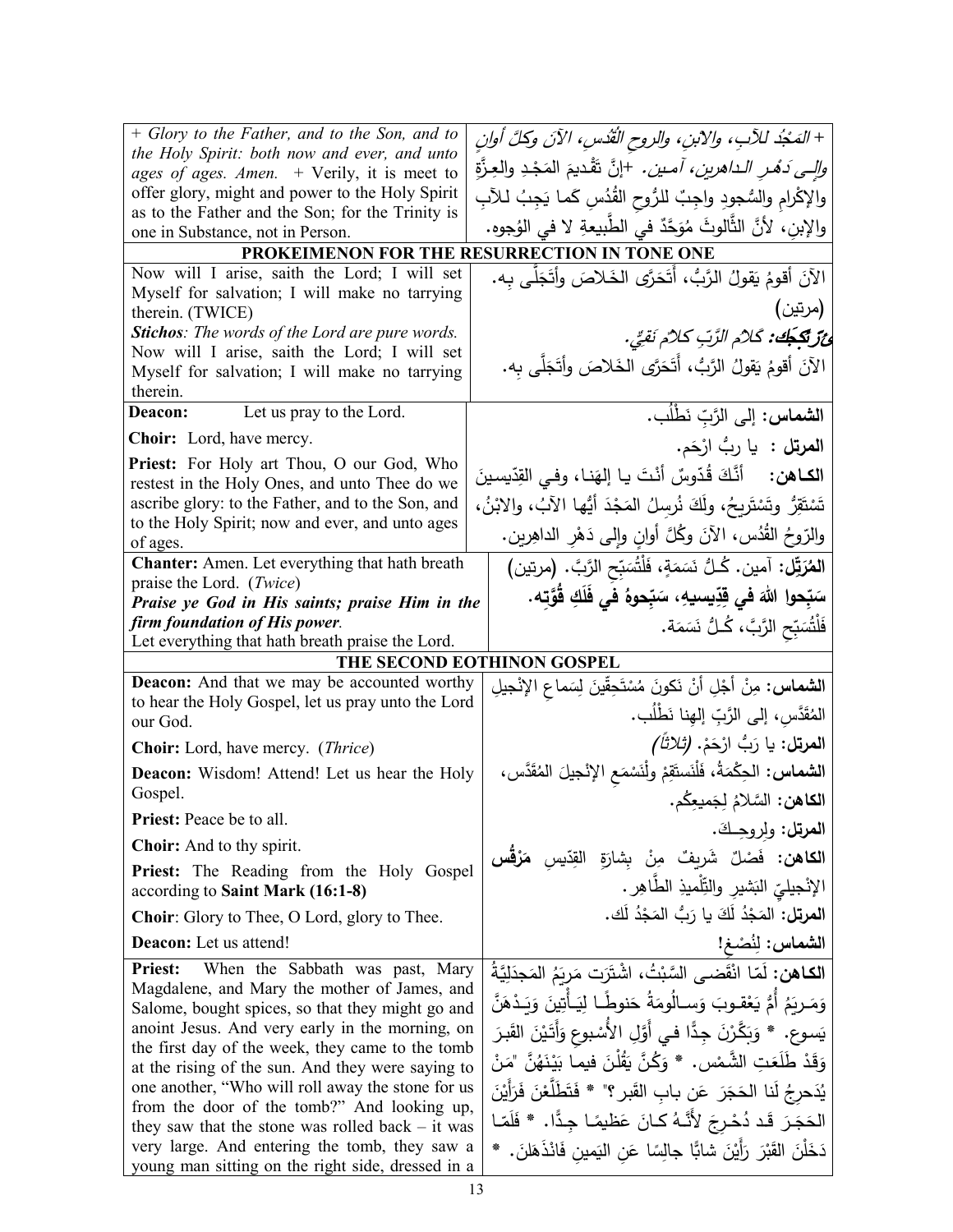| long white robe; and they were amazed. And he                                                        | فَقالَ لَهُنَّ: لا تَنْذَهِلنَ، أَنْتُنَّ تَطْلُبْنَ يَسوعَ النّاصِريَّ            |
|------------------------------------------------------------------------------------------------------|------------------------------------------------------------------------------------|
| said to them, "Do not be amazed; you seek Jesus                                                      | المَصْلوبَ، قَدْ قامَ لَيْسَ هُوَ هَهُنا، هَذا هُوَ المَوْضِعُ                     |
| of Nazareth, Who was crucified. He is risen; He                                                      |                                                                                    |
| is not here; see the place where they laid Him.<br>But go, tell His disciples and Peter that He is   | الذي وَضَعوهُ فيه. * فاذْهَبْنَ وَقُلْنَ لِتَلامِيذِهِ وَلِبُطْرُسَ                |
| going before you to Galilee; there you will see                                                      | إِنَّهُ يَسْبِقُكُم إِلَى الْجَلِيلِ، هُناكَ تَرَوْنَهُ كَما قالَ لَكُم. *         |
| Him, as He told you." And they went out quickly                                                      |                                                                                    |
| and fled from the tomb; for trembling and                                                            | فَخَرَجْنَ سَرِيعًا وَفَرَرْنَ مِنَ القَبْرِ ، وَقَدْ أَخَذَتْهُنَ الرّعْدَةُ      |
| astonishment had come upon them; and they said                                                       | والدَّهَشُ. وَلَمْ يَقُلْنَ لأَحَدٍ شَيْئًا لأَنَّهُنَّ كُنَّ خائِفاتٍ.            |
| nothing to anyone, for they were afraid.                                                             | ا <b>لمرتل:</b> المَجْدُ لَكَ يا رَبُّ، المَجْدُ لَك.                              |
| Choir: Glory to Thee, O Lord, glory to Thee.                                                         |                                                                                    |
| Reader: In that we have beheld the                                                                   | ا <b>لقــارىء :</b> إذْ قَدْ رأينــا قِيامَــةَ المَسـيح، فَلْنَسْـجُدْ لِـلرَّبِّ |
| Resurrection of Christ, let us bow down before                                                       |                                                                                    |
| the Holy Lord Jesus, the only sinless One. Thy                                                       | الْقُدُوسِّ، يَسوعَ المَعْصومِ مِنَ الْخَطَأُ وحدَهُ. لِصَليبِكَ                   |
| Cross do we adore, O Christ, and Thy holy                                                            | أَيُّهـا المَسـيحُ نَسْـجُدُ ولـقِيامَتِكَ المُقَدَّسَـةِ نُسَـبِّحُ ونُمَجِّدُ،   |
| Resurrection we praise and glorify: for Thou                                                         | لأَنَّكَ أَنتَ هو إلهُنـا وآخَرَ سواكَ لا نَعْرِفُ وبِاسْمِكَ                      |
| art our God, and we know none other beside                                                           |                                                                                    |
| Thee; we call upon Thy Name. O come, all ye                                                          | نُسَمّى. هَلَمَّ يـا مَعْشَرَ المؤمنينَ نَسْجُدْ لِقِيامَةِ المَسيح                |
| faithful, let us adore Christ's holy Resurrection.<br>For lo, through the Cross is joy come into all | المُقَدَّسة، لأَنَّ هوذا بالصليبِ قَدْ أَتى الفَرَحُ لِكُلِّ العالَمِ.             |
| the world. Ever blessing the Lord, let us sing                                                       |                                                                                    |
| His Resurrection: for in that He endured the                                                         | لِنُبـاركِ الـرَّبَّ فـى كـلِّ حـين ونُسَبِّحْ قِيامَتَـهُ، لأنَّـهُ إذِ           |
| Cross for us, He hath destroyed death by death.                                                      | احْتَمَلَ الصَّلْبَ مِنْ أَجْلِنا، المَوْتَ بالمَوْتِ حَطَّمْ.                     |
|                                                                                                      | <b>PSALM 50</b>                                                                    |
| Have mercy on me, O God, according to Thy                                                            |                                                                                    |
| Great Mercy; and according to the multitude of                                                       | إِرْحَمْني يا اللهُ بِعَظْيمِ رَحْمَتِكَ، وكَمِثْلِ كَثْرَةِ رأفتِكَ امْحُ         |
| Thy compassions blot out my transgression.                                                           | مَاثِمي.                                                                           |
| Wash me thoroughly from mine iniquity, and                                                           | إغْسِلْنِي كَثيراً مِنْ إثْمي، ومِنْ خَطيئَتي طَهَّرْني.                           |
| cleanse me from my sin.                                                                              |                                                                                    |
| For I know mine iniquity, and my sin is                                                              | لأنّي أنا عارِفٌ بإثْمي، وخَطيئَتي أمامي في كَلِّ حينِ.                            |
| ever before me.                                                                                      |                                                                                    |
| Against Thee only have I sinned and done this                                                        | إليكَ وحدَكَ أخطأتُ، والشرَّ قُدّامَكَ صَنَعْتُ، لكَي                              |
| evil before Thee, that Thou mightest be                                                              | تَصْدُقَ في أقوالِكَ وتَغْلِبَ في مُحاكَمَتِك.                                     |
| justified in Thy words, and prevail when Thou                                                        |                                                                                    |
| art judged.                                                                                          |                                                                                    |
| For behold, I was conceived in iniquities, and                                                       | هاءنذا بالأثام حُبِلَ بي، وبالخَطايا وَلَدَتْني أُمّي.                             |
| in sins did my mother bear me.                                                                       |                                                                                    |
| For behold, Thou hast loved truth; the hidden<br>and secret things of Thy wisdom hast Thou           | لأَنَّكَ قَدْ أَحْبَبْتَ الْحقَّ، وأَوْضَحْتَ لَى غَوامِضَ                         |
| made manifest unto me.                                                                               | حڭمَتِكَ ومَسْتوراتِها.                                                            |
| Thou shalt sprinkle me with hyssop, and I shall                                                      | تَنْضَحُني بالزوفي فأطْهُرُ، تَغْسِلُني فَأَبْيَضُ أَكثَرَ                         |
| be made clean; Thou shalt wash me, and I shall                                                       |                                                                                    |
| be made whiter than snow.                                                                            | مِنَ الثَّلَجِ.                                                                    |
| Thou shalt make me to hear joy and gladness;                                                         | تُسْمِعُني بَهْجَةً وسروراً، فَتَبْتَهِجُ عِظامي الذَّليلَة.                       |
| the bones that be humbled, they shall rejoice.                                                       |                                                                                    |
| Turn Thy face away from my sins, and blot out                                                        | إِصْرِفْ وِجْهَكَ عَنْ خَطَايايَ، واِمْحُ كُلَّ مِأْثِمي.                          |
| all mine iniquities.                                                                                 |                                                                                    |
| Create in me a clean heart, O                                                                        | قَلْباً نَقِيّاً اخْلُقْ فِيَّ يا اللهُ، وروحاً مُسْتَقيماً جَدِّدْ في أَحْشائي.   |
| God, and renew a right spirit                                                                        |                                                                                    |
| within me.                                                                                           |                                                                                    |
| Cast me not away from Thy                                                                            | لا تَطْرَحْني مِنْ أمام وَجْهِكَ، وروحُكَ القُدُّوسُ لا تَنْزِعْهُ منّي.           |
| presence, and take not Thy Holy                                                                      |                                                                                    |
| Spirit from me.                                                                                      |                                                                                    |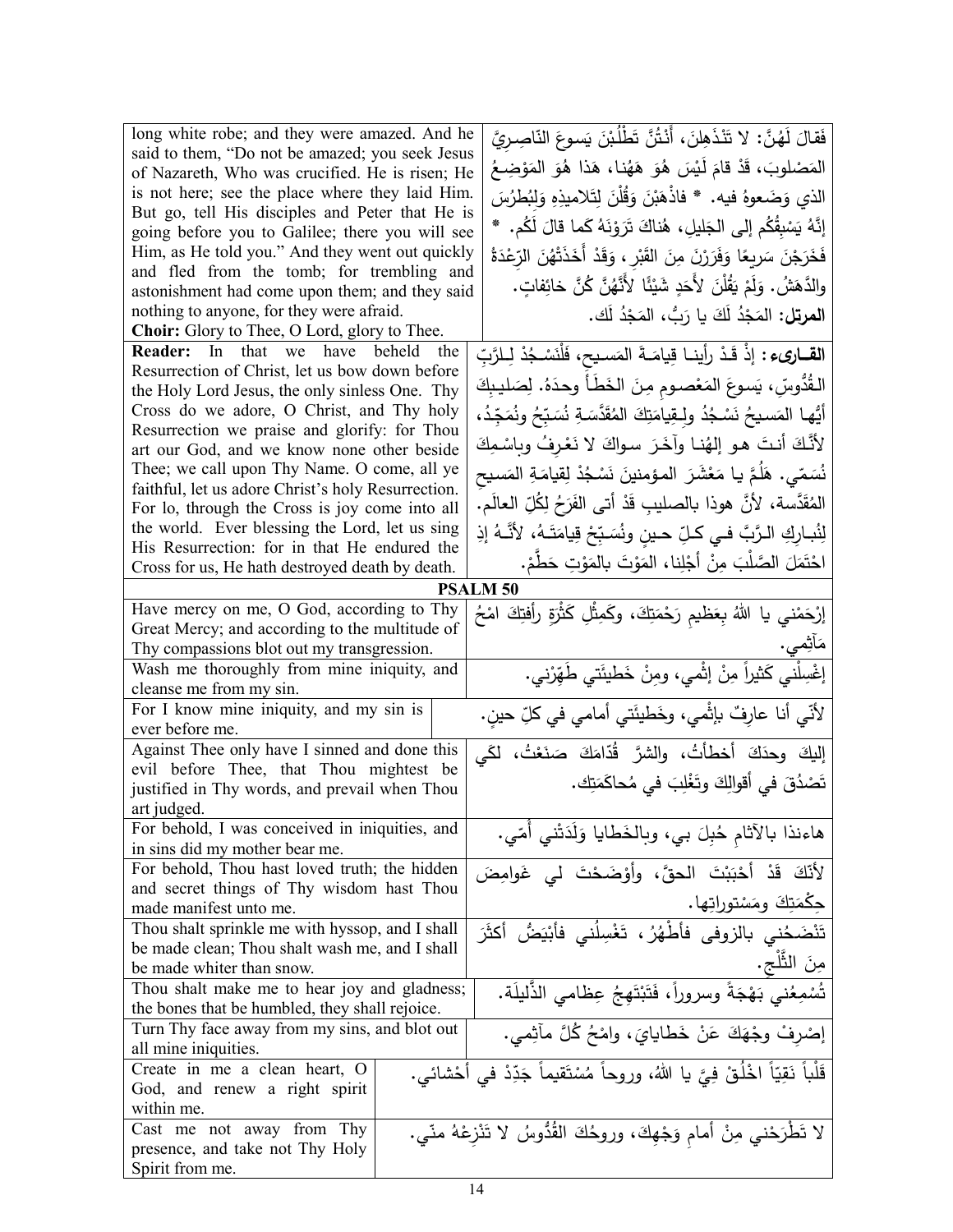| Restore unto me the joy of Thy salvation,               |                                                                                       |
|---------------------------------------------------------|---------------------------------------------------------------------------------------|
| and with Thy governing Spirit establish                 | إمْنَحْني بَهْجَةَ خلاصِكَ، وبِروحِ رئاسِيِّ اعْضُدْني.                               |
| me.                                                     |                                                                                       |
| I shall teach transgressors Thy ways, and the           |                                                                                       |
| ungodly shall turn back unto Thee.                      | فأُعَلِّمُ الأَثَمَةَ طُرُقَكَ، والكَفَرَةُ إليْكَ يَرْجِعون.                         |
| Deliver me from blood-guiltiness, O God,                |                                                                                       |
| Thou God of my salvation; my tongue shall               | أَنْقِذْني مِنَ الدِّماءِ يا اللهُ إله خَلاصي، فيَبْتَهِجَ                            |
| rejoice in Thy righteousness.                           | لِساني بِعَدْلِكَ.                                                                    |
| O Lord, Thou shalt open my lips, and my                 | يا ربٌّ افْتَحْ شَفَتَىَّ، فَيُخْبِرَ فَمى بِتَسْبِحَتِكَ.                            |
| mouth shall declare Thy praise.                         |                                                                                       |
| For if Thou hadst desired sacrifice, I had given        | لأَنكَ لَوْ آثَرْتَ الذَّبِيحَةَ، لَكُنْتُ الآنَ أَعْطي، لكِنَّكَ                     |
| it; with whole-burnt offerings Thou shalt not be        |                                                                                       |
| pleased.                                                | لا شُمَرٌ بالمُحْرَقات.                                                               |
| A sacrifice unto God is a broken spirit; a heart        | الذبيحَةُ للهِ روحٌ مُنْسَحِقٌ، القَلْبُ المُتَخشِّعُ                                 |
| that is broken and humbled God will not                 |                                                                                       |
| despise.                                                | والمُتَواضِعُ لا يَرْذُلُهُ اللهُ.                                                    |
| Do good, O Lord, in Thy good pleasure                   | أَصْلِحْ يا ربُّ بِمَسَرَّتِكَ صِهْيَونَ ولْتُبْنَ أَسْوارُ أُورشَليم.                |
| unto Zion, and let the walls of                         |                                                                                       |
| Jerusalem be built up.                                  |                                                                                       |
| Then shalt Thou be pleased with a sacrifice of          | حينئذٍ شُنَّرٌ بِذَبيحَةِ العَدْلِ قُرْبِاناً ومُحْرَقات.                             |
| righteousness, with oblation and whole-burnt offerings. |                                                                                       |
| Then shall they offer bullocks upon Thine altar.        | حينئذٍ يُقَرِّبونَ على مَذْبَحِكَ العُجولِ.                                           |
|                                                         | TROPARIA AFTER PSALM 50 IN TONE TWO                                                   |
| Glory to the Father, and to the Son, and to the         | <i>المَجْدُ للأبِ، والإبنِ، والروحِ القُدُسِ.</i> بِشَفاعَاتِ الرُسُلِ                |
| Holy Spirit. Through the intercessions of the           |                                                                                       |
| Apostles, O Thou Who art merciful, blot out             | وطَلِباتِهِم، أيُها اﻹلهُ الرَّحوم، امْحُ كَثْرَةَ خَطايانا وزلَّاتِنا.               |
| the multitude of our transgressions.                    |                                                                                       |
| Both now and ever, and unto ages of ages.               | الآنَ وكلَّ أوانٍ وإلى دهرِ الداهرينَ، آمين. بِشَفاعَاتِ                              |
| Amen. Through the intercessions of the                  |                                                                                       |
| Theotokos, O Thou Who art merciful, blot out            | والِدَةِ الإِلّْــهِ وطَٰلِباتِهـا، أَيُّهـا الإِلْـهُ الرَّحـوم، امْــحُ كَثْـرَةَ   |
| the multitude of our transgressions.                    | خَطايانا وزَلَّاتِنا.                                                                 |
| Have mercy upon me, O God, according to Thy             |                                                                                       |
| lovingkindness; according to the multitude of           | يا رَحيُم، ارجَمْني يا الله كَعَظيم رَجْمَتِكَ، وبِحَسَبِ كَثْرَةِ                    |
| Thy tender mercies blot out my transgressions.          | <i>َرَأَفاتِكَ امْحُ مَأْثِمِي.</i> لَقَدْ قامَ يسوعُ مِنَ القبرِ كَما سَبَقَ         |
| Jesus, having risen from the grave as He                | فَقالَ، ومَنَحَنا الحياةَ الأَبَدِيَّةَ، والرَّحْمَةَ العُظْمي                        |
| foretold, hath given unto us life eternal and           |                                                                                       |
| Great Mercy.                                            |                                                                                       |
|                                                         | THE INTERCESSION <sup>1</sup>                                                         |
| <b>Deacon:</b> O God, save Thy people, and bless        | ا <b>لشـماس:</b> خَلِّصْ يـا اللهُ شـعبَكَ، وبـارِكْ ميراثَكَ، وافتقِدْ               |
| Thine inheritance. Visit Thy world with                 |                                                                                       |
| mercy and compassions. Exalt the horn of                | عالَمَــكَ بالرَّحمـــةِ والرأفــاتِ، وارْفَـــعْ شــأنَ المســيحيينَ                 |
| Orthodox Christians, and send down upon us              | الأرثوذُكْسيين، وأُسْبغْ علينـا مراجِمَكَ الغَنِيَّـة، بشَفاعاتِ                      |
| Thy rich mercies. Through the intercessions             | سَيّدَتِنا والِدَةِ الإِلهِ الكُلِّيّةِ الطّهارَةِ والدائِمَةِ البَتوليَّةِ مَرْيَمٍ؛ |
| of our all-immaculate Lady the Theotokos                |                                                                                       |
| and ever-virgin Mary; by the might of the               | وبِقُوَّةِ الصليبِ الكَريمِ المُحْييِ؛ وبطِلْباتِ القُوّاتِ السَّماوِيَّةِ            |
| precious and life-giving Cross; by the                  | المُكَرَّمَةِ العادِمَةِ الأَجْسادِ؛ والنَّبيِّ الكَريمِ السَّابِقِ المَجيدِ          |
| protection of the honorable bodiless Powers             |                                                                                       |
| of heaven; at the supplication of the                   | يوحنّا المَعْمَدان؛ والقِدّيسَيْنِ المُشَرَّفَيْنِ الرَّسولَيْنِ بُطْرُسَ             |
| honorable, glorious prophet, forerunner and             |                                                                                       |

<span id="page-14-0"></span><sup>1</sup> Saints of particular local veneration may be included among the Saints of their same classification at the discretion of the pastor.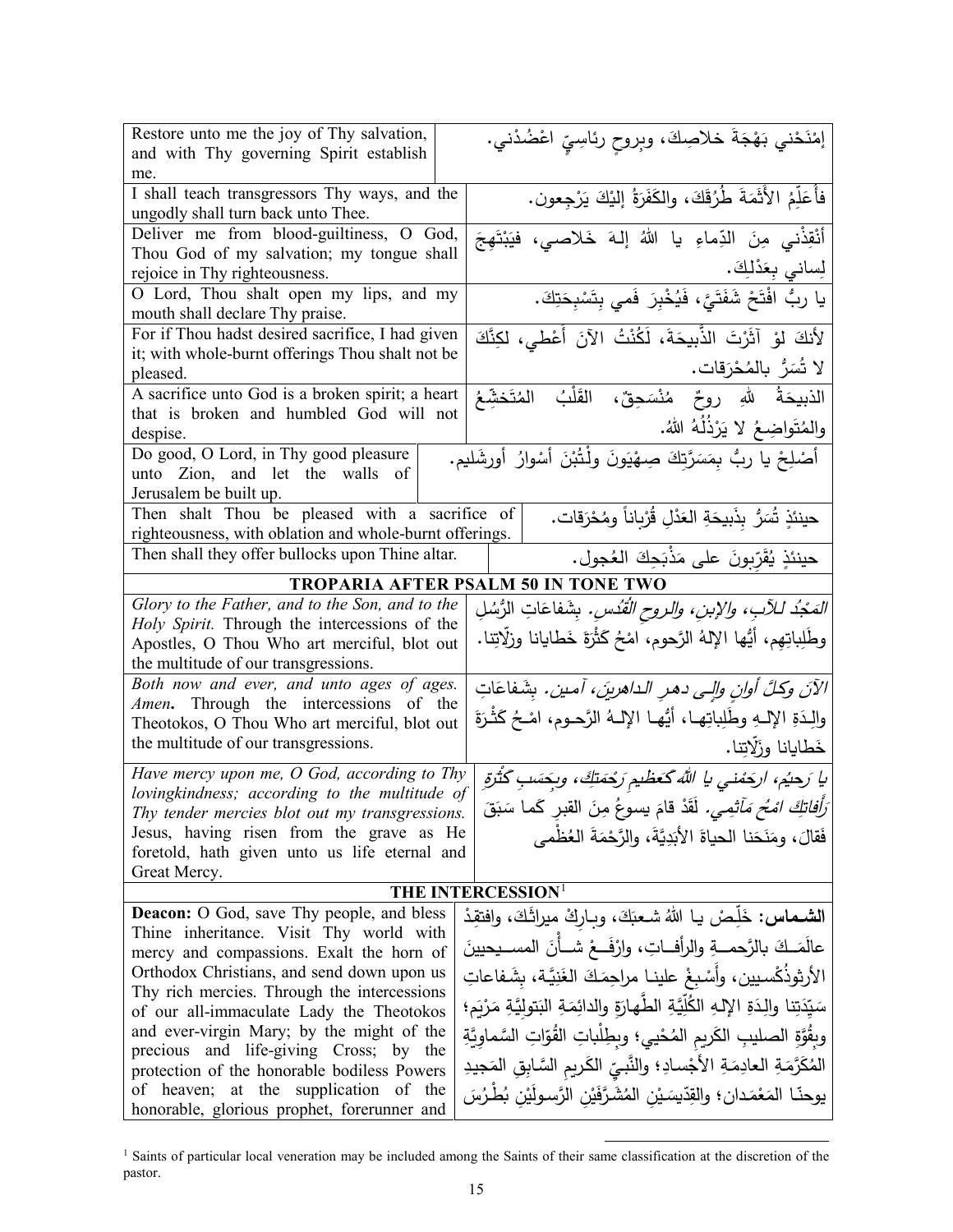| Baptist John; of the holy, glorious, all-                                                    | وبولسَ، وسائِرِ الرُّسُلِ المُشَرَّفِينَ الجَديرينَ بِكُلِّ مَديحِ؛                   |
|----------------------------------------------------------------------------------------------|---------------------------------------------------------------------------------------|
| laudable apostles Peter and Paul, and of all                                                 | وأبائِنـــا القِدّيســينَ مُعَلّمـــي المَسْــكونَةِ رؤســـاءِ الكَهَنَـــةِ          |
| the holy apostles; of our fathers among the<br>saints, great hierarchs and ecumenical        |                                                                                       |
| teachers, Basil the Great, Gregory the                                                       | المُعَظَّمينَ باسيليوسَ الكبيـر ، وغريغوريـوسَ الـلاهـوتي،                            |
| Theologian and John Chrysostom;                                                              | ويوحَنّا الذَهَبِيّ الفَم؛ وآبائِنا القِدّيسينَ أثَناسيوسَ وكيرلِّسَ                  |
| Athanasius, Cyril and John the Merciful,                                                     | وبوحَنــا الــرَّحيم بَطارِكَــةِ الإسْــكَنْدَرِيَّة، وأبينــا القِــديسِ            |
| patriarchs of Alexandria; Nicholas of Myra in<br>Lycia, Spyridon of Trimythous and Nektarios | نيقولاوسَ رَئِيسِ أَساقِفَةِ ميرا الليكِيَّة، واسْبيريدونَ أَسْقُفِ                   |
| of Pentapolis, the Wonderworkers; of our                                                     |                                                                                       |
| fathers among the saints Tikhon, patriarch of                                                | تْرِيمِيثوسَ، ونِكْتارِيوسَ أَسْقُفِ المُدُنِ الْخَمْسِ الْعَجائِبِيينِ،              |
| Moscow and Raphael, bishop of Brooklyn; of                                                   | وأبينا القدّيسِ تيخون بَطْرِيَرْكَ موسكو ، والقدّيسِ رافائيل                          |
| the holy, glorious, great-martyrs, George the                                                | أَسْقُفِ بروكلين؛ والقديسِينَ المجيدينَ الشَّـهَداءِ العُظُمـاءِ                      |
| Trophy-bearer, Demetrios the Myrrh-<br>streamer, Theodore the Soldier, Theodore the          | جــاورجيوسَ الـلابِــسِ الظفــرِ ، وديميتريـــوسَ المُفـــيضِ                         |
| General, and Menas the Wonderworker; of                                                      | الطيبَ، وثيودورسَ التيروني، وثيودورسَ قائِدِ الجَيْشِ،                                |
| the hieromartyrs Ignatius the God-bearer of                                                  |                                                                                       |
| Antioch, Charalampos and Eleutherios; of the                                                 | وميناسَ الصانِعِ العَجائِب؛ والقِدّيسينَ الشُّهَداءِ إغْناطِيوسَ                      |
| holy, glorious great women martyrs, Thekla,<br>Barbara, Anastasia, Katherine, Kyriaki,       | الْمُتَوَشِّــح بـــالله، خَرالْمْبـــوسَ والِفشيريـــوس؛ والشَّــــهيداتِ            |
| Photeini, Marina, Paraskeva and Irene; of the                                                | العَظيمـاتِ تَقْـلا، بَرْبِـارَة، أنَسْطاسِـيا، كاتْرينـا، كيريـاكي،                  |
| holy, glorious, right-victorious martyrs; of                                                 | فوتيني، مارينـا، باراسكيفا، وآيرين؛ والقِدّيسينَ المَجيدينَ                           |
| our venerable and God-bearing fathers who                                                    | الشُّــهَداءِ المُتَـأَلِّقِينَ بــالظَفَرِ ، وآبائِنــا الأبــرارِ المُتَوَشِّــحينَ |
| shone in the ascetic life; of Saint N., the<br>patron and protector of this holy community;  |                                                                                       |
| of the holy and righteous ancestors of God,                                                  | بــالله، والقـدّيسِ (فُــلان) شَــفيعَ هَـذِهِ الكَنيسَــةِ المُقَدَّسَــة،           |
| Joachim and Anna; of all Thy saints of                                                       | والقِدِّسِسَيْنِ الصـدِّيقَيْنِ جَـدَّي المسـيح الإِلــهِ، يـواكيمَ وحنَّـة؛          |
| North America whose memory we                                                                | والقــدّيسِ الجَديــدِ فــي الشُـــهَداءِ نيقيطــا الــذي مِــنْ                      |
| celebrate today whose memory we celebrate<br>today, we beseech Thee, O most merciful         | <b>نيســروسَ قَــرْبَ رودوس،</b> الـذينَ نُقـيمُ تَـذْكارَهُمُ اليَـوْمِ.             |
| Lord, hearken unto the petitions of us sinners                                               |                                                                                       |
| who make our supplications unto Thee, and                                                    | نَتَضَرَّعُ إِليكَ أَيُّها الرَّبُّ الجَزِيلُ الرَّحْمـة، فَاسْتَجِبْ لَنـا           |
| have mercy upon us.                                                                          | نحنُ الخَطَأَةَ الطالِبينَ إليكَ وارْحِمْنا.                                          |
| Chanter: Lord, have mercy. Lord, have                                                        | المرتل: يا ربُ ارْحَمْ، يا ربُ ارْحَمْ، يا ربُ ارْحَمْ. (4                            |
| mercy. Lord, have mercy. (Repeat 4 times)                                                    | مرات)                                                                                 |
| <b>Priest:</b> Through the mercy and compassions                                             | ا <b>لكاهن:</b> بِرَحْمَةِ ورَأفاتِ ابْنِكَ الوحيدِ ومَحَبَّتِهِ للِْبَشْرِ ،         |
| and love for mankind of Thine Only-                                                          |                                                                                       |
| begotten Son, with Whom Thou art blessed,                                                    | الـذي أنـتَ مُبـارَكٌ مَعَـهُ ومَـعَ روحِـكَ الكُلِّـيِّ قُدْسُـهُ                    |
| together with Thine all-holy, and good, and                                                  | الصالِح والمُحْيي، الآنَ وكُلَّ أُوانِ وإلى دَهْرِ الداهرين.                          |
| life-giving Spirit: now and ever, and unto<br>ages of ages.                                  | ا <b>لمرتل:</b> آمين                                                                  |
| Choir: Amen.                                                                                 |                                                                                       |
|                                                                                              | <b>FIRST TONE RESURRECTIONAL KONTAKION AND OIKOS (Plain Reading)</b>                  |
| Today the choir of Saints who were pleasing                                                  | اليوم جوقة القديسين الذين ارضوا الله في أرض أمريكا                                    |
| to God in the lands of North America now                                                     |                                                                                       |
| stands before us in the Church and invisibly                                                 | الشمالية, تقف في الكنيسة وتصلِّي سريّا" من أجلنـا                                     |
| prays to God for us. With them the angels<br>glorify Him, and all the saints of the Church   | أمـام الله , و معهـم الملائكـة  تمجّـده، وجميـع قديسي                                 |
| of Christ keep festival with them; and                                                       | كنيسة المسيح تحتفل معهم؛ و معـا" يصـلون مـن                                           |
| together they all pray for us to the Pre-                                                    | أجلنا "إلى الآله الذي قبل الدهور .                                                    |
| eternal God.                                                                                 |                                                                                       |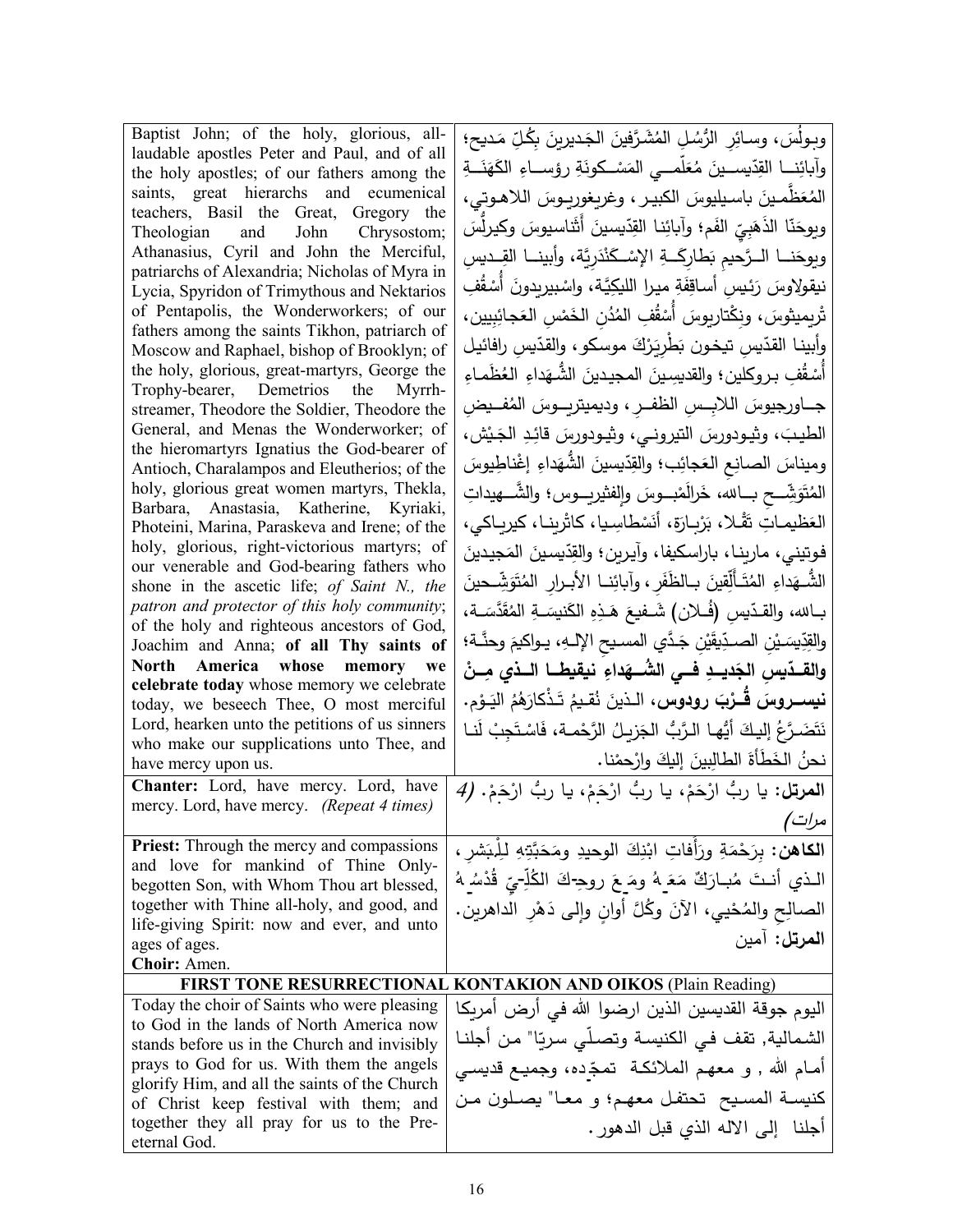The Saints are as the beautiful and fruitful trees of Eden, putting forth the fragrant flowers of their doctrines and the fruit of their labors. By them our souls are nourished and our spiritual hunger satisfied. Come, therefore, let us run to the protection of their guidance and bless them as the joy and adornment of our land, and as the image and example of our lives, for they have received incorruptible crowns from the Pre-eternal God.

القد�سون هم أشجار جنة عدن المثمرة ، ینشرون عطر ازهار تعاليمهم وأعمالهم . بواستطهم تتغذى أرواحنا, ونشبع روحيا" من أجل ذلك ، لنحيا بتوجیهاتهم ون�ار�هم �فرح �صورة ومثال لح�اتنا ، لأنهم قد تلقوا ت�جان عدم الفساد من الاله الذي قبل الدهور.

## **THE SYNAXARION** (Plain Reading)

On the second Sunday after Pentecost, each local Orthodox Church commemorates all the saints, known and unknown, who have shone forth in its territory. Accordingly, we remember the saints of North America on this day.

*Verses*

All the friends of my Lord in all lands do I praise; If any would, let them make mention of those in North America.

Saints of all times and in every country are seen as the fulfillment of God's promise to redeem fallen humanity. Their example encourages us to "lay aside every weight, and the sin which so easily besets us" and to "run with patience the race that is set before us" (Heb. 12:1). The saints of North America also teach us how we should live, and what we must expect to endure as Orthodox Christians. Although it is a relatively young church, the Orthodox Church of America has produced saints in nearly all of the major categories of saints: Apostles (and Equals of the Apostles); Martyrs (and Confessors); Hierarchs; Monastic Saints; and the Righteous. We honor the holy ones whom Almighty God has revealed to us: the first revealed is the blessed elder Herman of Alaska. We also have the holy martyrs Juvenaly of Iliamna and Peter the Aleut; the holy hierarchs and enlighteners: Metropolitan Innocent Veniaminov, Patriarch Tikhon Belavin, Archbishop John Maximovitch, Bishops Nicholai Velimerovich of Zhicha and Raphael Hawaweeny of Brooklyn; the righteous priests Yakov Netsvetov of Alaska and Alexis Toth; and the archpriests John Kochurov and Alexander Hotovitsky who labored in America before receiving martyrdom in Russia. In addition to these saints, we also honor those saints who are known only to God, and have not been recognized officially by the Church. We pray that He will reveal them to us one day. As we contemplate the lives of these saints, let us remember that we are also called by God to a life of holiness.

By the intercessions of Thine immaculate Mother, O Christ God, and of all Thy Saints from North America, have mercy upon us and save us. Amen.

| <b>KATAVASIAE OF THE AKATH</b><br>ON IN TONE FOUR         |  |                                                                                          |
|-----------------------------------------------------------|--|------------------------------------------------------------------------------------------|
| <b>Ode 1.</b> I shall open my mouth and it will be filled |  | (الأولسي) أَفتَحُ فَمـى فَيَمْتَلِئُ روحـاً، وأَبْـدي قَـوْلاً                           |
| with the Spirit; and I shall speak forth to the Queen     |  |                                                                                          |
| and Mother. I shall be seen joyfully singing her          |  | فائِضــاً نَحْـوَ الأُمّ المَلِكَـةِ، وأظْهَـرُ مُعيِّداً لِلْمَوْسِـمِ                  |
| praises, and I shall delight to sing of her wonders.      |  | بابْتِهاج، وأَتَرَنَّمُ بِعَجائِبِها مَسْروراً.                                          |
| Ode 3. As a living and copious fountain, O                |  | (الثالثـــة) يـا والدة الإلــهِ، بمـا أنَّكِ اليَنْبـوعُ الحَــِّيُ المُتَدَفِّقُ        |
| Theotokos, do thou strengthen those who                   |  |                                                                                          |
| hymn thy praises, and are joined together                 |  | بسَخاءٍ، وَطِّدينا نَحْنُ المُنْشِدينَ تَسابيحَكِ، المُلْتَئِمينَ مَحْفِلاً              |
| in spiritual company for thy service; and in              |  | روحِيّاً، وفي مَجْدِكِ اﻹلهيّ أهِّلينا ﻷكاليلِ الْمَجْدِ والشَّرَف.                      |
| thy divine glory make them worthy of                      |  |                                                                                          |
| crowns of glory.                                          |  |                                                                                          |
| <b>Ode 4.</b> He who sits in clouds of glory              |  | (ا <b>لزابعــة)</b> إنَّ يَسـوعَ الفـائِقَ التَّأَلُّـهِ، الجـالِسَ بمَجْدٍ علـى سُدَّةِ |
| upon the throne of Godhead, Jesus the                     |  |                                                                                          |
| Most High God, came with mighty hand                      |  | اللاهوتِ، قَدْ وَرَدَ على سَحابَةٍ خَفيفةٍ، وخَلَّصَ بِقَبْضَتِهِ الغيرِ                 |
| and saved those who cried out unto Him:                   |  | الفاسِدَةِ الصارخينَ نحْوَهُ: المَجْدُ لِقدرتِكَ أَيُّها المَسيح.                        |
| Glory to Thy power, O Christ.                             |  |                                                                                          |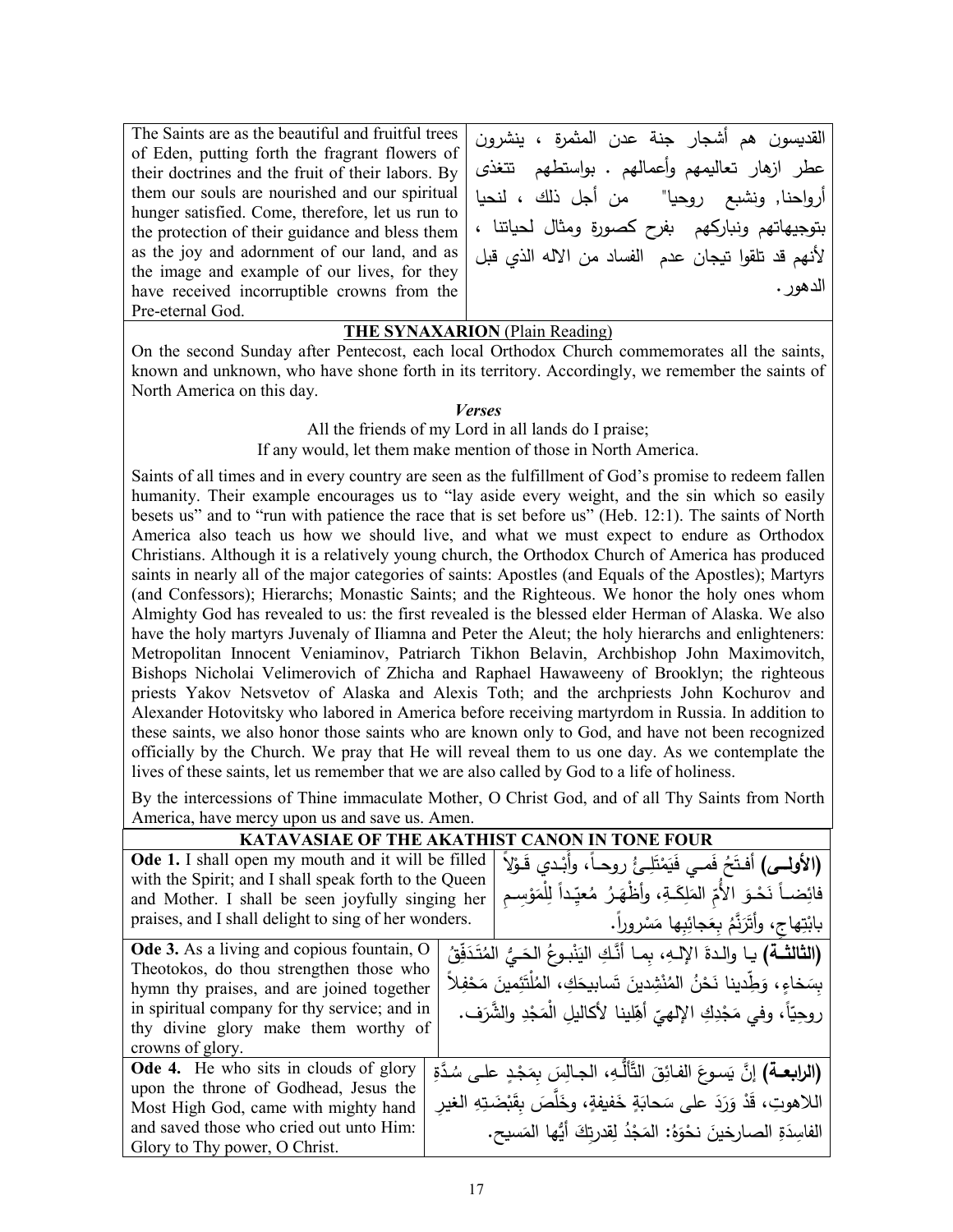| Ode 5. All creation was amazed at thy<br>divine glory, for thou, O unwedded Virgin,                  | (الخامسـة) أَيَّتُها البَتولُ التي لَمْ تَعْرفْ زَواجاً، إنَّ البَرايا                         |
|------------------------------------------------------------------------------------------------------|------------------------------------------------------------------------------------------------|
| didst hold in thee the God of all, and didst                                                         | بِأَسْرِها قَدْ انْذَهَلَتْ مِنْ مَجْدِكِ الإِلهيِّ، لأَنَّكِ حَمَلْتِ في                      |
| bear the Eternal Son, who rewards with                                                               | حَشاكِ إلهَ الكُلِّ، وَوَلَدْتِ الإِبْنَ الغَيْرَ المَحْدودِ في زمَنِ،                         |
| salvation all those who hymn thy praises.                                                            | ومَنَحْتِ الخَلاصَ لِكُلِّ الذينَ يُسَبِّحونَكِ.                                               |
| Ode 6. As we the Godly minded, celebrate this                                                        | (السادســـة) هلَمُّـوا أَيُّهـا المُتَـألِّهوا العُقـولِ، لِنُصَـفِّقْ                         |
| sacred and all-honorable feast of the Mother of                                                      | بالأَيْدي مُقيمينَ هذا العيدَ الإِلهيَّ الكُلِّيِّ الإِكْرامِ،                                 |
| God: come, let us clap our hands together and<br>glorify the God whom she bore.                      |                                                                                                |
|                                                                                                      | الذي لِوالِدَةِ الإِلهِ، ونُمَجِّدِ الإِلهَ الذي وُلِدَ مِنْها.                                |
| Ode 7. The godly-minded children worshipped                                                          | (ال <b>سابعة)</b> إن الفتْيَةَ المُتَأَلِّهي العُقولِ، لَمْ يَعبُدوا الخَليقَةَ                |
| not the creature rather than the Creator, but<br>trampling upon the threat of fire in manly          | دونَ الخـالِقِ، بَـلْ وَطِئُـوا وَعِيدَ النَّـارِ بِشَـجاعَةٍ، فَرَتَّلـوا                     |
| fashion, they rejoiced and sang: 'O All-praised                                                      | فَرحينَ: أَيُّها الفائِقُ التَّسْبِيحِ، مُبارَكٌ أنتَ يا إلهَ آبائِنا.                         |
| Lord and God of our Fathers, blessed art Thou.'                                                      |                                                                                                |
| Ode 8. We praise, we bless, and we                                                                   | (ا <b>لثامنة)</b> <i>نُستبُح ونُنارِكُ ونَسْكُدُ للرَّبّ.</i> إنَّ مَوْلِدَ والدةِ الإلهِ قَدْ |
| worship the Lord. The three holy children<br>in the furnace the Child of the Theotokos               | حَفِظَ الفِتْيَـةَ الأَطْهـارَ ۖ فـي الأَتـونِ سـالِمينِ، إذْ كـانَ حينَئِـذٍ                  |
| saved; then was the type, now is its                                                                 | مَرْسوماً وأمّا الآنَ فَقَدْ حَصَلَ مَفْعولاً، فهُوَ يُنْهضُ المَسْكونَةَ                      |
| fulfillment, and the whole world gathers                                                             |                                                                                                |
| to sing: 'All ye works praise the Lord and                                                           | بِأَسْرِها إِلـى التَّرْتِيلِ هاتِفَـة: يـا جَميـعَ أَعْمـالِ الـرَّبِّ سَبّحوا                |
| magnify Him unto all ages.'                                                                          | الرَّبَّ، وزيدوهُ رفْعَةً على مَدى الأذهار .                                                   |
| <b>Deacon:</b> The Theotokos and Mother of the                                                       | ا <b>لشماس:</b> لوالدَةِ الإلهِ وأمِّ النورِ بالتسابيح نكرِّمُ مُعَظِّمين.                     |
| Light, let us honor and magnify in song.                                                             |                                                                                                |
| My soul doth magnify the Lord, and my spirit hath                                                    | <b>MAGNIFICATIONS IN TONE FOUR</b>                                                             |
| rejoiced in God my Savior. Refrain: More                                                             | تُعَظِّمُ نَفسي الرَّبَّ، وتَبْتَهِجُ روحي باللهِ مُخَلِّصي.                                   |
| honorable than the Cherubim, and more glorious                                                       | ا <b>للازمة:</b> يا مَنْ هي أكرَمُ مِنَ الشاروبيم، وأرْفَعُ مَجْداً                            |
| beyond compare than the Seraphim, thou who                                                           | بِغَيرِ قِياسٍ مِنَ السارافيم، يا مَنْ بِدونِ فَسادٍ وَلَدَتْ                                  |
| without corruption barest God the Word, and art<br>truly Theotokos, we magnify thee.                 | كَلِمَةَ الله، حَقّاً أَنَّكِ والدةُ الإِلهِ إياكِ نُعظِّم.                                    |
| For He hath regarded the lowliness of His                                                            |                                                                                                |
| handmaiden; for behold from henceforth                                                               | لأَنَّهُ نَظَرَ إلـى تَواضُـع أَمَتِـهِ، فَهـا مُنْذُ الآنَ تُطَوِّبُني<br>all                 |
| generations shall call me blessed. (Refrain)                                                         | جميعُ الأجيالِ . (اللازمة)                                                                     |
| For He that is mighty hath magnified me, and holy<br>is His Name; and His mercy is on them that fear | لأنَّ القَديرَ صَنَعَ بِي عَظَائِمَ وقُدُوسٌ اسْمُهُ، ورَحْمَتُهُ                              |
| Him, throughout all generations. (Refrain)                                                           | إلى جيلِ فَجيلِ للذينَ يَتَّقونَهُ. (اللازمة)                                                  |
| He hath showed strength with His arm; He hath                                                        | صَنَعَ عِزّاً بِساعِدِهِ، وَشَتَّتَ الْمُتَكَبِّرِينَ بِذِهْنِ قُلوبِهِم.                      |
| scattered the proud in the imagination of their<br>hearts. (Refrain)                                 | (اللازمة)                                                                                      |
| He hath put down the mighty from their seat,                                                         | حَطَّ المُقْتَدِرِينَ عَنِ الكَراسي ورَفَعَ المُتَواضعينَ، مَلأَ الجِياعَ                      |
| and hath exalted the humble and meek. He hath                                                        | مِنَ الْخَيْراتِ، والأَغْنِياءَ أَرْسَلَهُم فارغينَ. (اللازمة)                                 |
| filled the empty with good things, and the rich                                                      |                                                                                                |
| hath He sent empty away. (Refrain)<br>He remembering His mercy hath helped His servant               | عَضَدَ إسرائيلَ فَتاهُ لِيذْكُرَ رَحْمَتَـهُ، كمـا قـالَ لآبائِنـا                             |
| Israel, as He promised to our forefathers, Abraham                                                   |                                                                                                |
| and his seed forever. (Refrain)                                                                      | إبْراهيمَ ونَسْلِهِ إلى الأبد. (اللازمة)                                                       |
| Ode 9. Let all the earth-born mortals rejoice in                                                     | (التاســـعة) كُــلُّ الأرْضِـــيينَ فَلْيَبْتَهِجــوا بــالرُّوحِ حــامِلِينَ                  |
| the Spirit, bearing their lamps. And let the<br>nature of Bodiless Minds celebrate with honor        | المَصابيح، وطَبيعَةُ العَقْلِيينَ الغَيْرِ الهَيوليينَ فَلْتَحْتَفِلْ مَعاً،                   |
| the holy festival of the Mother of God, and cry                                                      | مُعَيِّدَةً لِمَوْسِمٍ أَمِّ الإِلّْـهِ الشَّرِيفِ وِهاتِفَةً: إِفْرَحـي يـا والِدَةَ          |
| out: Hail! All-blessed, pure, and ever-virgin                                                        | الإِلهِ النَّقِيَّةَ، الدائِمَةَ البَتوليَّةِ، والكُلِّيَّةَ الطوبي.                           |
| Theotokos!                                                                                           |                                                                                                |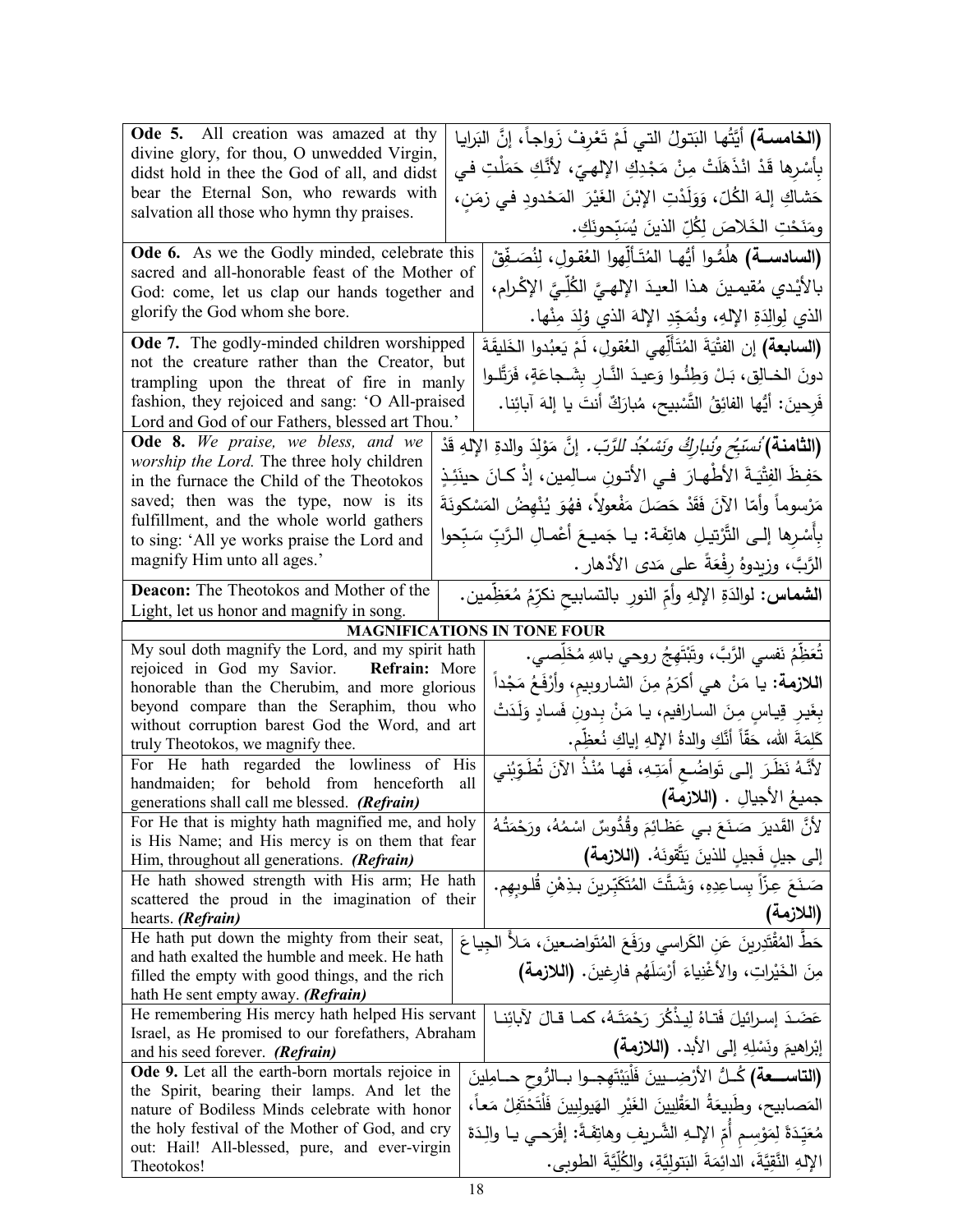| THE LITTLE LITANY                                                                                                       |                                                                                               |  |
|-------------------------------------------------------------------------------------------------------------------------|-----------------------------------------------------------------------------------------------|--|
| Deacon: Again and again, in peace, let us pray<br>to the Lord.                                                          | ا <b>لشماس:</b> أَيْضاً وأَيْضاً بِسَلام إلى الرَّبِّ نَطْلُب.                                |  |
| Choir: Lord, have mercy.                                                                                                | ا <b>لجوق</b> : يا ربُّ ارْحَمْ.                                                              |  |
| <b>Deacon:</b> Help us; save us; have mercy on us;                                                                      | ا <b>لشماس:</b> أَعْضُدْ، وَخَلِّصْ، وارْحَمْ، واحفَظْنا يا اللهُ<br>بنِعْمَتِكَ.             |  |
| and keep us, O God, by Thy grace.                                                                                       |                                                                                               |  |
| <b>Choir:</b> Lord, have mercy.                                                                                         | ا <b>لجوق</b> : يا ربُّ ارْحَمْ.                                                              |  |
| <b>Deacon:</b> Calling to remembrance our all-holy,                                                                     | ا <b>لشماس: بع</b> دَ ذِكْرِنا الكُلِّيَّةَ القداسَةِ، الطاهِرَةَ، الفائِقَةَ                 |  |
| immaculate, most-blessed and glorious Lady the<br>Theotokos and ever-virgin Mary, with all the                          | البَرَكاتِ المَجيدة، سيِّدَتَنا والِدَةَ الإِلهِ الدائِمَةَ البَتوليَّةِ مَرْيَمَ             |  |
| saints: let us commend ourselves and each other,                                                                        | مَعَ جَميع القدِّيسين، لِنودِعْ أَنفُسَنا وبَعْضُنا بَعْضاً وَكُلَّ                           |  |
| and all our life unto Christ our God.                                                                                   | حَياتِنا لِلْمَسيحِ الإِله.                                                                   |  |
| Choir: To Thee, O Lord.                                                                                                 | ا <b>لجوق</b> : لكَ يا ربّ.                                                                   |  |
| <b>Priest:</b> For all the powers of Heaven praise Thee,                                                                | ا <b>لكاهن:</b> 'لأنَّهُ   إيَّاكَ   تُسَبِّحُ   كُلُّ   قُوَّاتُ   السَّماواتِ،   ولَكَ      |  |
| and unto Thee do they ascribe glory: to the Father,<br>and to the Son, and to the Holy Spirit; now and                  | يُرْسِلُونَ المَجْدَ أَيُّها الآبُ والإِبنُ والرُّوحُ القُدُسُ، الآنَ وكلَّ                   |  |
| ever, and unto ages of ages.                                                                                            | أوان وإلى دَهْرِ الدَّاهِرِينِ.                                                               |  |
| Choir: Amen.                                                                                                            | ا <b>لجوق</b> : آمين.                                                                         |  |
| Holy is the Lord our God. (THRICE)                                                                                      | قُدّوسٌ هُوَ الرَّبُّ إلهُنا. <i>(تْلاثَاً)</i>                                               |  |
| Exalt ye the Lord our God, and                                                                                          | إِرْفَعـوا الـرَّبَّ إلـهنــا، واسْـجُدوا لِمَــوْطِـئ قَدَمَيْــهِ، لأنَّ الـرَّبَّ إلهَنــا |  |
| worship at His footstool, for He is<br>holy.                                                                            |                                                                                               |  |
|                                                                                                                         | قَدّوسٌ هو.                                                                                   |  |
| Seeing the stone was rolled away, * the wise myrrh-                                                                     | 2 <sup>ND</sup> EOTHINON EXAPOSTEILARION AND THEOTOKION TONE 2 (*Upon that mount in Galilee)  |  |
| bearing women * rejoiced with great exceeding joy;                                                                      | إِنَّ حامِلاتِ الطَّيبِ لمَّا شاهَدْنَ الْحَجَرَ مُدَحْرَجاً،                                 |  |
| فَرِحْنَ، لأَنَهُنَّ أَبْصَـرْنَ شـابًّا جالِسـاً فـي القَبْـرِ ،<br>for they beheld a young man * within the<br>$\ast$ |                                                                                               |  |
| sepulcher seated * who gave to them the tidings: *                                                                      | قَائِلاً لَهُنَّ: ها المَسيحُ قَدْ قامَ، فَقُلْنَ لِلْتَّلاميذِ مَعَ                          |  |
| Lo, Christ is risen from the dead; * go and tell His<br>disciples * and Peter too. * To the Mount in Galilee            | بُطْرُسَ، أَسْرِعوا إلى جَبَلِ الجَّليلِ فَهُناكَ يَظهَرُ                                     |  |
| go to meet Him; * for there, as He foretold His                                                                         |                                                                                               |  |
| friends, * ye shall again behold Him.                                                                                   | لَكَمْ يا أَحِبَّاءَهُ، كَما سَبَقَ فَقال.                                                    |  |
|                                                                                                                         | EXAPOSTEILARIA OF ALL SAINTS OF NORTH AMERICA IN TONE TWO                                     |  |
| Christ, the Sun of Righteousness, sent you                                                                              | انّ المسـيح، شـمس البـر ، قـد أرسـلكم كمــا أشـعة النــور ,                                   |  |
| out as rays of light to illumine those in                                                                               | لتضيئوا للذين في الظلام والظلال ، فبواستطكم ، يا                                              |  |
| darkness and shadow. Therefore, through<br>you, All Saints of North America, we have                                    |                                                                                               |  |
| found the Truth.                                                                                                        | جميع قديسي  أمريكا الشمالية،  نحن قد وجدنا الحق.                                              |  |
| An angel brought the Virgin the salutation                                                                              | ان المـلاك قـد أحضـر الـي العـذراءِ سـلاما" قبـل أن                                           |  |
| before Thy conception, O Christ; and an<br>angel also rolled away the stone from Thy                                    | تحبل بك، أيها المسيح . و الملاك أيضا دحرج الحجر                                               |  |
| tomb. The first, instead of sorrow, brought                                                                             | عن قبرك. الأول ، جلب علامات فرح لا تصدق ، بدلا"                                               |  |
| signs of ineffable joy, and the other, instead                                                                          |                                                                                               |  |
| of death, proclaimed and magnified Thee, the                                                                            | عن الحزن ، والآخر ، بدلا" من الموت، أعلن تمجيدك                                               |  |
| Bestower of life, declaring the Resurrection<br>to the women and to those who knew the                                  | أيا معطي الحياة، معلنا القيامة للنسوة ولأولئك الذين                                           |  |
| mystery.                                                                                                                | يعرفون السر .                                                                                 |  |
|                                                                                                                         | <b>AINOI</b> (PRAISES) IN TONE ONE                                                            |  |
| Let everything that hath breath, praise the Lord.                                                                       | كُلُّ نَسَمَةٍ فلْتُسَبِّحِ الرَّبِّ. سَبِّحوا الرَّبَّ مِنَ السَّماواتِ،                     |  |
| Praise ye the Lord from the heavens: praise Him<br>in the heights. To Thee, O God, is due our song.                     | سَبِّحوهُ في الأعالي، لأنه لكَ يَليقُ التَّسبيحُ يا الله.                                     |  |
|                                                                                                                         |                                                                                               |  |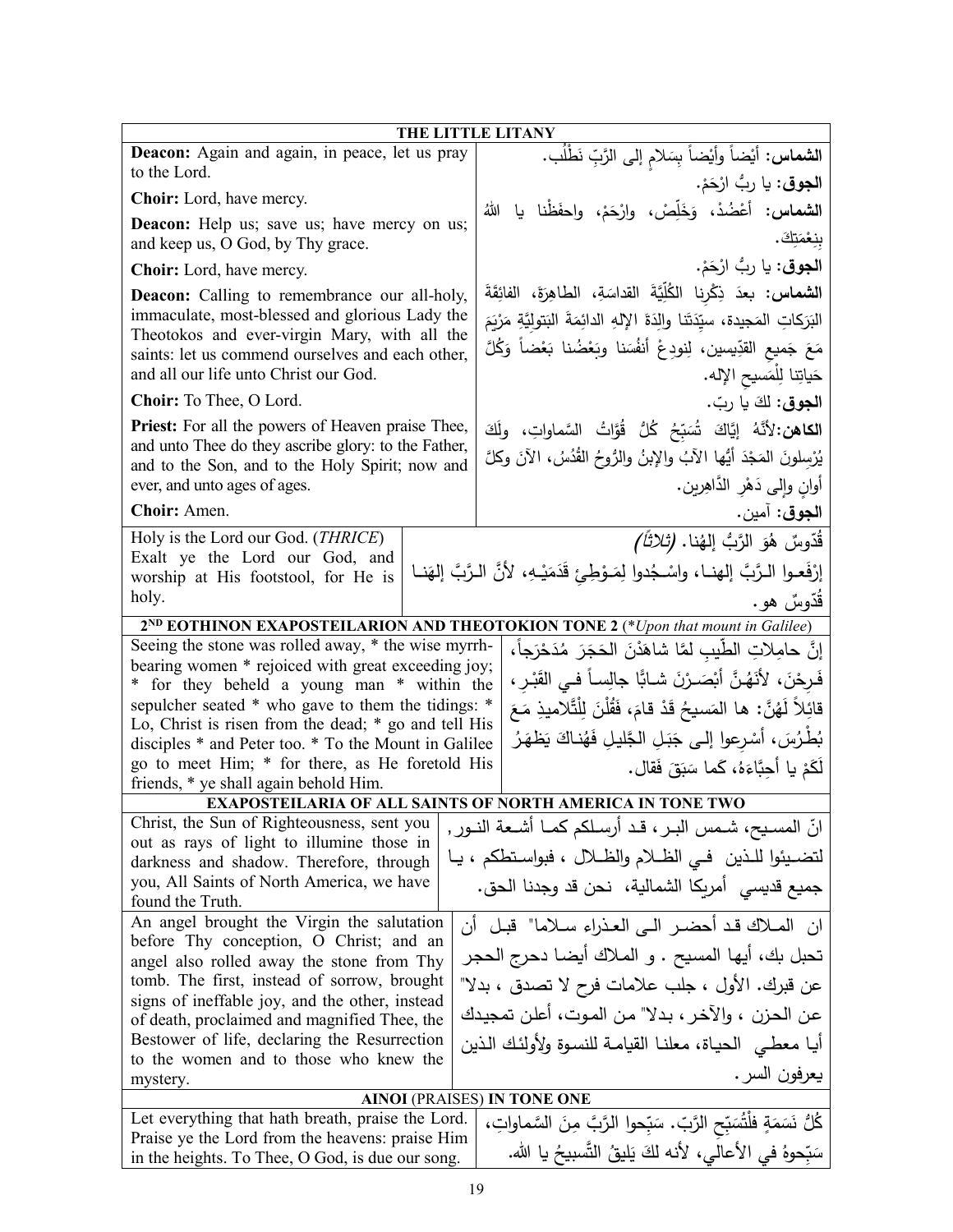| Praise ye Him, all His angels: praise ye Him, all                                                     | سَبِّحوهُ يا جَميعَ ملائِكَتِهِ، سَبِّحوهُ يا سائِرَ  قُوّاتِهِ، لأنه              |
|-------------------------------------------------------------------------------------------------------|------------------------------------------------------------------------------------|
| His hosts. To Thee, O God, is due our song.                                                           | لكَ يليقُ التَّسْبِيحُ يا الله.                                                    |
|                                                                                                       | For the Resurrection in Tone One                                                   |
| 1.<br>This glory shall be to all His saints. We                                                       | أَيُّها المَسيحُ                                                                   |
| praise, O Christ, Thy saving Passion and glorify                                                      | 1– هذا المجدُ يكونُ لجميع أبرارِهِ.                                                |
| Thy Resurrection.                                                                                     | نُسَبِّحُ آلامَكَ الخَلاصِيَّةَ، ونُمَجِّدُ قِيامَتَكَ.                            |
| 2.<br>Praise God in His sanctuary: praise                                                             | 2– سَبْحوا اللهَ في قَدِيسِيهِ، سَبْحوُهِ في فَلَكِ قُوَّتِهِ.    يا مَنْ          |
| Him in the firmament of His power. O Thou                                                             | احْتَمَلَ الصَّليبَ وأَبْطَلَ المَوْتَ، وقامَ مِنْ بين الأمْواتِ،                  |
| Who didst endure the Cross and abolish<br>Death and didst rise again from the dead:                   |                                                                                    |
| give peace to our life, O Lord, for Thou only                                                         | سَلِّمْ حَياتَنا يا رَبُّ، بِما أنَّكَ وَحْدَكَ كُلِّيُّ الاقْتِدارِ .             |
| art almighty.                                                                                         |                                                                                    |
| 3. Praise Him for His mighty acts: praise Him                                                         | 3– سَبْحوُه على مقَدَرتِهِ، سَبْحوُه نظيَر كثرةِ عظمتِهِ.                          |
| according to His excellent greatness. O Thou                                                          | أَيُّهـا المَسـيحُ، يـا مَـنْ سَبَى الجَحـيمَ مُبيـداً، وأقـامَ                    |
| Who didst despoil Hell and raise man again from<br>the dead by Thy Resurrection, O Christ, make us    |                                                                                    |
| worthy with pure hearts to praise and glorify                                                         | الإِنْســانَ بِقِيامَتِــهِ، أَهِّلْنــا أَنْ نُسَــبِّحَكَ بِقُلــوبٍ نَقِيَّــةٍ |
| Thee.                                                                                                 | ونُمَجِّدَكَ.                                                                      |
| 4. Praise Him with the sound of the trumpet. Praise                                                   | 4– سَبْحِوُه بِلِّحْنِ البوقِ، سَبْحِوُه بالمُزْمارِ والقيثارةِ.                   |
| Him with the psaltery and harp. Glorifying Thy<br>divine condescension, we praise Thee, O Christ, for | ِ أَيُّها المَسيحُ إِنَّا نُسَبِّحُكَ مُمَجِّدينَ تَنازُلُكَ اللائقَ               |
| Thou was born of a Virgin yet was not separated                                                       | بـاللهِ، يـا مَنْ وُلِدَ مِنَ العَذْراءِ، ولَمْ يَنْفَصِـلْ عَنْ                   |
| from the Father. Thou didst suffer as man and of                                                      |                                                                                    |
| Thine own free will endured the Cross, and Thou                                                       | حُضْـنِ الآبِ، وتَـألَّمَ كإنْســانِ، واحْتَمَــلَ الصَّــلْبَ                     |
| didst rise again from the tomb going forth as from a                                                  | طوْعاً، وانْبَعَثَ مِنَ الرَّمْسِ وارِداً كما مِنْ خِدْرٍ ،                        |
| bridal chamber that Thou might save the world. O<br>Lord, glory to Thee.                              | لِكَيْ يُخَلِّصَ العالَمَ، يا رَبُّ المَجْدُ لَكَ.                                 |
|                                                                                                       | For All Saints of North America in Tone Eight (** What shall we call you**)        |
| 5. Praise Him with the timbrel and dance; praise                                                      | 5– سَبْحِوُه بالطُبْلِ والمصافِ، سَبْحِوُه بالأوتارِ وآلةِ.                        |
| Him with stringed instruments and organs.                                                             |                                                                                    |
| What shall we call you, O Saints of North                                                             | <i>الطَّرَب.</i> ماذا ندعوكم يا قدي <i>سي</i> أمريكا الشمالية؟                     |
| America? * Beloved servants of Christ our God?<br>* Tireless workers in His vineyard? * True          | عبيدٌ أحباءٌ للمسيح إلهنا ؟ عمالٌ في كرمه لا يكلُّون                               |
| preachers of His Gospel? * Faithful friends, who                                                      | ؟ معلمون حقيقيون لإنجيله ؟  أصدقاءٌ مؤمنون،                                        |
| love Him more than life itself? * Now that you                                                        | أُحبُّونِه أكثر من الحياة نفسها ؟ ۖ فالآن وحيث تقف                                 |
| stand before the throne of the King of Glory, *                                                       | أمام عرش ملك المجد،   لا تتسى أبنائك الروحيين  *                                   |
| do not forget your spiritual children * and pray<br>that our souls may be saved.                      |                                                                                    |
|                                                                                                       | وصلِّي من أجل أن تُمنح نفوسنا الخلاص.                                              |
| 6. Praise Him upon the loud cymbals:<br>praise Him upon the high-sounding                             | 6– سَبْحِوْهُ بِنَغَماتِ الصنوجِ، سَبْحِوْهِ بِصُنوجِ التهليلِ، كُلُّ              |
| cymbals. Let everything that hath breath                                                              | <i>نَسَمَةٍ فَلْتُسَبِّحِ الرَّبِّ.</i> ماذا ندعوكم يا قديسى أمريكا                |
| <i>praise the Lord.</i> What shall we call you, O                                                     | الشمالية ؟ يا من كنتم مرضيين عند الله في أرضنا؟ *                                  |
| Saints of North America, * who were                                                                   |                                                                                    |
| pleasing to God in our land? * Shepherds,                                                             | رعاة"، يسعون الى الخراف الضالة؟ مرشدين، يقودون                                     |
| who seek those who have gone astray? *<br>Guides, who lead those blind in their                       | هؤلاء الذين لايبصرون بعيونهم الروحية؟  صانعي                                       |
| spiritual eyes? * Wonderworkers, who heal                                                             | العجائب، الذين يشفون النفوس والأجساد؟  والآن وقد                                   |
| both souls and bodies? * Now that you are                                                             | احصيتم مع الذين اختارهم الله ، اذكرونا نحن الذين نمجد                              |
| numbered with the Chosen of God, *                                                                    | ذكراكم ،  ونصلي من أجل أن  شُنح نفوسنا الخلاص.                                     |
| remember us who glorify your memories,<br>* and pray that our souls may be saved.                     |                                                                                    |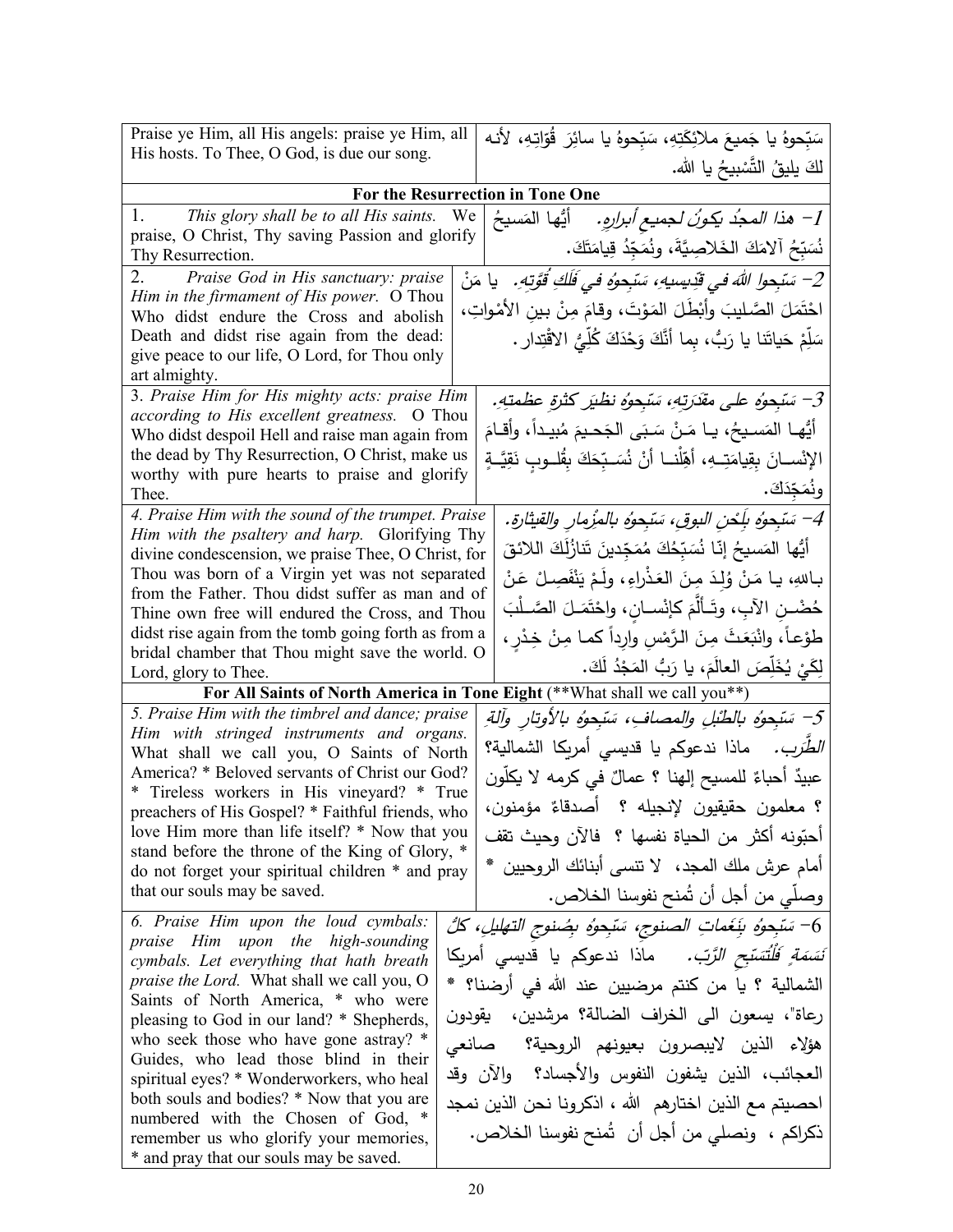| 7. Blessed are all who fear the Lord,                                                               | 7– طُوبَى لِكُلِّ مَنْ يَتَّقِى الرَّبَّ، وَيَسْلُكُ فِي طُرُقِهِ.    كيف لنا                                     |
|-----------------------------------------------------------------------------------------------------|-------------------------------------------------------------------------------------------------------------------|
| who walk in His ways. How shall we                                                                  |                                                                                                                   |
| praise you, O Saints of North America,                                                              | أن نمدحكم  يا قديسى أمريكا الشمالية ؟ أنتم الذين كنتم                                                             |
| who are favored by the Mother of                                                                    | مُفضّلين من قبل والدة الاله؟ ليس هناك ترانيم  يمكن أن                                                             |
| God? No hymns can tell of all your<br>wonders; no books can contain all you                         | تخبرعن أعمالكم العجائبية. لاتستطيع الكتب أن تحوي كل ما                                                            |
| endured for the Master. But you                                                                     | احتملتم من أجل السيّد . ولكنكم لم تعملوا من أجل كسب أو                                                            |
| labored not for earthly gain or glory,                                                              |                                                                                                                   |
| only to feed the hungry and provide for                                                             | مجد دنيوي، فقط لإطعام الجياع وتوفير حاجات المعوزين،                                                               |
| those in need, visit the sick and teach                                                             | زيارة المرضـي وتعليم أولئك الـجاهلين * والصـلاة من أجل أن                                                         |
| those who were untaught and to pray<br>that our souls may be saved.                                 | تُمنح نفوسنا الخلاص.                                                                                              |
| 8. Their steps are ordered by the Lord; He                                                          | 8– من قبل الرب نتثبت خطوات الإنسان وفي طريقه                                                                      |
| establishes those in whose way He delights.                                                         |                                                                                                                   |
| How shall we worthily give thanks to you,                                                           | یسر .  کیف لنا أن نشکرکم باستحقاق یا قدیسی أمریِکا                                                                |
| O Saints of North America, who illumined                                                            | الشمالية ,  أنتم الذين أنرتونا بنور المسيح ؟ لأنكم                                                                |
| us with the light of Christ? For you led us<br>from darkness and shadow, guiding us                 | أرشدتمونا من ظلال العتمة، موجهين خطانا نحوالضياء                                                                  |
| toward the Uncreated Light, along the way                                                           |                                                                                                                   |
| nourishing us with the Food of the                                                                  | غير المخلوق, وعلى طول الطريق غذيتمونا بالطعام                                                                     |
| Kingdom. So today, we who have been                                                                 | السماوي. فالان ,نحن الذين استنرنا, نجتمع لنحتفل                                                                   |
| enlightened gather and celebrate your                                                               | بذكراكم المقدسة ,ونصلي من أجل أن   تُمنح نفوسنا                                                                   |
| sacred memories and we pray that our souls                                                          | الخلاص.                                                                                                           |
| may be saved.                                                                                       | THE SECOND EOTHINON DOXASTICON IN TONE TWO                                                                        |
| Glory to the Father, and to the Son, and to the Holy                                                |                                                                                                                   |
| They who were with Mary came and<br><i>Spirit.</i>                                                  | <i>المَجْدُ للآبِ والإبنِ والروحِ القدَسِ.</i> ﴿ إِنَّ اللَّواتي                                                  |
| brought with them ointments; and as they were at a                                                  | كُنَّ مَعَ مَربَمٍ، وافَينَ وَمَعَهُنَّ طُيوبٌ. وَبَينَما هُنَّ                                                   |
| loss how to achieve their desire, they saw that the                                                 | مُتَحَيّراتٌ ، كَيفَ يَظفَرنَ بِمَأْمولِهنَّ ، رَأَينَ الْحَجَرَ ۖ قَد                                            |
| stone had been rolled, and a divine young man                                                       |                                                                                                                   |
| removed all anxiety and trouble from their souls by                                                 | دُحرجَ، وَشابًا إِلَهيًّا قَد أَزالَ انْزِعاجَ نُفوسِهِنَّ بِقَوْلِهِ:                                            |
| saying, The Lord Jesus hath risen. Wherefore, they<br>proclaimed to His Disciples, that they should | قامَ الرَّبُّ يَسوعٍ. لِذَلِكَ، بَشِّرْنَ تَلاميذَهُ الكارزِينَ                                                   |
| hasten to Galilee and behold Him, risen from the                                                    | بِهِ، أن يُسْرعوا إلىي الجَّليلِ لِيَرَوهُ ناهِضًا مِن بَين                                                       |
| dead; for He is the Lord, the Giver of Life.                                                        | الأَمْواتِ بِما أَنَّهُ الرَّبُّ الواهِبُ الحَياة.                                                                |
| Both now and ever, and unto ages of ages.                                                           |                                                                                                                   |
| Most blessed art thou, O Virgin<br>Amen.                                                            | الآنَ وكلَّ أوانِ وإلى دهرِ الداهرينَ. آمين.   أنتِ هِيَ                                                          |
| Theotokos, for through Him that was incarnate                                                       | الفائِقَةُ عَلى كُلِّ البَرَكاتِ، يا والِدَةَ الإِلَهِ العَذراءِ، لأَنَّ                                          |
| of thee is Hades despoiled, Adam is recalled                                                        | الجَحيمَ قَد سُبِيَت بواسِطَةِ المُتَجَسِّدِ مِنكِ، وَآدَمَ دُعِيَ                                                |
| from the dead, the curse is made void, Eve is<br>set free, death is slain, and we are endowed       | ثانيَةً، واللُّعنَةَ بِادَت، وَجَوّاءَ انعَتَقَت، والمَوتَ أميتَ،                                                 |
| with life. Wherefore, in hymns of praise, we cry                                                    | وَنَحنُ قَد حَيينا. فَلِذَلِكَ نُسَبِّحُ هاتِفين: مُبارَكٌ أنتَ أَيُّها                                           |
| aloud: Blessed art Thou, O Christ our God,                                                          |                                                                                                                   |
| Who is thus well pleased, glory to Thee.                                                            | المَسيحُ إِلَهُنا، يا مَن هَكَذا سُرَّ ، المَجِدُ لَك.                                                            |
|                                                                                                     | THE GREAT DOXOLOGY IN TONE EIGHT                                                                                  |
| Glory to Thee, who has shown forth the Light.                                                       | الْمَجْدُ لَكَ يا مُظْهِرَ النورِ ، الْمَجْدُ للهِ في الْعَلاءِ ،                                                 |
| Glory to God in the highest, and on earth peace,                                                    | وعلى الأرْضِ السَّلامُ، وفي النَّاسِ المَسَرَّةِ.                                                                 |
|                                                                                                     |                                                                                                                   |
| good will among men.                                                                                |                                                                                                                   |
| We hymn thee, we bless Thee, we worship Thee,<br>we glorify Thee, we give thanks unto Thee for      | نُسَبّحُكَ، نُبارِكُكَ، نَسْجُدُ لَكَ، نُمَجّدُكَ، نَشْكُرُكَ مِنْ                                                |
| Thy great glory.<br>O Lord King, heavenly God, Father                                               | أَجْلِ عَظيم جَلالٍ مَجْدِك.<br>أَيُّها الرَّبُّ المَلِكُ، السَّماوِيُّ، الإلهُ، الآبُ الضَّابِطُ الكُلِّ؛ أيُّها |